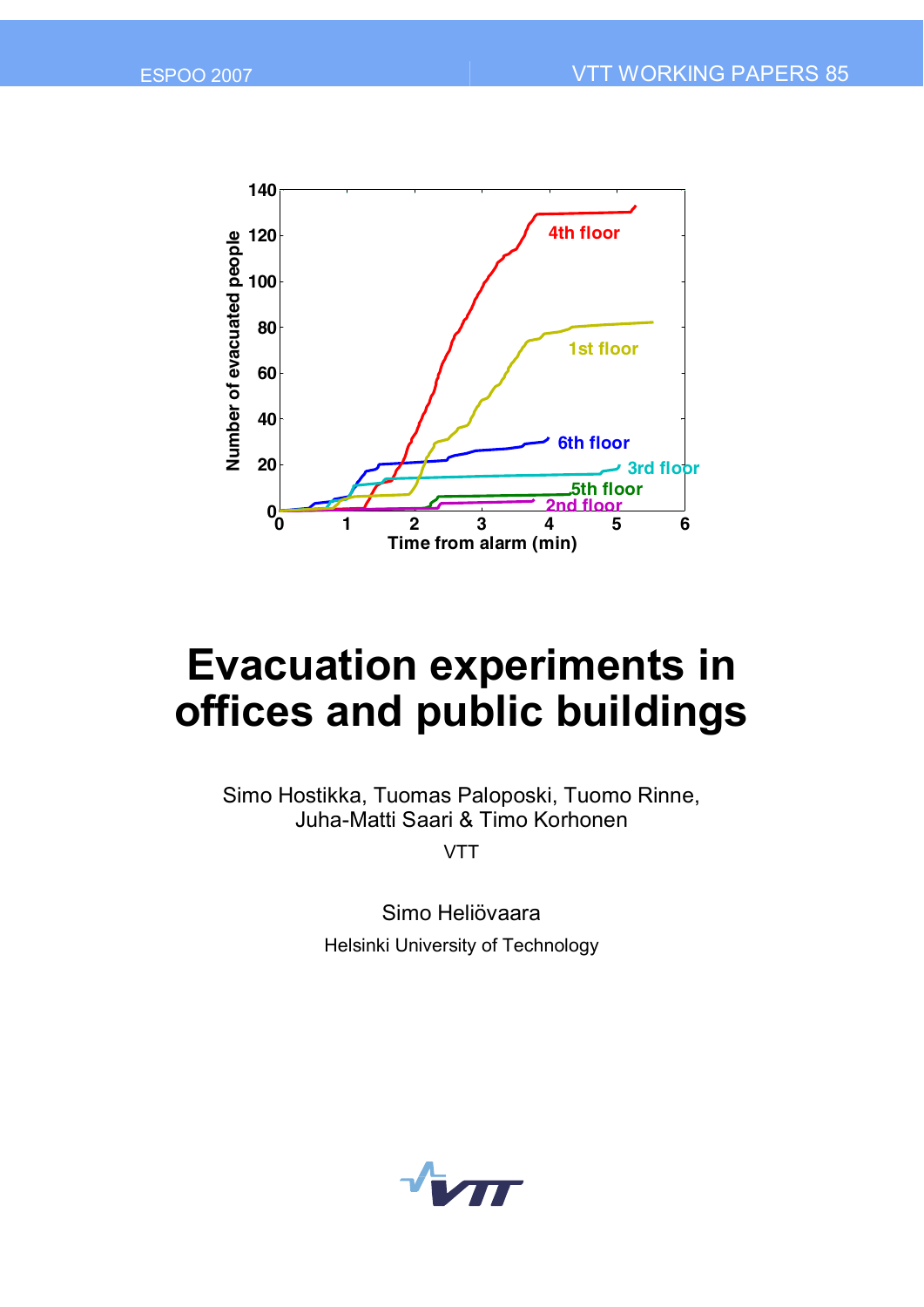ISBN 978-951-38-6636-5 (URL: [http://www.vtt.fi/publications/index.jsp\)](http://www.vtt.fi/publications/index.jsp) ISSN 1459-7683 (URL: [http://www.vtt.fi/publications/index.jsp\)](http://www.vtt.fi/publications/index.jsp)

Copyright © VTT 2007

#### JULKAISIJA – UTGIVARE – PUBLISHER

VTT, Vuorimiehentie 3, PL 1000, 02044 VTT puh. vaihde 020 722 111, faksi 020 722 4374

VTT, Bergsmansvägen 3, PB 1000, 02044 VTT tel. växel 020 722 111, fax 020 722 4374

VTT Technical Research Centre of Finland, Vuorimiehentie 5, P.O.Box 1000, FI-02044 VTT, Finland phone internat. +358 20 722 111, fax +358 20 722 4374

VTT, Kemistintie 3, PL 1000, 02044 VTT puh. vaihde 020 722 111, faksi 020 722 4815

VTT, Kemistvägen 3, PB 1000, 02044 VTT tel. växel 020 722 111, fax 020 722 4815

VTT Technical Research Centre of Finland, Kemistintie 3, P.O. Box 1000, FI-02044 VTT, Finland phone internat. +358 20 722 111, fax +358 20 722 4815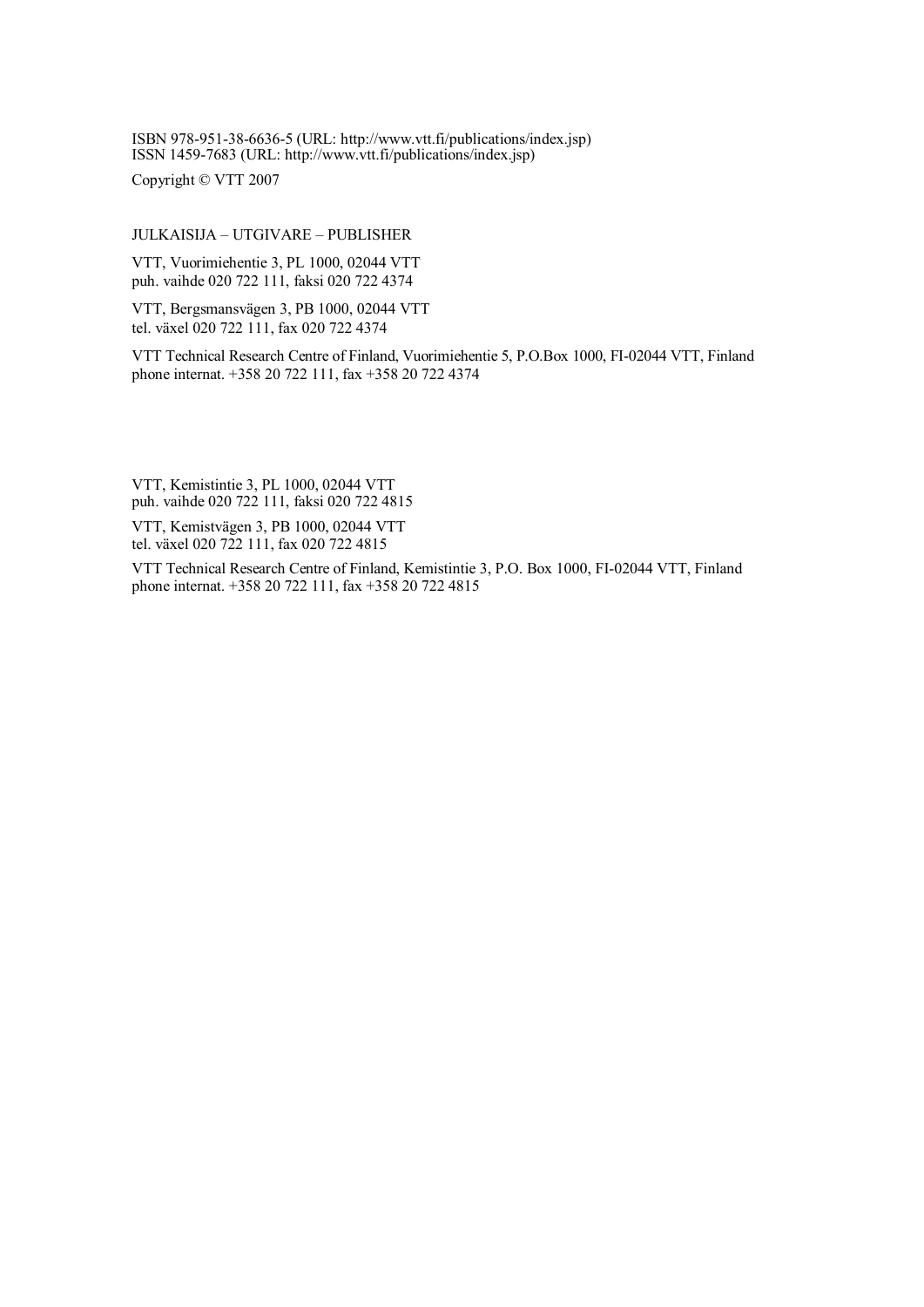

Series title, number and report code of publication

Author(s)

Hostikka, Simo, Paloposki, Tuomas, Rinne, Tuomo, Saari, Juha-Matti, Korhonen, Timo & Heliövaara, Simo

#### Title

### **Experimental observations of evacuation situations**

#### **Abstract**

In fire safety engineering, the performance based design concept relies strongly on the use of computer simulations of fire and evacuation processes. The validation of the simulation tools requires experimental information on the human behaviour during the evacuation situations. In this work, two different types of evacuation situations were studied. The first type was evacuation drills which are normally carried out as part of the safety training of the staff in public buildings and workplaces. The advantage of evacuation drills is that the building (and, if necessary, also the occupants) can be equipped with monitoring devices in order to observe the events during the evacuation. The drawback of the evacuation drills is that the building occupants are normally informed beforehand which may affect the decision making processes. The second type was actual evacuations which occur every now and then. The advantage of actual evacuations is that the decision making processes are likely to be similar to what they would be in case of a real fire.

The main techniques used for the observation of evacuation drills were video cameras and Radio Frequency Identification (RFID). Both techniques were used in the evacuation drills in a public library and two office buildings. A large amount of information was obtained and the problems in the application of the observation techniques were identified. In particular, the results show that when the RFID technique is used, the placement of the antennas and tags is very important. With careful placement of the antennas and tags, the reliability of the RFID technique as applied in the current work may be sufficient for scientific purposes. The reliability is poor if the tags are placed under the clothing of other absorbing material.

In the observation of an actual evacuation of a large shopping centre, the recordings of the surveillance cameras were used to measure the flow rates of people. The results are very promising and indicate that the collection of surveillance camera recordings from large evacuations should be started.

**ISBN** 978-951-38-6636-5 (URL:<http://www.vtt.fi/publications/index.jsp>) Series title and ISSN Project number VTT Working Papers 1459-7683 (URL: [http://www.vtt.fi/publications/index.jsp\)](http://www.vtt.fi/publications/index.jsp) 1102 Date **Date** Pages Pages Pages Pages Pages Pages Pages Pages Pages Pages Pages Pages September 2007 **English 52 p.** 52 p. Name of project Commissioned by Keywords Publisher offices, public buildings, public libraries, fire safety, personnel, evacuation, Radio Frequency Identification, RFID, surveillance cameras, escape monitoring VTT Technical Research Centre of Finland P.O. Box 1000, FI-02044 VTT, Finland Phone internat. +358 20 722 4520 <http://www.vtt.fi>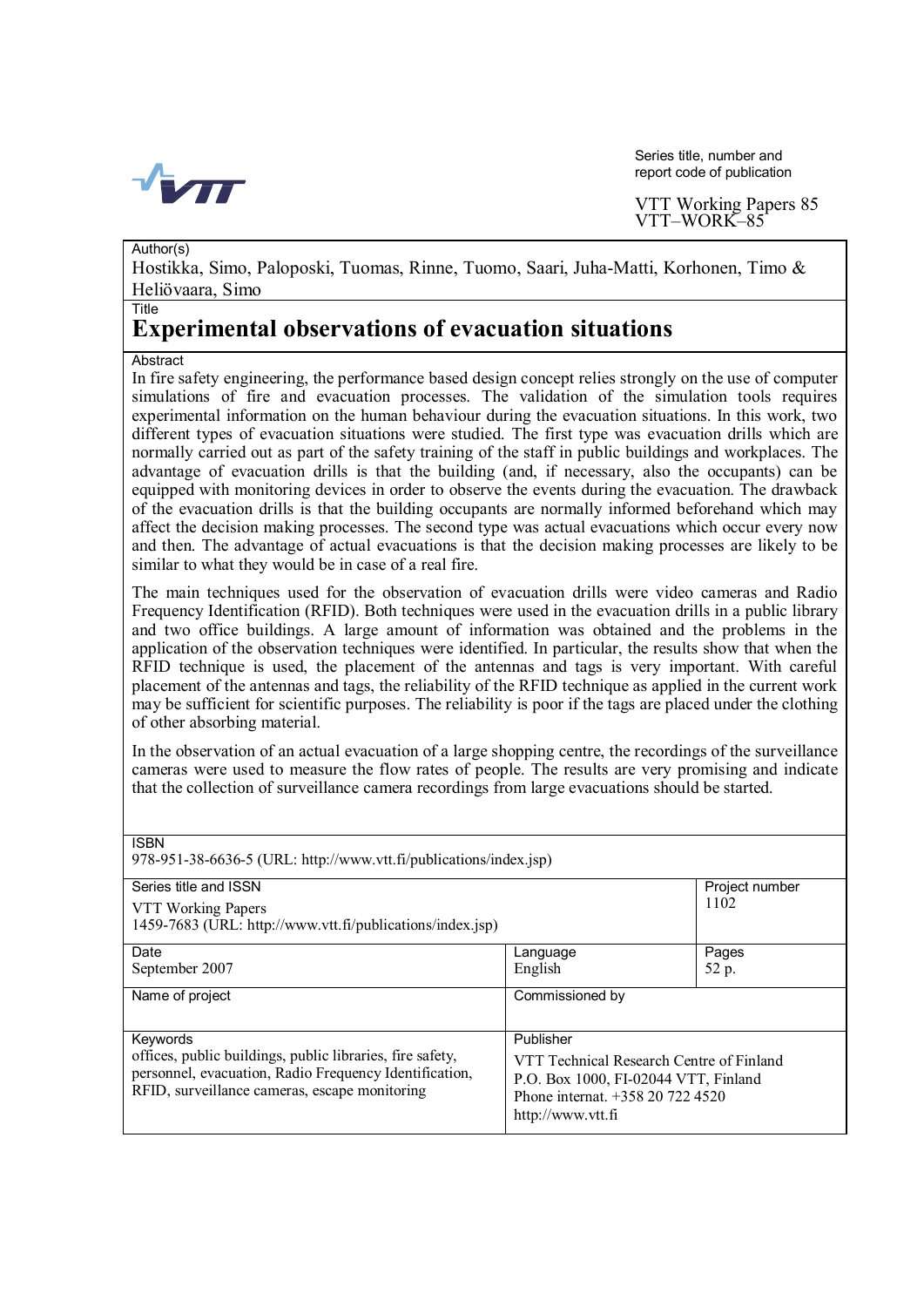## **Preface**

The reported work was conducted in the project "Improvement of the evacuation safety of large buildings by combined simulation of fire and evacuation processes" within the Modelling and Simulation Technology Programme (MASI) of the Finnish Funding Agency for Technology and Innovation (Tekes). The purpose of the experimental work was to provide validation data for the FDS+Evac software developed at VTT. The research project was funded by Tekes, the Finnish Fire Protection Fund, the Ministry of the Environment, the Finnish Academy and VTT.

The support from the safety organizations of the target institutions was essential for the successful implementation of the experiments, and greatly acknowledged. The contribution of Invisian Oy during the library evacuation is also greatly appreciated.

Ms. Katri Matikainen made the observations on the human behaviour aspects during the public library evacuation. The following VTT researchers participated in the conduction of the experiments by making observations and using video cameras: Pekka Pursula, Konsta Taimisalo, Mari Niemelä, Kaisa Belloni, Kati Tillander, Esko Mikkola, Tuuli Oksanen and Johan Mangs. The technical challenges in the placement of video cameras during the office evacuations were proficiently solved by Mr. Arto Hätelä of VTT.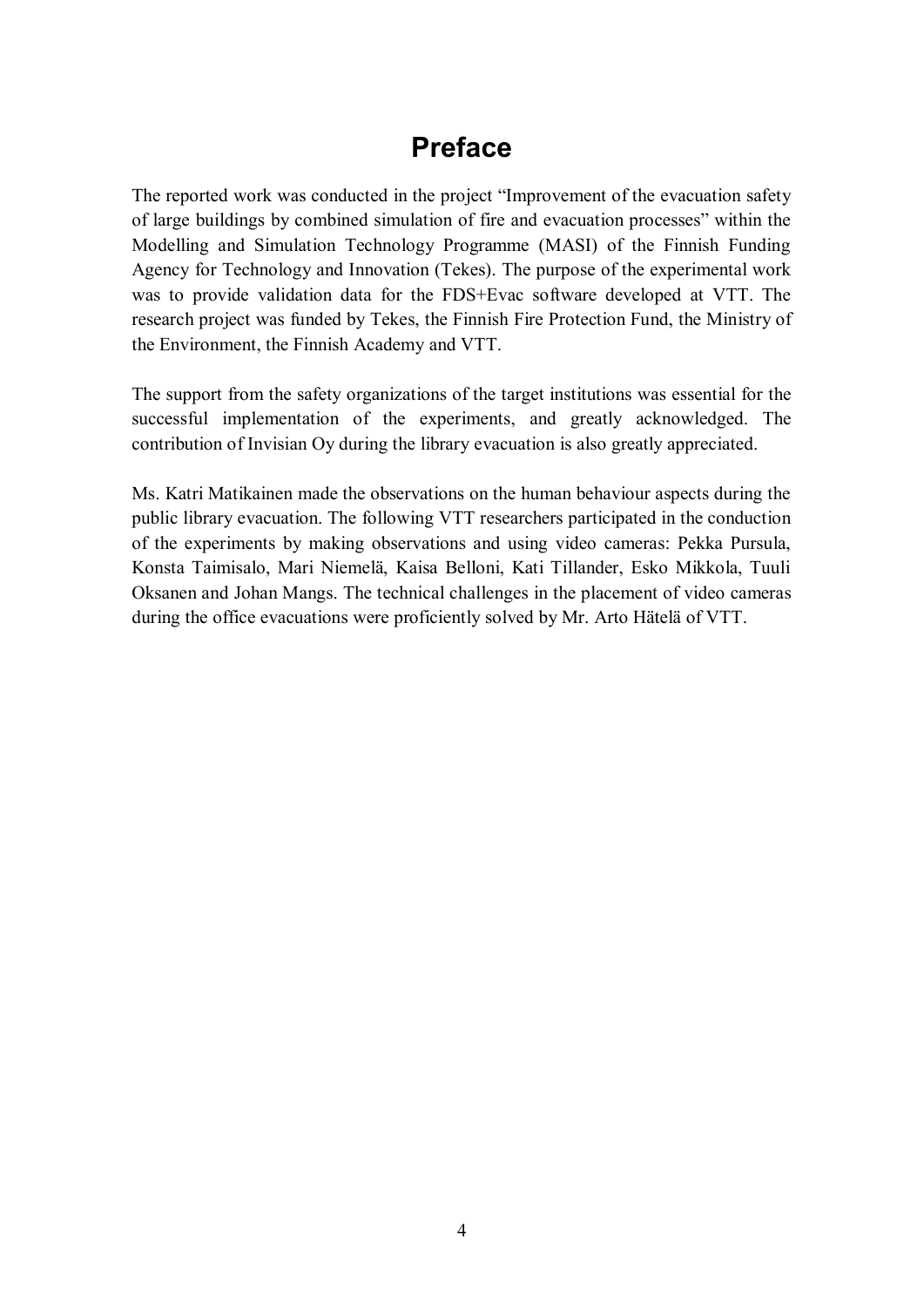## **Contents**

| 2.1 |       |                                                               |  |
|-----|-------|---------------------------------------------------------------|--|
| 2.2 |       |                                                               |  |
|     | 2.2.1 |                                                               |  |
|     | 2.2.2 |                                                               |  |
| 2.3 |       |                                                               |  |
|     |       |                                                               |  |
| 3.1 |       |                                                               |  |
| 3.2 |       |                                                               |  |
| 3.3 |       |                                                               |  |
|     | 3.3.1 |                                                               |  |
|     | 3.3.2 |                                                               |  |
|     |       |                                                               |  |
| 4.1 |       |                                                               |  |
| 4.2 |       |                                                               |  |
| 4.3 |       |                                                               |  |
|     | 4.3.1 |                                                               |  |
|     | 4.3.2 |                                                               |  |
|     | 4.3.3 |                                                               |  |
|     | 4.3.4 |                                                               |  |
|     | 4.3.5 |                                                               |  |
|     | 4.3.6 |                                                               |  |
|     |       |                                                               |  |
| 5.1 |       |                                                               |  |
| 5.2 |       |                                                               |  |
| 5.3 |       |                                                               |  |
|     | 5.3.1 |                                                               |  |
|     | 5.3.2 | Number of evacuees and estimations of the premovement time 36 |  |
|     | 5.3.3 |                                                               |  |
|     | 5.3.4 |                                                               |  |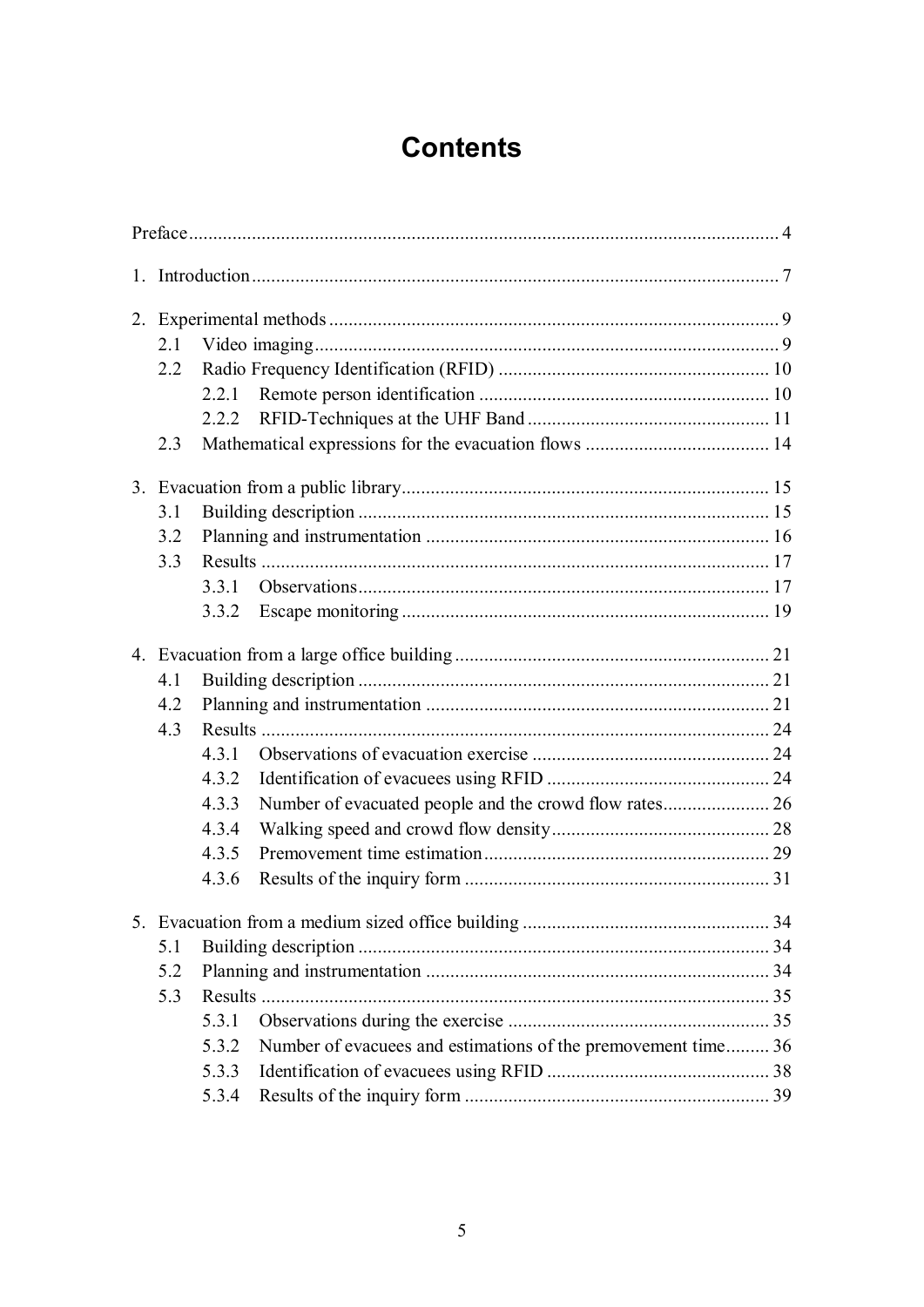| 6. |     |       |    |
|----|-----|-------|----|
|    | 6.1 |       |    |
|    | 6.2 |       |    |
|    | 63  |       |    |
|    |     | 631   |    |
|    |     | 6.3.2 |    |
|    |     |       |    |
|    |     |       |    |
|    | 7.1 |       |    |
|    | 7.2 |       |    |
|    | 7.3 |       |    |
|    |     |       |    |
|    |     |       |    |
|    |     |       |    |
|    |     |       | 52 |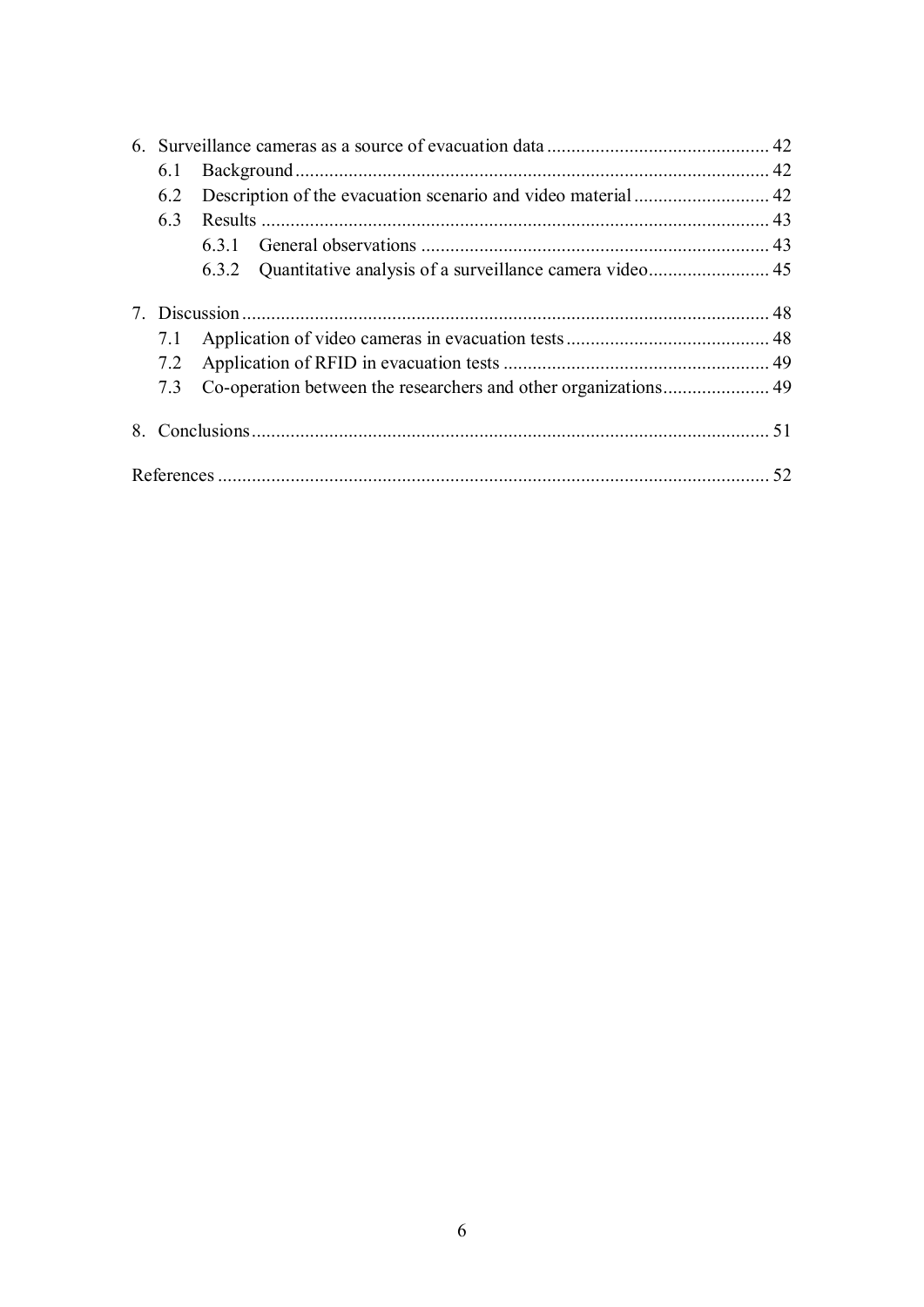## **1. Introduction**

New public buildings typically integrate many different functions like work places, shops, restaurants and recreational activities under the same roof. These buildings have become a new type of public 'living rooms'. At the same time, people spend more and more time outside the work and home, at least partly due the increasing portion of single person households. As a result, the fraction of the time the people spend in buildings with at least hundreds and possibly thousands of other people is increasing. This, in turn, increases the probability of fires or other events requiring evacuation of thousands of people.

Traditionally, the design of evacuation capacity is based on the simple design criteria on the required width and length of evacuation routes. These criteria are based mainly on experimental findings and lessons learned from the past hazards. However, it would not be possible to build the large multi-purpose centres using the simple design rules. Instead, these places are usually designed using the performance based design method, in which the safety of the design is studied from the viewpoint of the entire system, not as fulfilment of individual rules given by the building code. The performance based design relies strongly on the numerical modelling and simulation of both the fire and evacuation processes. FDS+Evac is one of the few software tools where the fire and evacuation simulations can be fully coupled together. The objectives of the FDS+Evac development are the capability to simulate large crowds and the realistic interaction between the evacuation and fire processes. FDS+Evac is based on the human movement model of Helbing *et al.* [1995, 2000, 2002] combined with the Fire Dynamics Simulator [McGrattan *et al*. 2007] and some new types of models for the socio-psychological effects and the evacuee decision making processes.

For the reliability of the performance based design, the simulation tools must be validated for the given type of application. In validation work, the computational results are usually compared against experimental results. Accurate and well documented measurements are needed in order to draw a good picture on the model strengths and weaknesses. Usually the primary technique of observations in evacuation experiments is video recording. The quantitative measurements from the video recordings are then made manually as a post-processing. The validation of decision making processes introduces a new challenge for the experimental design and measurements since quantitative techniques to observe human decisions, like the selection of escape routes, are not readily available. New techniques that can identify and monitor the location and movement of individuals are thus needed. One such a technique is the Radio Frequency Identification (RFID), commonly used for remote identification of people and items. Performing real scale evacuations with many video cameras and observers is very labour intensive. Adding the new techniques is likely to increase the cost of the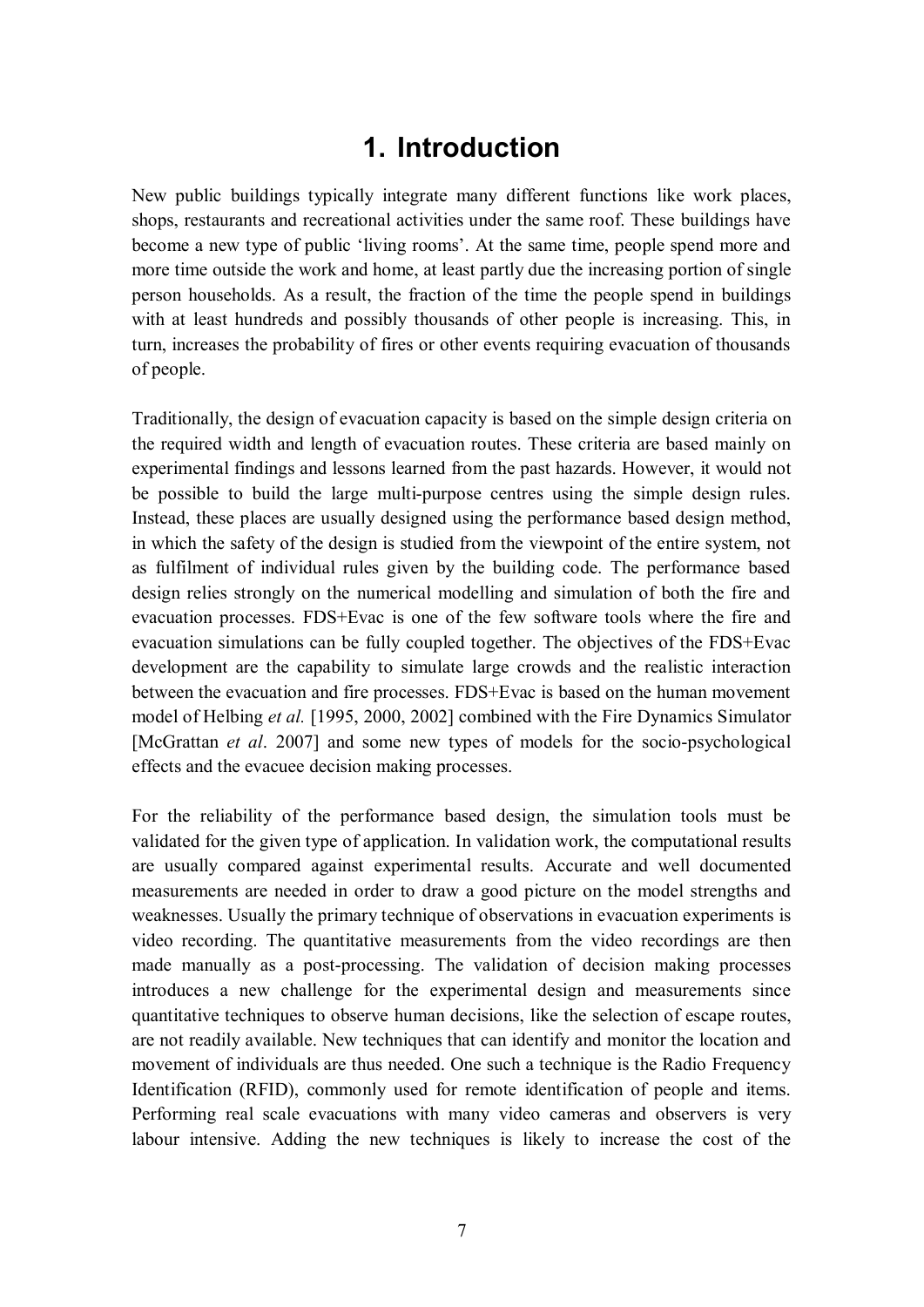experiments, at least in the beginning when a lot of the work is made manually. The purpose of the current work is to provide validation data for some aspects of the evacuation modelling and to study the applicability of RFID on monitoring evacuees in field scale evacuation experiments.

Several difficulties are associated with performing field experiments on public spaces like shopping centres: The initial conditions can not be presumed accurately and the measurements are difficult to perform without considerably affecting the awareness of the people. The most important difficulty is the reluctance of the property owners and administrators to organize the evacuation tests. Usually the experiments are conducted in conjunction with the evacuation training program and in co-operation with the local safety organizations. Fully blind evacuation exercises, where the people are given an impression of a real fire, are usually considered useless for training purposes and harmful for the business. On the other hand, both real fires and false alarms take place every now and then requiring the evacuation of the building. Valuable information could be gathered if these events could be monitored. Many buildings and public spaces are equipped with surveillance cameras that record the events and store them for a certain period of time. Typically, this period is from few days to a month. One goal of the current work is to find out the practical issues related to the utilization of surveillance cameras as a source of evacuation data.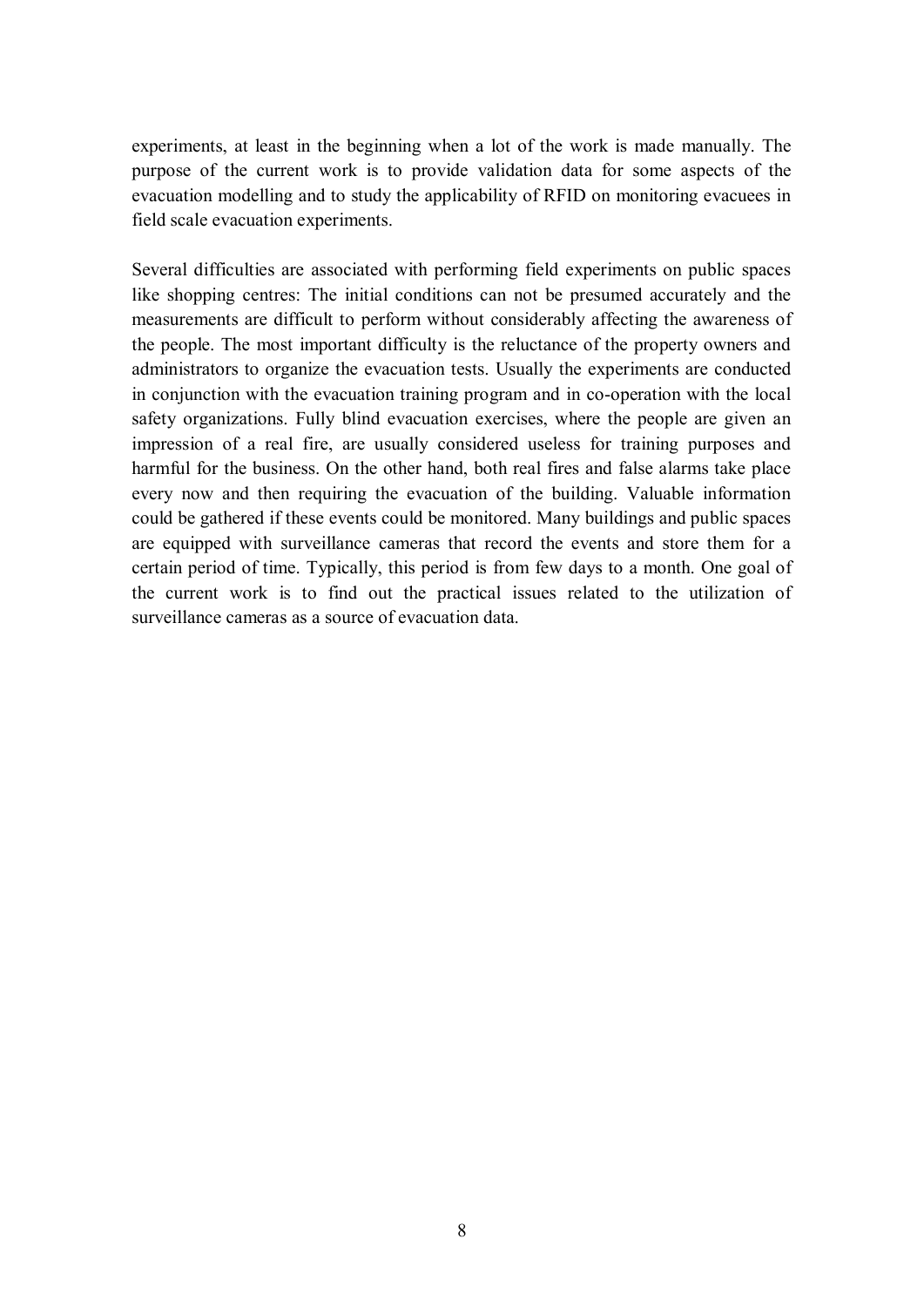## **2. Experimental methods**

## **2.1 Video imaging**

Video imaging may be used for two primary objectives in evacuation experiments: It may provide a recording of the door or exit flow for later use, or it may provide information on the reaction and premovement times, decision making processes and other human behaviour aspects for later analysis. The consumer level digital video (DV) cameras have become very popular during the last few years. As a result, the camera prices have come down to a level that enables the purchase of several such cameras for an experimental evacuation project. The image quality of even the smallest DV cameras with approximately one million pixels<sup>1</sup> is sufficient for making observations on evacuations.

The main difficulty of using the video cameras is related to the placement of cameras. This is especially true for indoor situations when the camera must be used without an operator. Custom made stands and supports must be used.

When used as a recording of an exit flow, a proper technique is needed for counting the humans. The resulting data should contain the cumulative sum of evacuees at sufficient time resolution to enable the computation of flow rates. In this work, the flows were counted manually by using a custom made computer program, *Evaccounter*, that stores the times when the user presses the keyboard while watching the video. The software gives the exact times of key-presses and can scale the times based on the specified starting and ending times for low-speed video playback. The user interface of the counter software is shown in Figure 1. The software was developed using MATLAB.

Automatic detection of moving objects in video material is used in the security and surveillance camera applications. The application of such techniques was studied by contacting companies selling the services of human detection. Based on the survey, the best accuracy can be achieved if the cameras are placed directly above the observed area. Some of the surveillance systems have utilities that allow drawing a virtual line in the picture, and automatically keeping track of people crossing the line. However, the placement directly above the observed area is very difficult in practical evacuation experiments on the field. Also, some of the commercial systems worked only in on-line mode providing no possibility for post-processing.

<sup>&</sup>lt;sup>1</sup> Situation in 2006.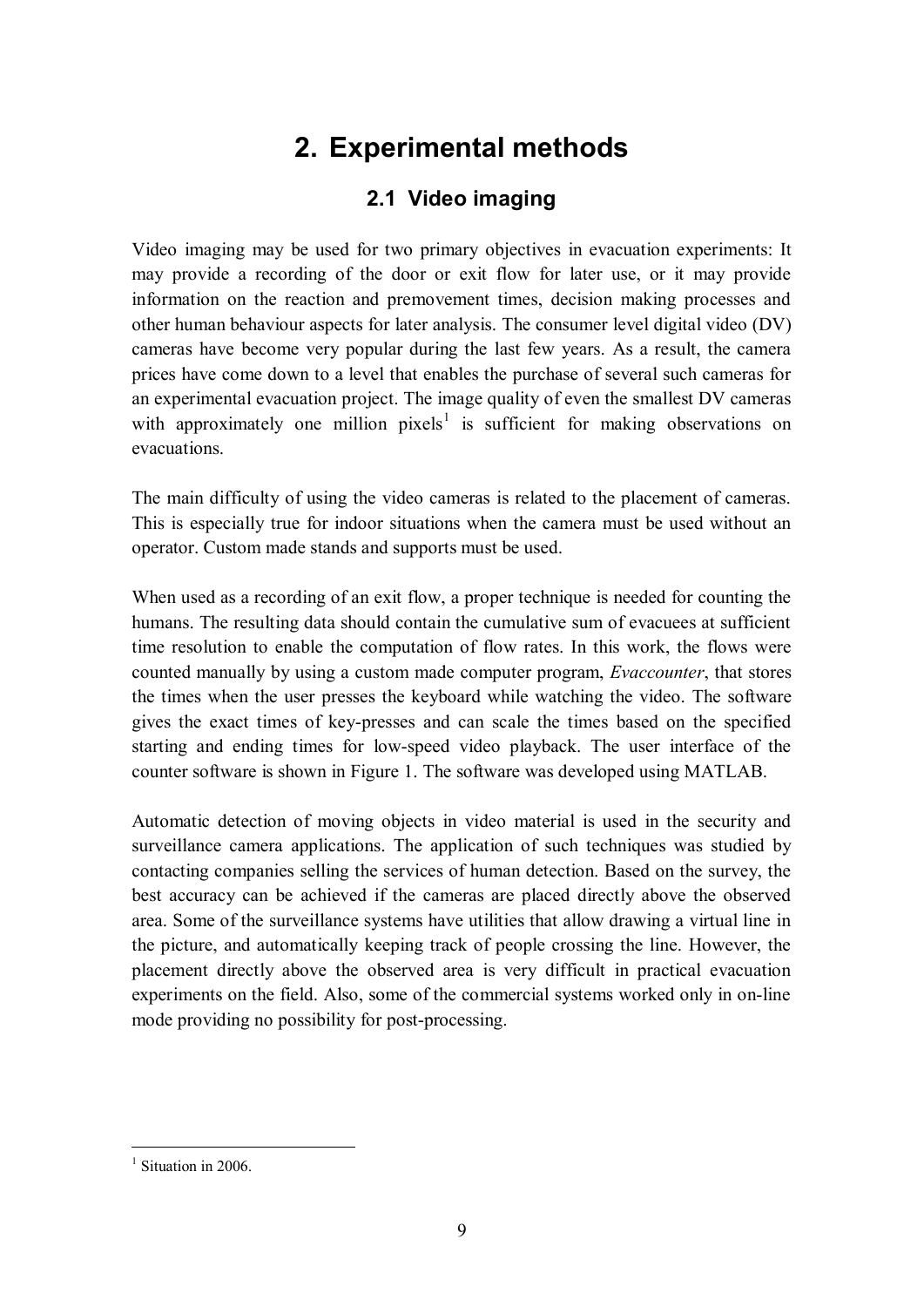| Calibrate                                                                                                                                                                                                       |     |  |
|-----------------------------------------------------------------------------------------------------------------------------------------------------------------------------------------------------------------|-----|--|
| Time of first event in seconds                                                                                                                                                                                  | 10  |  |
| <b>▽</b> Play speed modified                                                                                                                                                                                    |     |  |
| Time of last event in seconds                                                                                                                                                                                   | 322 |  |
| Usage<br>1. Type in the time of first event in seconds.<br>2. Start the video using whatever player you want.<br>3. Click START on EVAC COUNTER.<br>4. Press SPACEBAR to count an event.<br>5. Press E to stop. |     |  |

*Figure 1. The graphical user interface of Evaccounter MATLAB program.*

## **2.2 Radio Frequency Identification (RFID)**

### **2.2.1 Remote person identification**

One goal the project was to study the individual level person identification in a noncontact manner without the need for mechanical, acoustical or optical devices. All latter mentioned techniques require mechanical structures assembled in the passage of test persons and usually do not offer the possibility for individual identification but only for simple counting of the number of individuals. They are also very vulnerable because of the big variation in the size and manner of movement of people in different surroundings. Accuracy of most optical devices suffers from smoke, water vapour and loss of sight which also holds true for acoustical devices. In real fire evacuation situations and also in rehearsals, no mechanical devices in the passage of people are allowed. This restricts the available identification methods.

In recent years, radio frequency identification (RFID) methods for item management have developed rapidly. The frequencies used in these circumstances extend from 135 kHz to 2.45 GHz. The applications can be divided to proximity, vicinity and remote sensing applications depending on the frequency. Frequency range from 433 MHz to 2.45 GHz and above is considered to be the remote sensing range.

The boundary between vicinity and remote sensing is a little bit faltering. Usually 13.56 MHz is regarded as a vicinity frequency because it requires large port-type antennas for the reader devices in order to obtain a reading distance of 1 meter. The link between the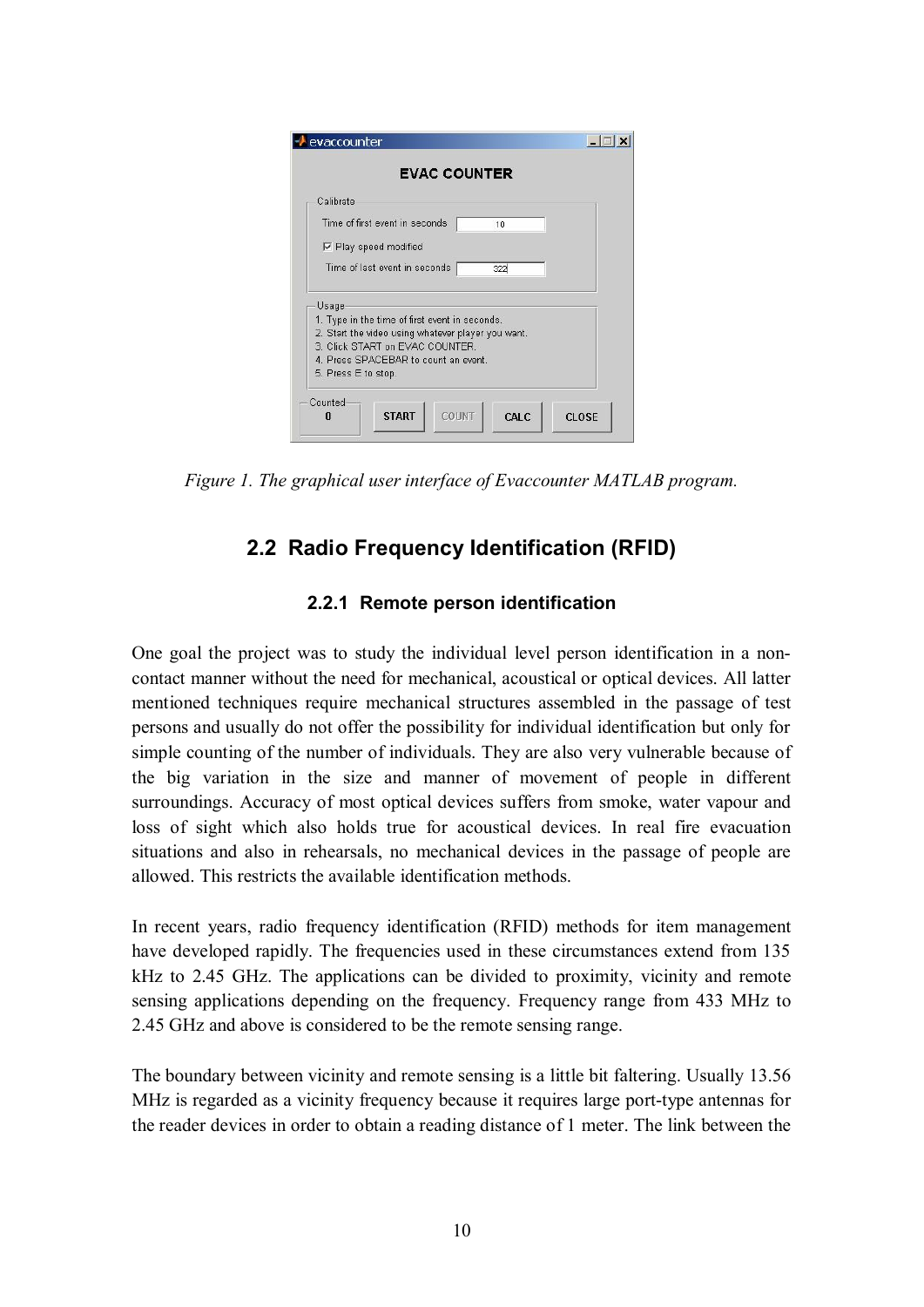reader device and the object to be read, the tag, is realised with inductive near field coupling. Anything below 13.56 MHz is considered proximity or close coupled sensing.

The techniques used in item management can easily be transferred into person identification. Most promising frequency ranges are the 869 MHz (ultra high frequency, UHF) and 2.5 GHz frequencies. In these frequencies, the size of antennas and tags is less than 30 cm. Size of most tags is of the order of a few centimetres. The UHF frequency band is at the moment the most popular one and a multitude of both tags and readers exist there. This is one of the reasons why UHF tags and readers were chosen for this project.

#### **2.2.2 RFID-Techniques at the UHF Band**

Both active and passive tags are available in the UHF-band. Active tags include a battery or other source of energy and are bigger and heavier than passive tags. Passive tags consist only of an antenna structure and a small  $(-1 \text{ mm } x 1 \text{ mm})$  silicon chip. The antenna structure can be manufactured on a plastic sheet or board and the chip is glued or bonded on it. Passive tags receive the energy they need wirelessly from the reader device during the reading operation.

There are several European and American standards which regulate the power and modulation techniques, which can be used at a certain frequency band. The ISO/IEC FCD 18000 Radio-frequency Identification Standard for Item Management Communications below 135 kHz and at 13.56 MHz, 433MHz, 860–930MHz and 2.45GHz is the newest European standard.

In the USA, Electronic Product Code (EPC) standards have existed longer than in Europe and partly because of this fact EPC-tags are at the moment more popular than tags with ISO standards. The ISO 18000 standard tries to bring the European and American techniques closer to each other. Because of the popularity and a Finnish manufacturer, Raflatac Oy (formerly Rafsec), passive EPC-tags were chosen for this project.

The Raflatac G2 Short Dipole Wet Inlay, Global UHF C1G2 EPC (3000843) tag and the size of it are illustrated in Figure 2. Tags were inserted in an ID badge in order to keep them apart from the body. In UHF frequencies the electromagnetic field does not penetrate into the human body or other electrically conducting substances very much. This will "kill" the electromagnetic field and prevent the reading operation at the surface of the body.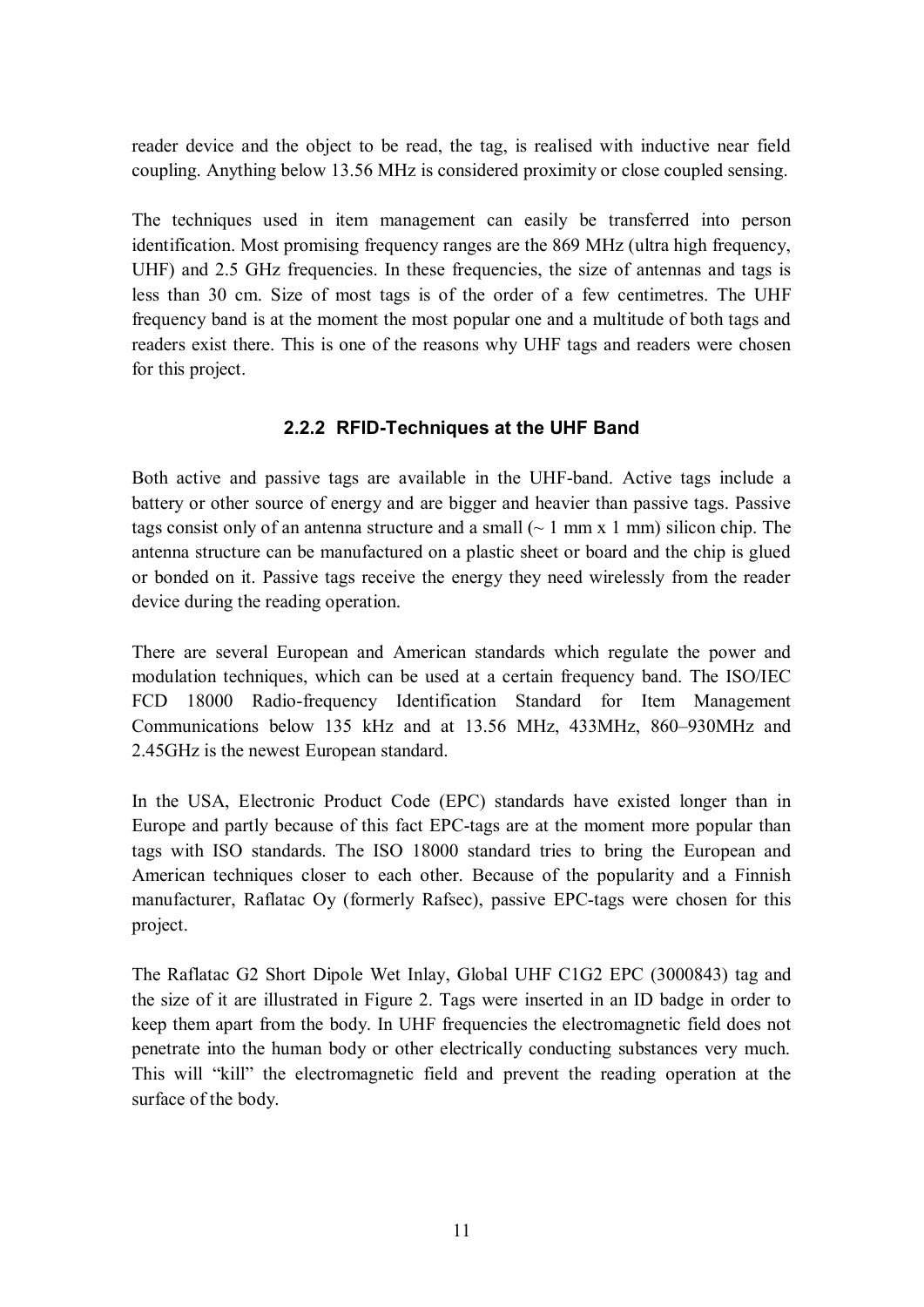

*Figure 2. The Raflatac (formerly Rafsec) EPC Gen2 RFID-tag in an ID badge. The silicon chip is visible in the lowest middle part of the tag just above the plus sign.*

There are, however, tags which are especially designed on electrically conducting surfaces but they are much more expensive, stiffer and thicker than the flexible sticker type tags chosen for this project. The cost of Raflatac tags is approximately 50 cents per piece in small quantities. They can be integrated into plastic ID badges. Every tag has a unique identification number which can be chosen by the user. The UID is 96 bits long and thus gives  $2^{96}$  different combinations. This yields to more than  $10^{27}$  choices for the identification number.

When interpreting the results one has to bear in mind that the actual number of tags which was delivered to the test persons is not necessarily the amount which was participating to the tests. Also, the correct attachment as described in the instructions is presumably not the way people used the tags. There was no means of controlling the use of tags during the evacuations or checking the actual placement of the tag immediately afterwards. The tags were not delivered or collected personally by VTT staff. It is also impossible to check the exact amount of tags from video tapes.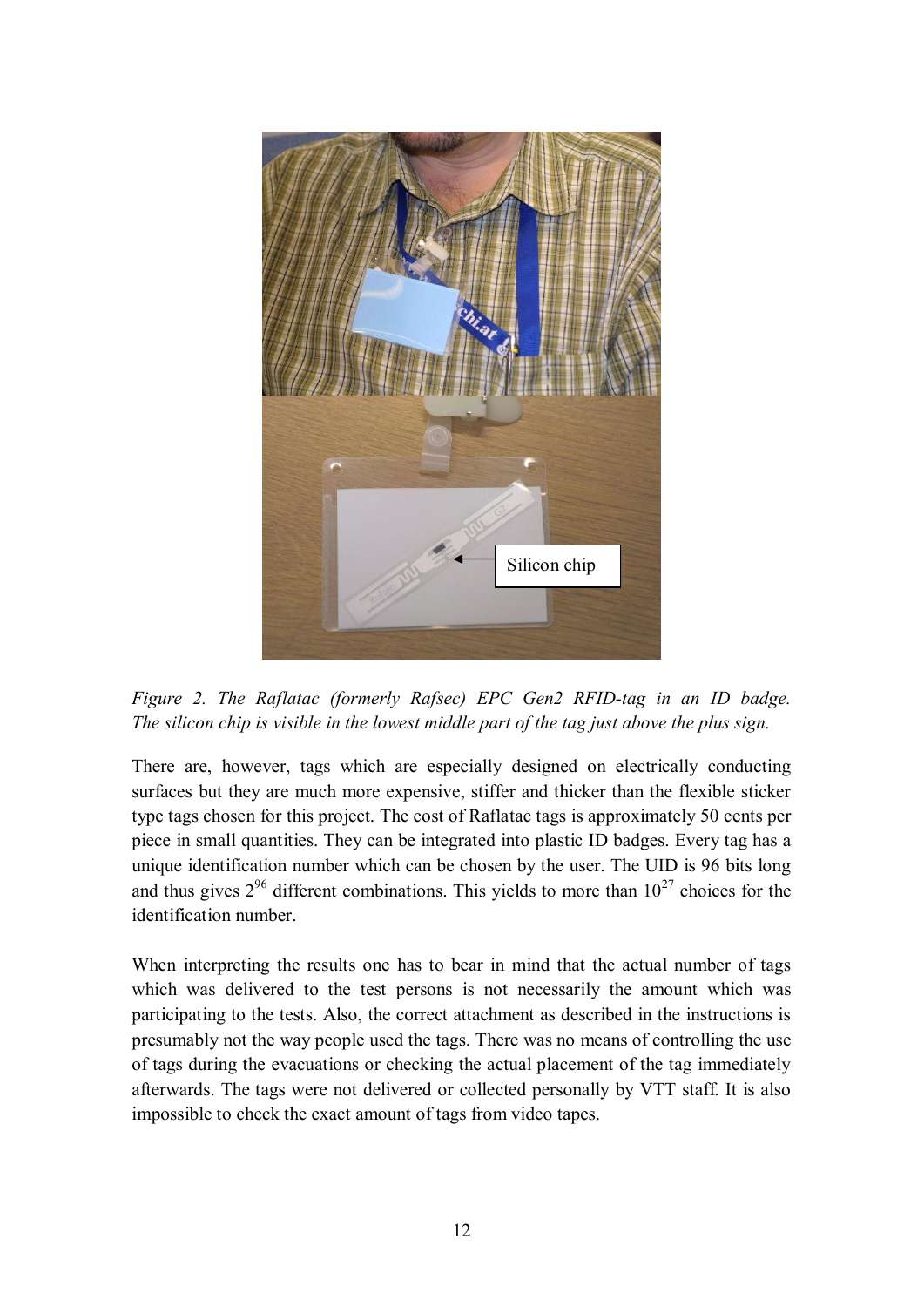The UHF-readers chosen for this project are the FEIG ID ISC LRU 1000 and the Deister UDL 500. The FEIG reader has four external passive antennas while the Deister reader only has one internal antenna. Due to the fact that the FEIG reader antennas are passive, the maximum cable length from one antenna to the reader is limited to less than 10 meters, if a reading distance of 2 to 3 meters from the antenna is desired. Shorter cables give larger reading distance because the signal is not attenuated as much as in longer cables.

The FEIG reader can be controlled through serial bus, ethernet or WLAN. The Deister reader is controlled via an RS485 interface. As in this project, the FEIG reader is also able to act as a data logger, which has a memory of approximately 3000 readings. The Deister reader has to be controlled and read on-line. Both readers may be set to a mode which only allows one tag to be read once in a certain period, which can be set to a maximum value of 10 minutes. This will reduce the memory requirements and the minimum speed of the controlling interface.

The reading distance of a tag depends on the quality of the tag, the power available and the surroundings. Typically it varies from 2 meters to 4 meters. Nowadays, however, even 8 meter reading distances are quite common with good quality tags and readers. In the future, when more manufacturers go to higher frequency bands, the reading distances will increase and the size of tags and reader antennas will decrease.

As mentioned above, the electromagnetic field does not penetrate into electrically conducting materials in the UHF range. Because concrete walls always contain steel bars and other conducting materials, the wave will be reflected on the surface of the wall. This is why a line of sight is not always required to read an UHF-tag in a corridor or stair.

On the other hand, reflections will give rise to a phenomenon called interference. This means that the electromagnetic fields of the incoming and reflected waves are summed in every point of space where they exist together. The intensity and relative phase between the waves determine what the resultant will be. It can be a direct sum of both intensities, which will lead to a pronounced intensity. Or it can result to a zero field, if the waves are equal in intensity but in opposite phase. Because of this, it is very difficult to predict what the reading distance in a corridor or stair is without thorough measurements. In the following tests the antenna placement, orientation and power selection was not optimal in this respect, since it was not possible to tune the equipment with a large group of people before the actual tests.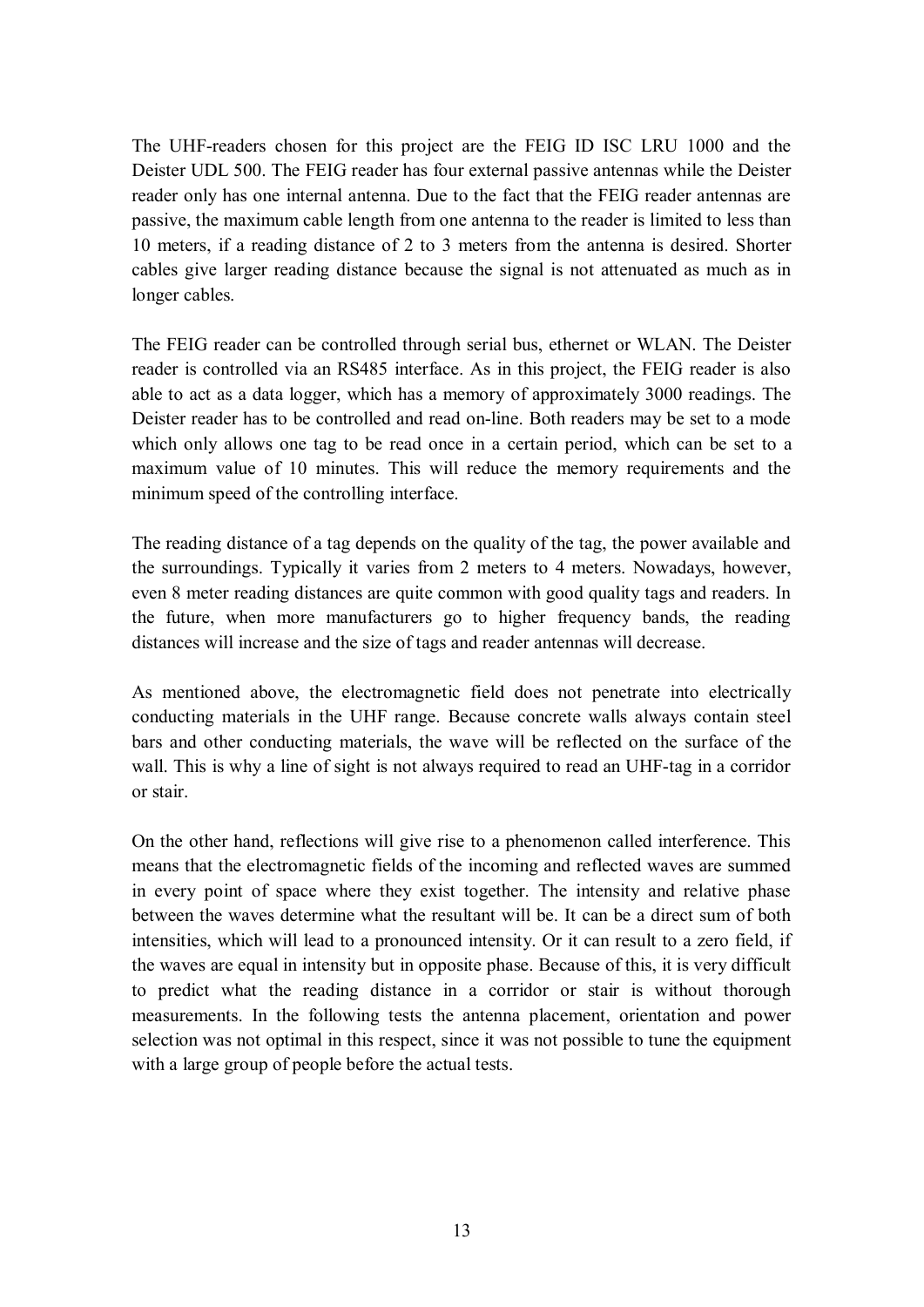#### **2.3 Mathematical expressions for the evacuation flows**

From the time series of counted persons we can take the slope of the count-time -curve, which represents the flow rate *J* [persons $s^{-1}$ ] of doorways or stairs expressed as,

$$
J = \frac{\Delta N}{\Delta t},\tag{1}
$$

where  $\Delta N$  is number of evacuated people in a certain time interval  $\Delta t$  [s].

Specific flow  $J_s$  [persons s<sup>-1</sup>·m<sup>-1</sup>] is the flow rate divided with the width *W* [m] of the doorway etc. written as,

$$
J_s = \frac{\Delta N}{\Delta t \cdot W} \,. \tag{2}
$$

The walking speed *v* on stairs can be calculated using the distances *L* [m] between the antennas at different floors measured using the walking line and the time  $\Delta t_{RFID}$  [s] it takes to descend between the antennas. Thus, the speed is,

$$
v = \frac{L}{\Delta t_{RFID}}.\tag{3}
$$

It is notable that the walking speed expressed by the Equation (3) is inclined walking speed that is the resultant of horizontal and vertical walking speeds.

Now the crowd density  $\rho_c$  [persons·m<sup>-2</sup>] on stairs can be written as,

$$
\rho_c = \frac{J}{v \cdot W} = \frac{\Delta N}{\Delta t} \cdot \frac{1}{v \cdot W} \,. \tag{4}
$$

Here  $\rho_c$  is measured along the slanted direction of the stairs. To get the projection on a horizontal surface,  $\rho_c$  must be divided by  $cos(\theta)$ . where  $\theta$  is the angle of slope for the stairs.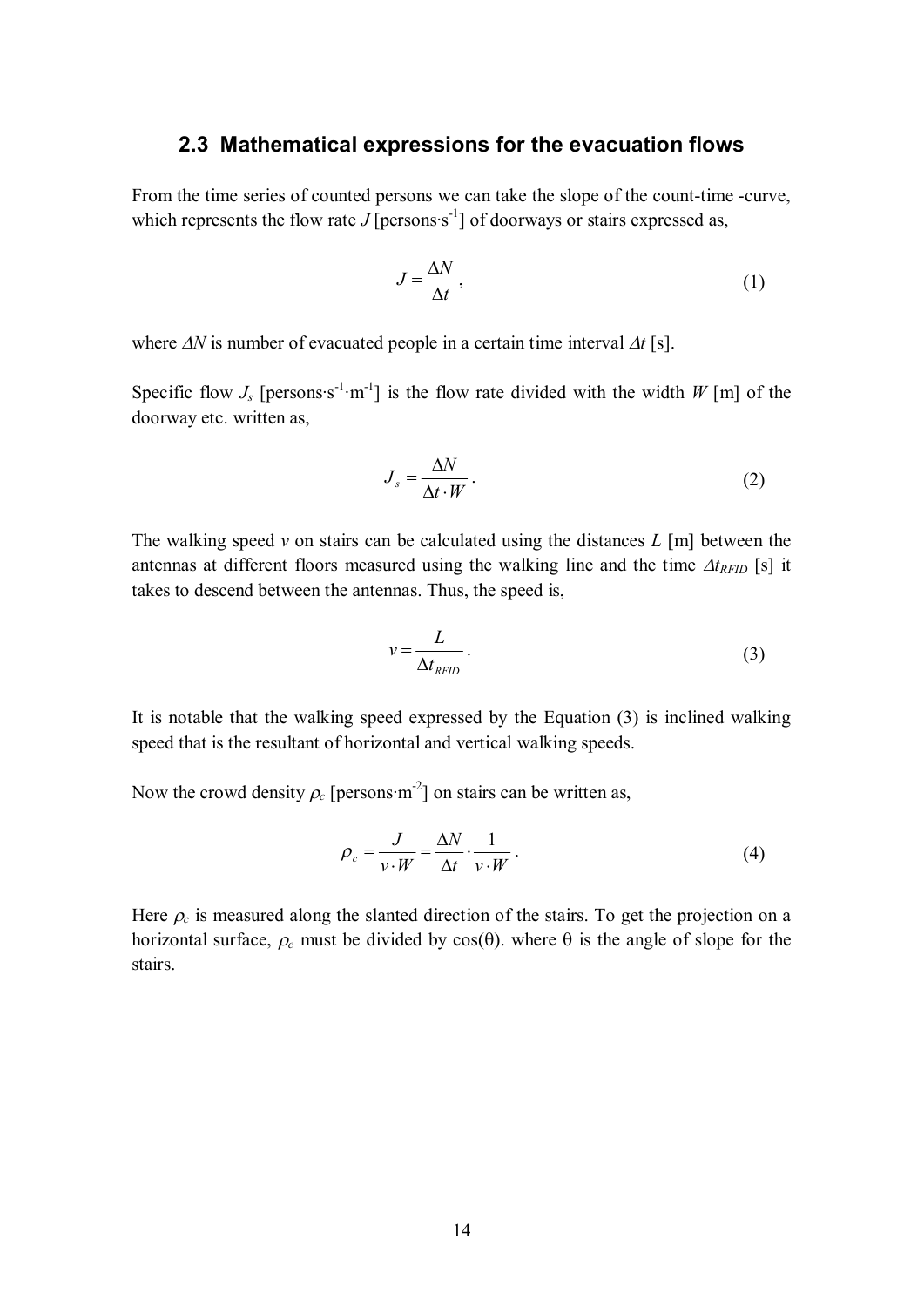## **3. Evacuation from a public library**

### **3.1 Building description**

The Main Library of Helsinki University of Technology is a public library with a daytime staff of 30… 50 and possibly several hundreds of library users. The main entrance and the staff entrance of the library are shown in Figure 3. A floor plan and the numbering of the library doors during the evacuation are shown in Figure 4. The visitors normally use doors 2 and 6. The staff also uses door 1. Door 3 is for transportation of goods and is rarely used. Doors 4, 5 and 7 are only used for evacuations.

When visiting the building, the visitors normally enter the main lobby from either door 2 or 6. From the lobby, they climb to the second floor through the two main stairways. From the second floor, the visitors may access the library collections and reading room in the first and underground floors through the two internal stairways. The access to the evacuation doors 4 and 5 is through the internal stairways. The widths of the doors and corresponding stairways are listed in Table 1.

|                        | $Door(s)$ [m] | Stairway [m] |                      | $Door(s)$ [m] | Stairway $[m]$ |
|------------------------|---------------|--------------|----------------------|---------------|----------------|
| Door 1                 | 0.86          |              | Door 4 $0.86$        |               |                |
| Door 2 $3 \times 0.96$ |               |              | Door 5 $0.86$        |               | 1.20           |
| Door $3$ 0.86          |               | 1.20         | Door 6 $3\times0.96$ |               |                |

*Table 1. Widths of the library doors and stairways.*



*Figure 3. The Helsinki University of Technology (HUT) main library. The main entrance (door 2) on the left and staff entrance (door 1) on the right.*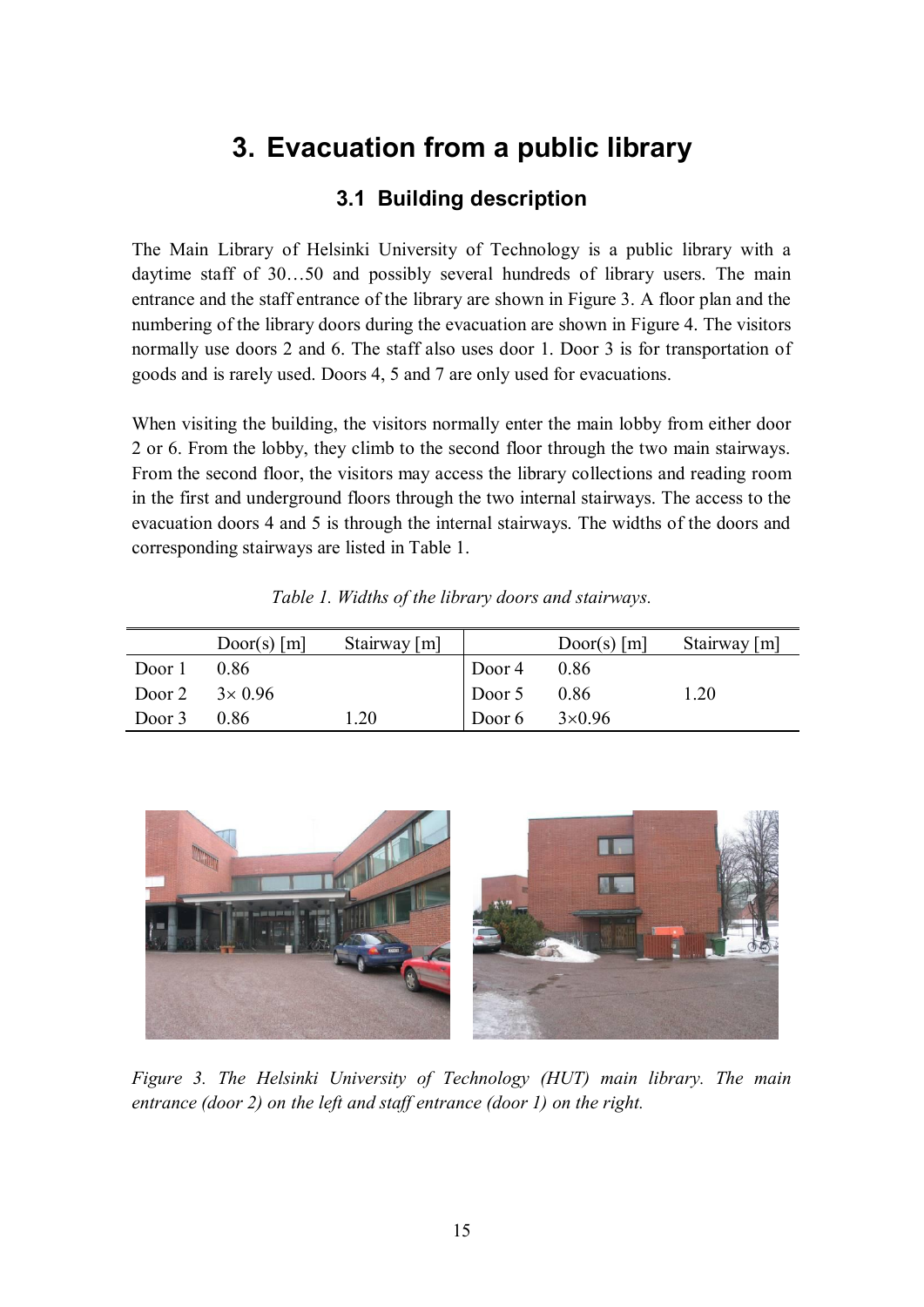

*Figure 4. The numbering of the doors for HUT main library.*

### **3.2 Planning and instrumentation**

The evacuation was carried out as part of the safety training program of the library staff. The staff was informed that the evacuation would take place in the given day. The library visitors were notified on the evacuation exercise by printed notes on the entrance doors. Exact time was not specified, nor were the details of the evacuation.

It was anticipated that most staff members would exit through door 1 because that was the door they normally used. Therefore, two different RFID techniques and a stereo camera were used at door 1. A vicinity sensing reader ID ISC.LR200-A by FEIG ELECTRONIC GmbH working at 13.56 MHz frequency was used with a custom made antenna installed to the exit door. The remote sensing Deister reader working at UHF frequency was placed outside the door to a distance of approximately 3 meters. Before the evacuation, a group of 33 people of the library staff were equipped with two different types of RFID tags.

Immediately before the evacuation, researchers entered the building to make observations on crowd behaviour and outside the building to observe all doors. Video cameras were used to observe the evacuation from doors 1 and 4.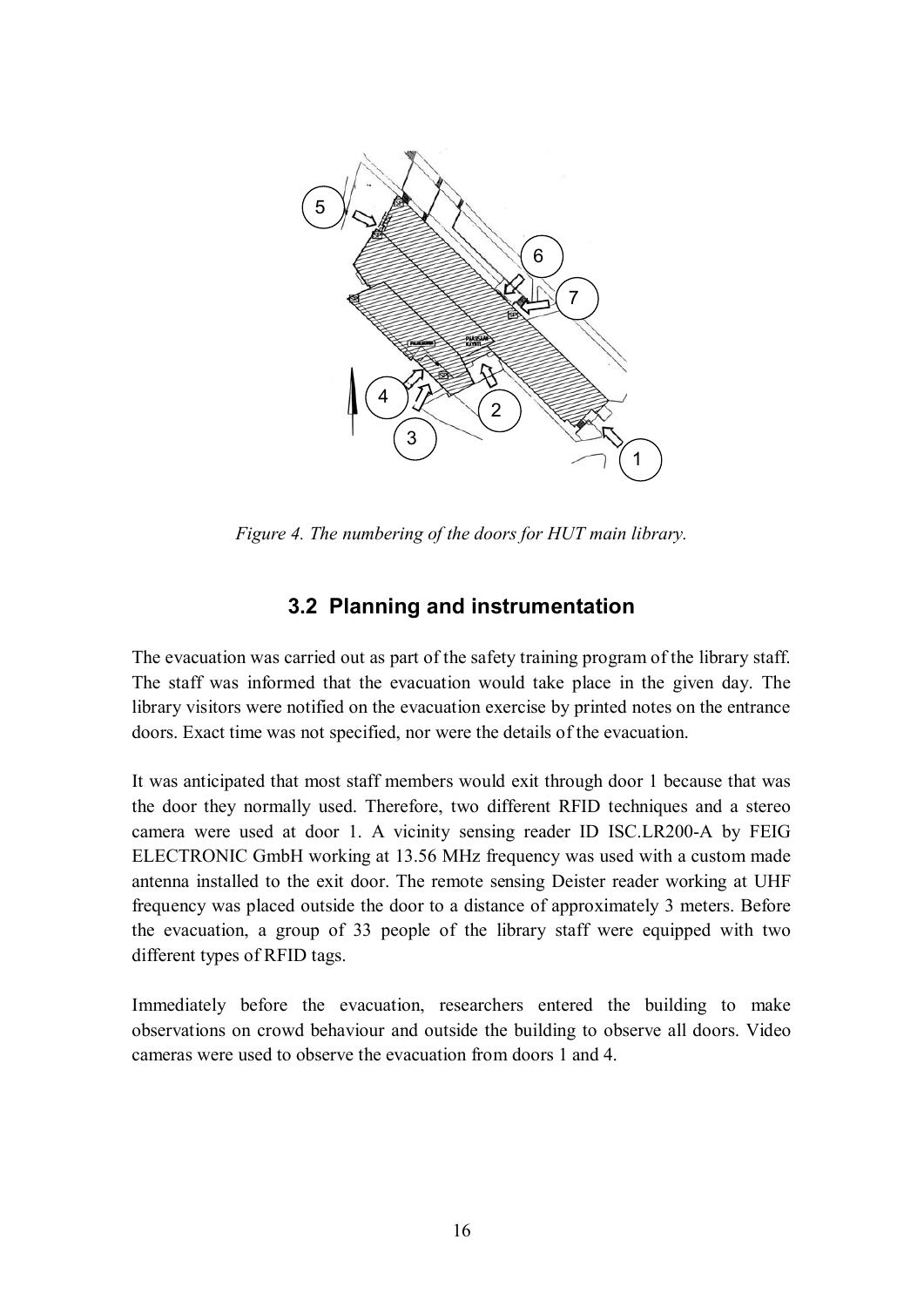#### **3.3 Results**

#### **3.3.1 Observations**

The evacuation started at one o'clock in the afternoon. A smoke generator was put in operation in the lobby, thus preventing the use of doors 2 and 6. A fire alarm went off 37 seconds after the smoke generator was started, and evacuation began. The alarm signal was a loud bell sound. Soon after the alarm, the staff members that were part of the safety organization started to lead people towards the evacuation doors. In only few seconds after the alarm, the smoke started to flow up one of the main stairways. In 5 minutes 52 seconds after the fire alarm, all 189 people, that had been in the building, had evacuated.

After the fire alarm, the people in the second floor had to choose between three possible routes: main stairway and two evacuation doors through the internal stairways. The smoke filled the main stairway very soon after the alarm and made it impossible to use. In that situation, a great majority of people decided to evacuate through the stairway and door number 5, which was in the opposite end of the building to the 'fire'. During the evacuation, people clearly followed the majority of the crowd to the door 5, even though they had to wait some time the access to the stairway. The staff members tried to give instructions and distribute people evenly to the two available stairways but the many evacuees did not pay much attention to these instructions.

The alarm signal was so loud and clear, that we can assume all the people observed the fire at the moment of fire alarm. After the alarm, people started to collect their things, pack the bags and wear jackets. Some people did all that in just a few seconds, some spent almost two minutes. The premovement times, i.e. the time from alarm to the actual movement towards an exit, of 42 people were collected from the videos. The average premovement time was 36 s. The cumulative distribution of these times is shown in Figure 5, accompanied by the LMS-fitted Weibull and LogNormal distributions. The Weibull distribution is defined as

$$
f(x; k, \lambda) = \frac{k}{\lambda} \left(\frac{x}{\lambda}\right)^{k-1} e^{-(x/\lambda)^k}
$$
 (5)

and LogNormal distribution as

$$
f(x; \mu, \sigma) = \frac{e^{-(\ln x - \mu)^2/(2\sigma^2)}}{x\sigma\sqrt{2\pi}}
$$
 (6)

The distribution parameters for the Weibull distribution are  $k = 1.8$  and  $\lambda = 40$ , and for the LogNormal  $\mu$  = 3.45 and  $\sigma$  = 0.57.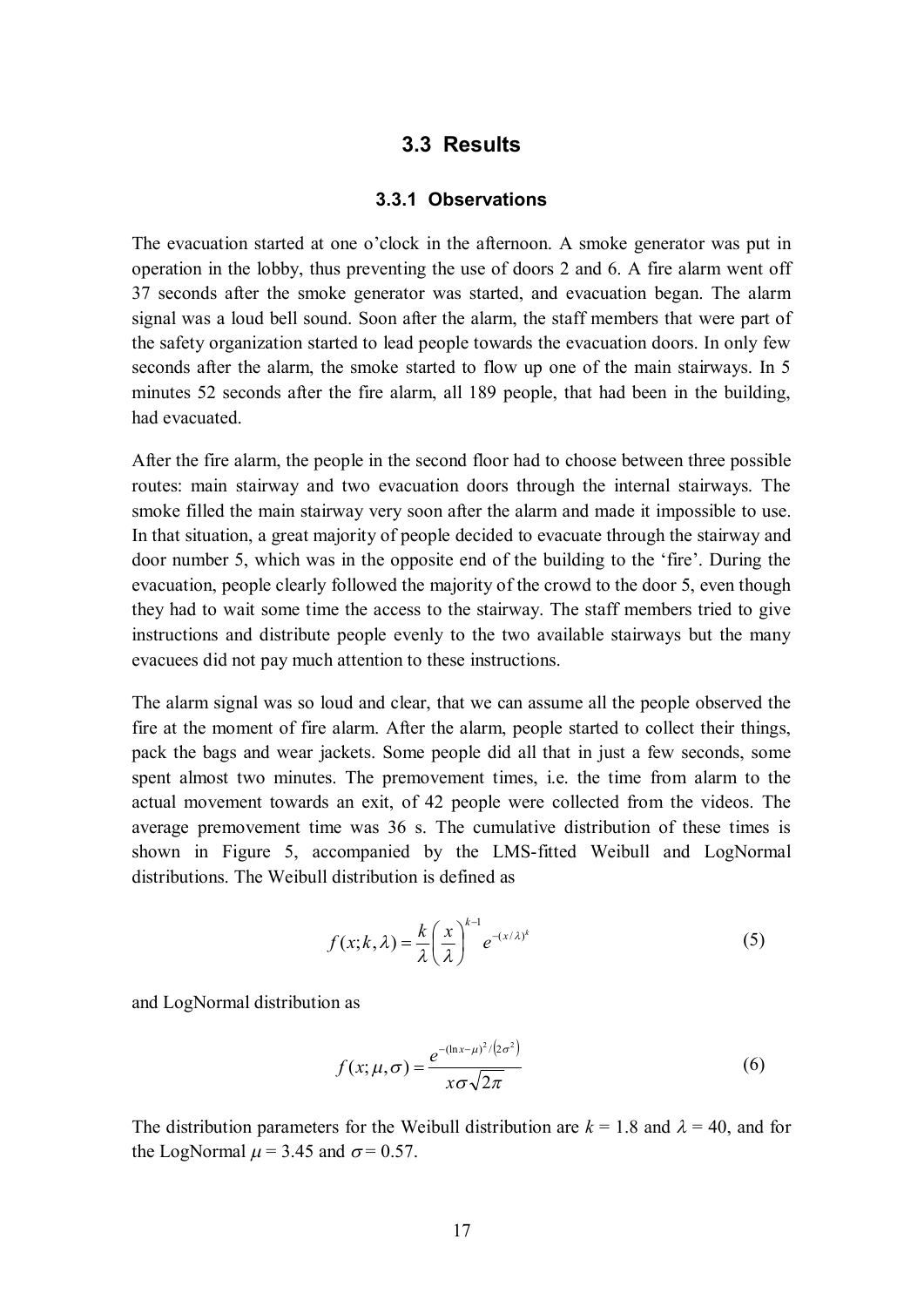

*Figure 5. Distribution of observed premovement times (N = 42) in the public library and fitted Weibull and LogNormal distributions.*

Our result for average premovement time was 36 s, which is much smaller than the value 73 s obtained by Gwynne et al. (2003) for the university students. Comparing our result to a larger amount of data, we can see that the average values for premovement time are in range of 19–83 s, see Table 2.

| average | min   | max   | description                                           | reference                   |
|---------|-------|-------|-------------------------------------------------------|-----------------------------|
| 00:19   | 00:00 | 03:12 | evacuation from different building types              | Purser & Bensilum (2001)    |
| 01:10   | 00:00 | 04:06 | university staff                                      | Gwynne et al. (2003)        |
| 01:13   | 00:08 | 03:20 | university students                                   | Gwynne et al. (2003)        |
| 00:44   | 00:16 | 01:31 | hospital staff                                        | Gwynne <i>et al.</i> (2003) |
| 00:51   | 00:30 | 01:06 | hospital patients                                     | Gwynne <i>et al.</i> (2003) |
| 00:30   | 00:19 | 00:54 | furniture shop (Örebro IKEA) $1$                      | Frantzich (2001)            |
| 00:50   | 00:35 | 01:13 | furniture shop (Örebro IKEA) $^2$                     | Frantzich (2001)            |
| 00:50   | 00:51 | 00:57 | furniture shop (Örebro IKEA) <sup>3</sup>             | Frantzich (2001)            |
| 00:27   | 00:09 | 00:46 | furniture shop (Västerås IKEA) $1$                    | Frantzich (2001)            |
| 00:51   | 00:40 | 01:07 | furniture shop (Västerås IKEA) <sup>2</sup>           | Frantzich (2001)            |
| 00:31   | 00:27 | 00:38 | furniture shop (Västerås IKEA) <sup>3</sup>           | Frantzich (2001)            |
| 00:26   | 00:15 | 00:50 | furniture shop ( $\ddot{A}$ lmhult IKEA) <sup>1</sup> | Frantzich (2001)            |
| 01:02   | 00:45 | 01:40 | furniture shop ( $\ddot{A}$ lmhult IKEA) <sup>2</sup> | Frantzich (2001)            |
| 01:23   | 00:35 | 02:10 | furniture shop (Älmhult IKEA) <sup>3</sup>            | Frantzich (2001)            |

*Table 2. Premovement times from different literature sources.*

<sup>1</sup> store side of the furniture shop

<sup>2</sup> restaurant side of the furniture shop

<sup>3</sup> near to cash desk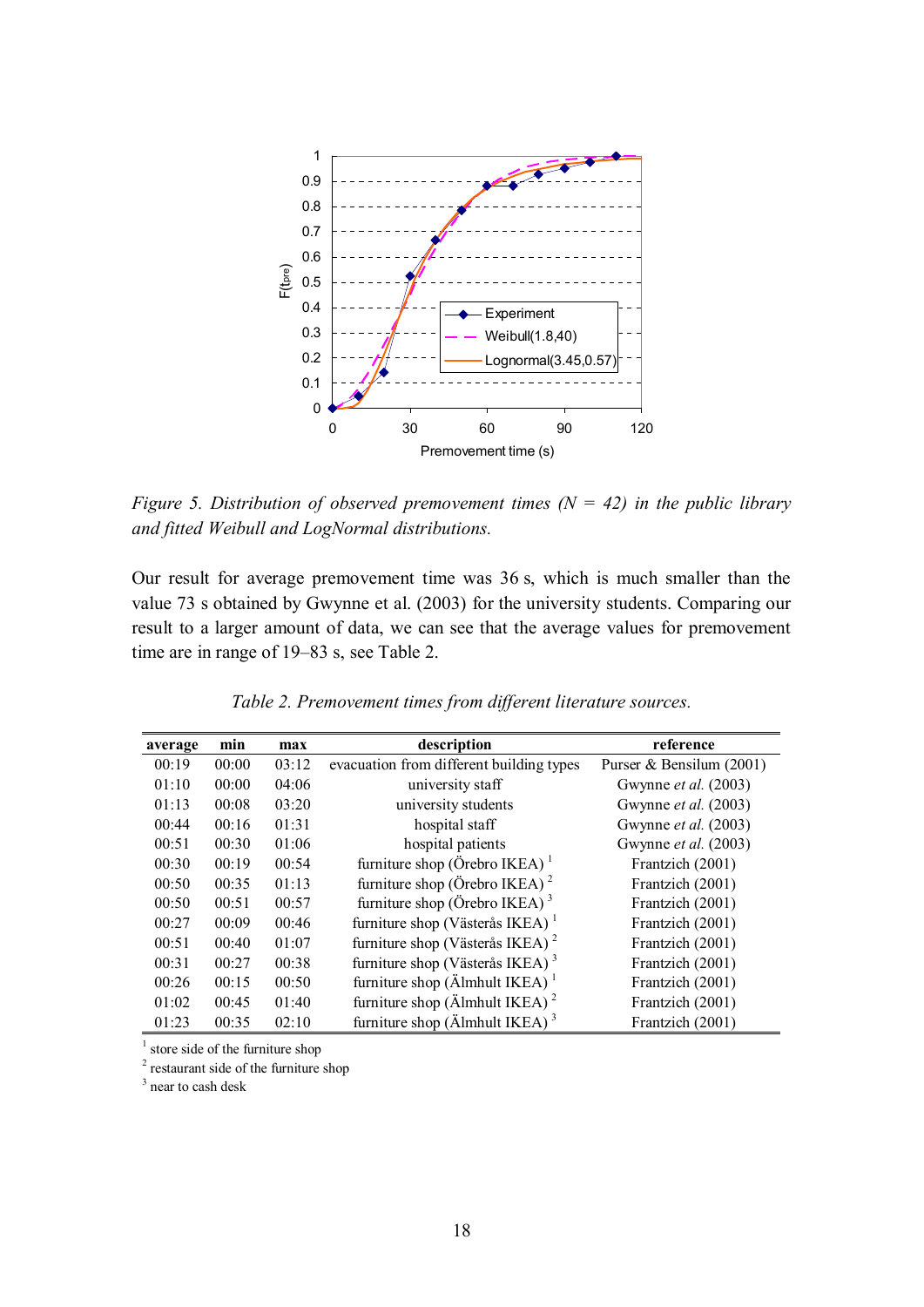#### **3.3.2 Escape monitoring**

The flows of people out of the doors were monitored using stopwatches and video cameras. The video cameras were used for doors 1 and 4. The cumulative number of evacuated people as function of time was then calculated for each door. The results are shown in Figure 6. Most staff members used the door 1 and the most visitors used the door 5. The flow of people out of the door 5 was quite steady from about 70 s to 200 s from the alarm, and probably controlled by the width of the stairway and the doors leading to the stairway. The flow rate was found to be about 0.7 persons per second, which is 0.8 persons  $s^{-1}m^{-1}$ . However, the flow rate is based on the manual bookkeeping, and the uncertainty of the actual flow rate is quite high. Therefore, the flow rates presented here are only indicative.



*Figure 6. The cumulative number of evacuated people for the doors of public library.*

The library evacuation was used for preliminary testing of the different technical monitoring techniques. Both inductive and UHF RFID antennas and stereo camera were installed at Door 1. A comparison of the video and technical observations revealed that

- According to the video tape, 20 people used to door for escape. 12 of these people had the RFID tags.
- The inductive RFID observed and identified 5 of 12.
- The UHF RFID observed and identified only 3 of 12.
- Only one person of 12 was observed by both systems.
- The stereo camera observed 22 people using the door.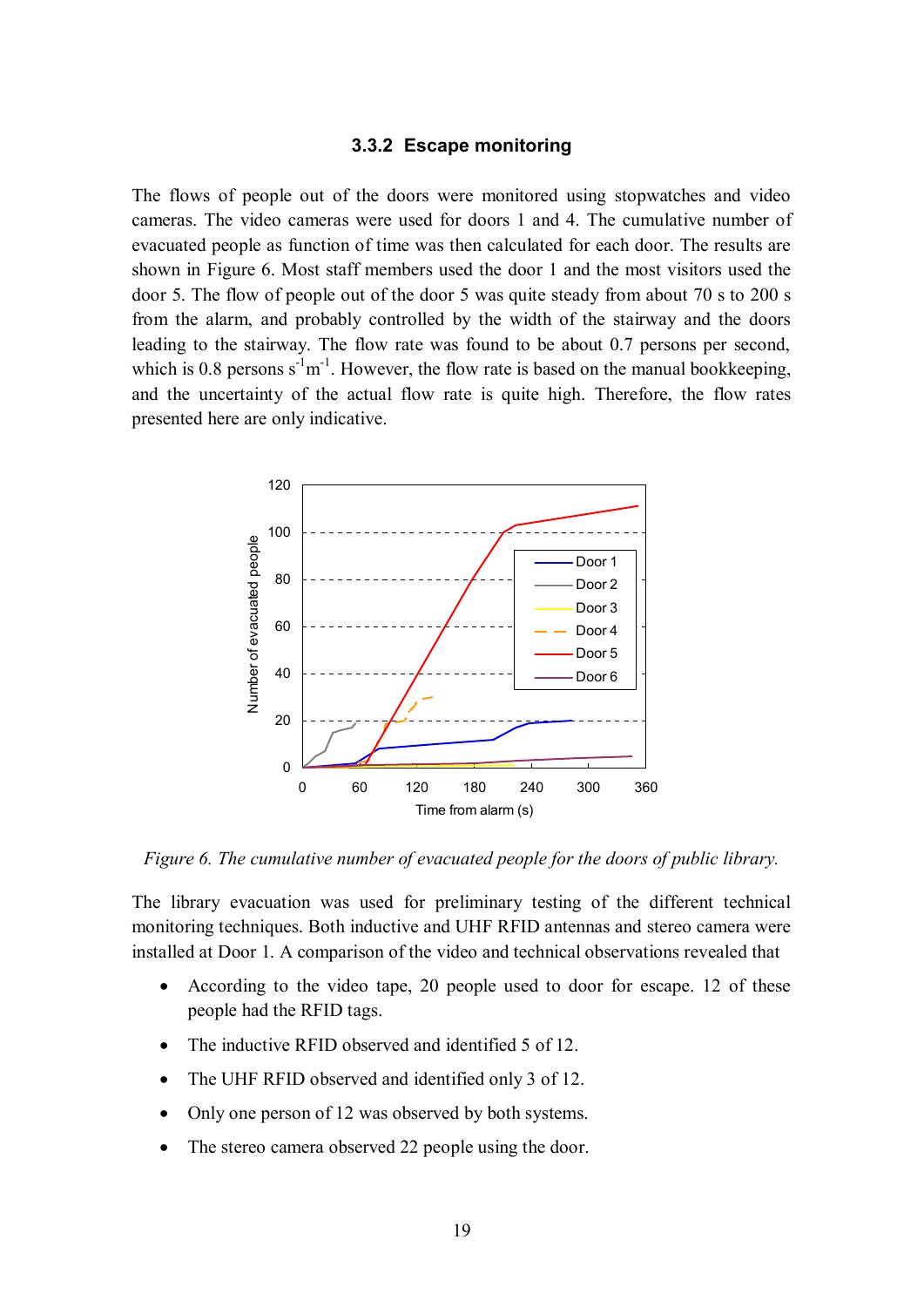The main reason for the low identification percentage was that the tags were placed close to the body or some other electrically conducting object, where the electromagnetic field ceased to exist. Test persons who were identified had the tags on their clothing or otherwise far away from their body. In the following tests, the tags were installed inside the ID badges and written instructions were delivered with the badges to each test person.

Based on these experiences, it was also concluded that more attention must be paid on the placement of the antennas. Now the antennas had to be placed in locations that were far from optimal taking into account the walking path of the evacuees. The preparation of the RFID tags and the analysis of the tag data were found laborious and complicated. The stereo camera seemed to be a reliable device for counting people, although it can not identify the evacuees.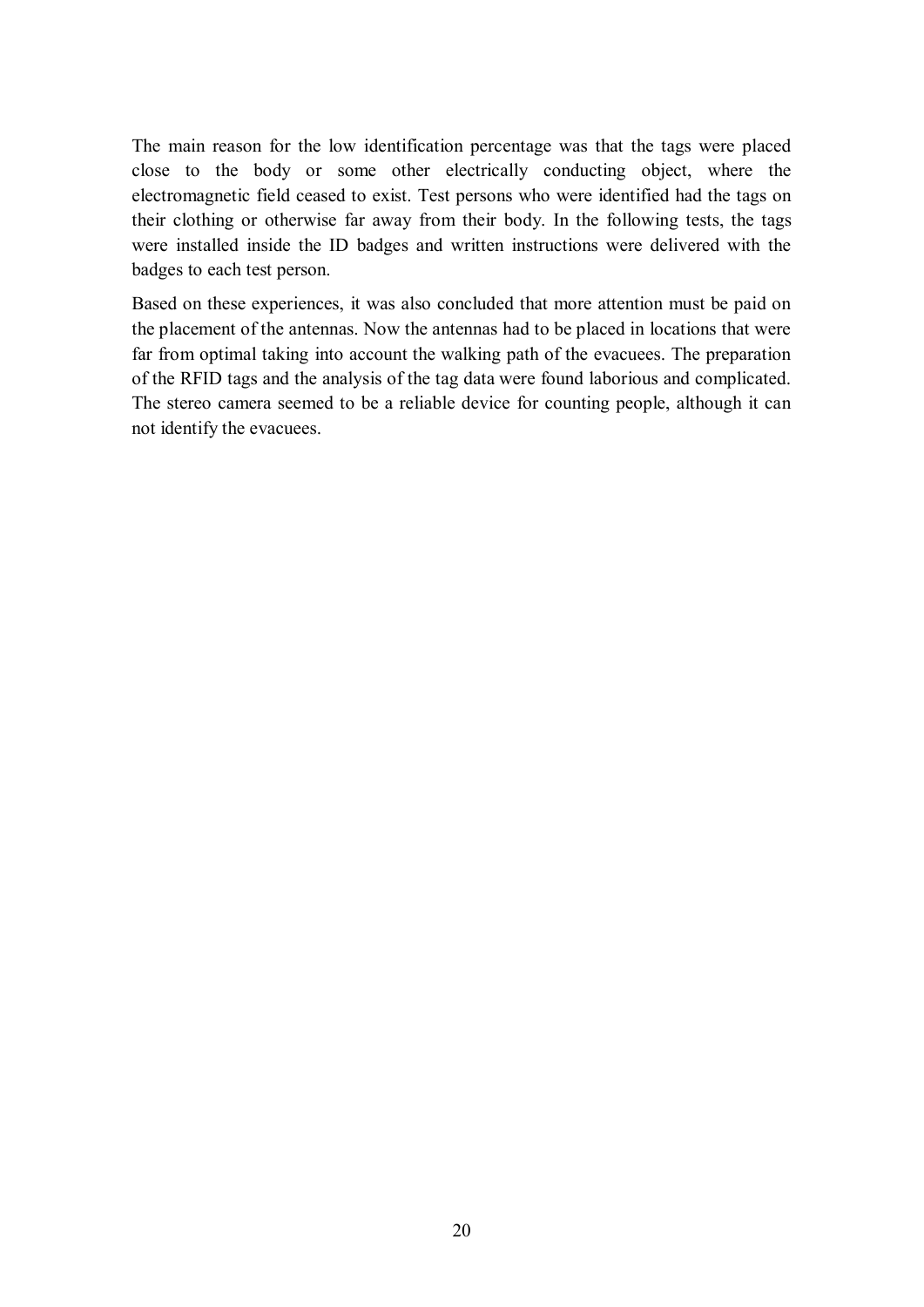## **4. Evacuation from a large office building**

### **4.1 Building description**

The second evacuation experiment was carried out in a large office building in Helsinki. The experiment differed from the library case mainly in terms of building geometry and number of the staff regularly working.

The building has 7 floors and 4 entrances from the street level. Normally, there are about 500 employees working in the building. The office building is illustrated in Figure 7, where the entrances are also shown. The door 1 is normally used as a main entrance of the building for staff and visitors. Doors 2 and 3 are used by the employees only, and lead from the street level to staircases, where the elevators and stairs can be used to access the upper floors. Door 4 is used as an exit in evacuation situations. There is an access from staircase 3 to staircase 2 through the first floor offices. This access is shown by the upward dashed arrow of staircase 3 in Figure 7.



*Figure 7. The geometry of large office building showing the 4 entrances. The gray areas present the staircases at the street level and the dashed arrows presents the exit routes from the staircase 3 in our experiment.*

#### **4.2 Planning and instrumentation**

The evacuation was carried out as part of the safety training program of the building employees. The evacuation was planned by the fire researcher team, local safety organisation, and local fire brigade. The main idea of the exercise was to force the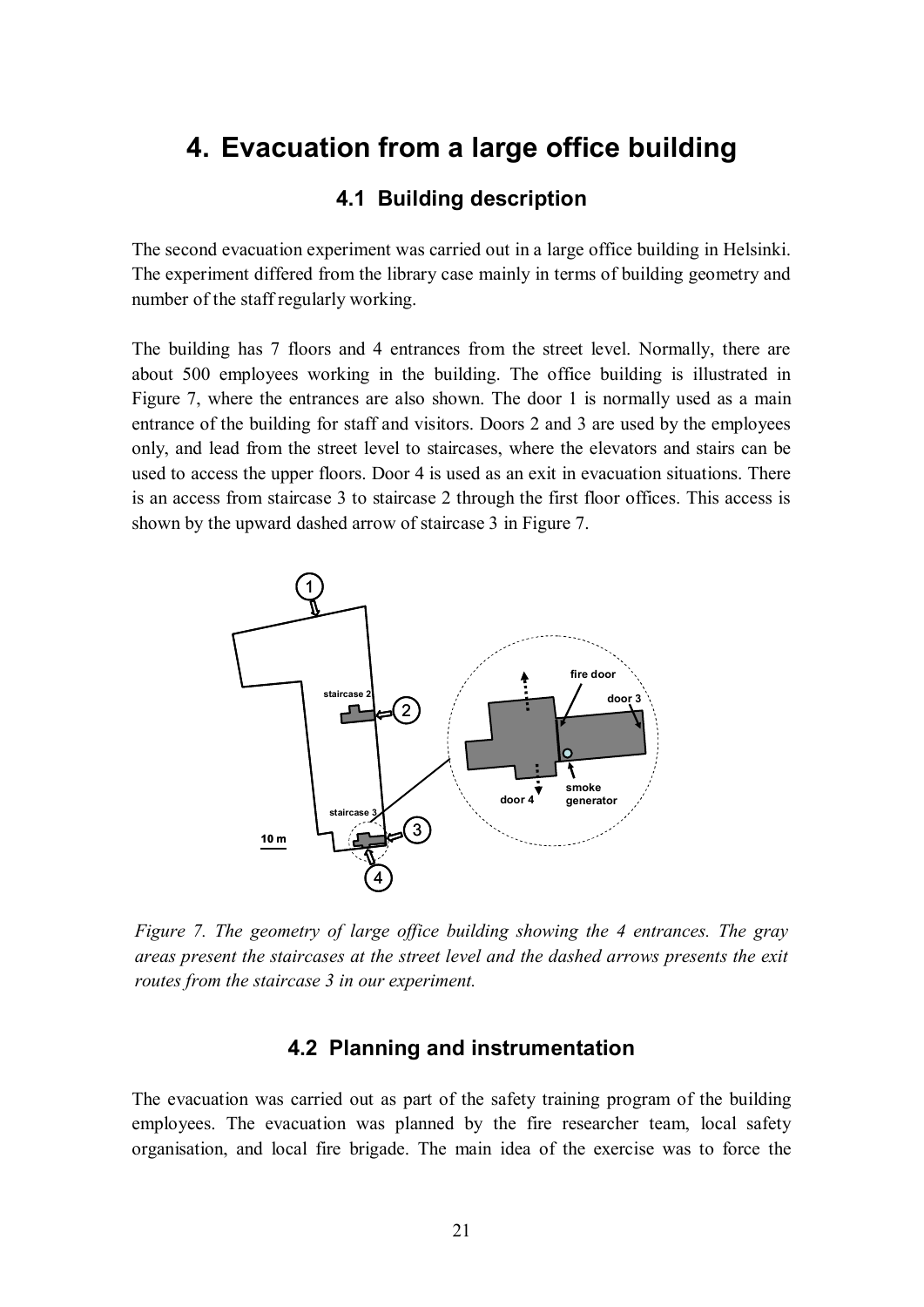evacuees to use an escape route that was unusual and not used in daily basis. This was realized by blocking the entrances 1 and 3 (see Figure 7) with cold smoke.

Cold smoke generators (Figure 8) were operated manually by the safety organisation personnel. The generators were placed at the street level inside entrances 1 and 3. The smoke generator in staircase 3 was placed between the outer door (door 3) and a fire door, so that people could still descend safely using the stairs to the street level behind the fire door and then either walk inside the building to staircase 2 and the door 2 in, or use the door 4 for the evacuation, see Figure 7.



*Figure 8. The white smoke plume arising from the cold smoke generator.*

The observation focused the staircase 2. The staircase was equipped with six digital video (DV) cameras and five RFID antennas. For RFID, the FEIG reader with four antennas was assembled into the staircase. The antennas were placed on the entresol landing facing athwart down towards the descending test persons at a distance of approximately 2–3 meters, as shown in Figure 9. Antenna number 1 was between floors 6 and 5, number 2 between floors 5 and 4 and so on. The Deister reader (number 5) was placed at street level (floor 1) in front of the door 2. The reader was facing down approximately 1 meter above the evacuating people. Both readers were driven with the maximum 2 W power. Deister was controlled with a laptop PC and FEIG was acting as a data logger.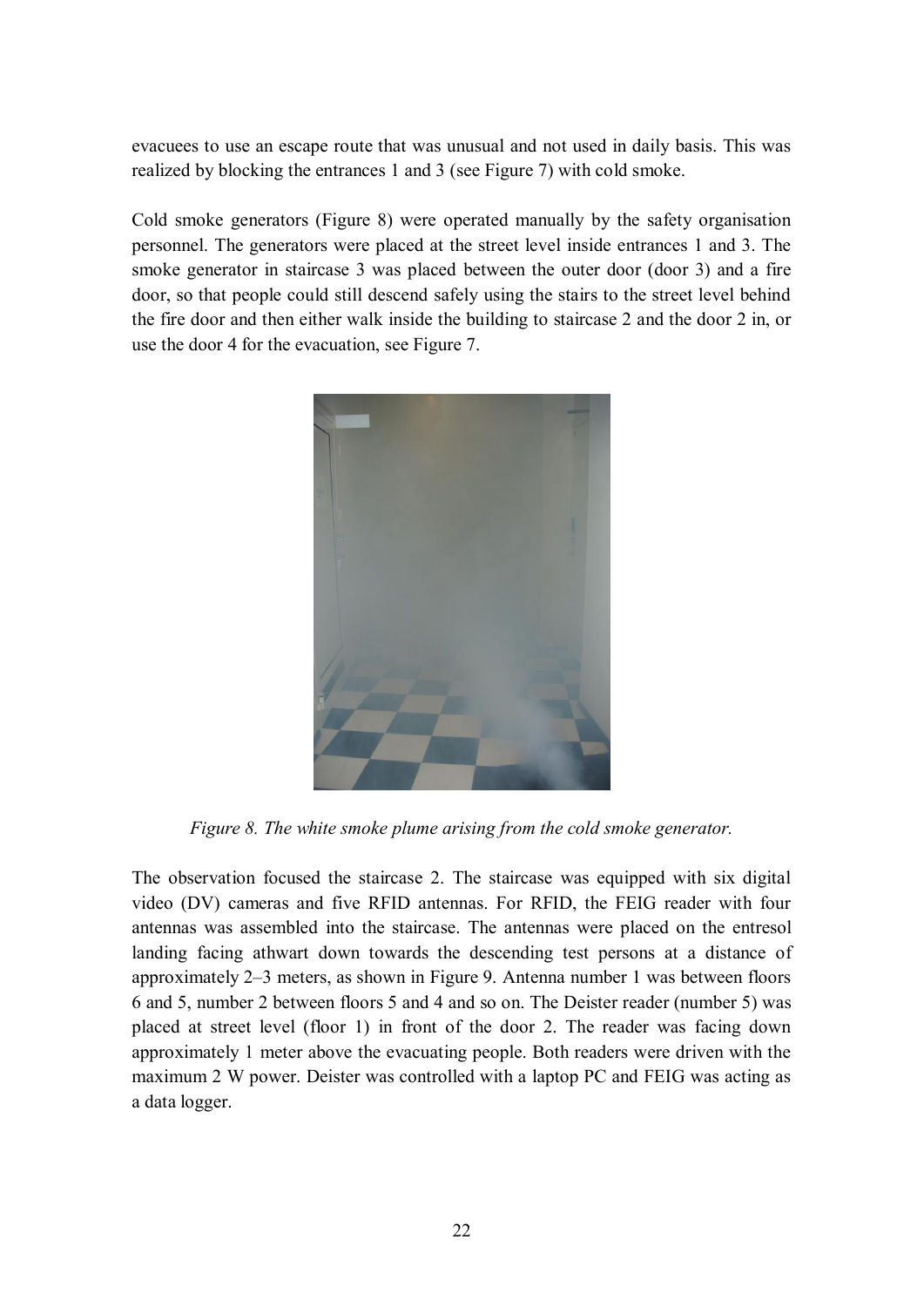For RFID, four groups of people were chosen from the building. The groups were equipped with ID badges with colour code and a tag inside. Written instructions of correct attachment of the ID badge were given to each test person. Group 1 (red) received 23 tags, Group 2 (blue) 22, Group 3 (yellow) 16 and Group 4 (green) 20 tags. The red and blue groups were located on the  $6<sup>th</sup>$  floor and the yellow and green groups on the  $5<sup>th</sup>$  floor.



*Figure 9. Left side: monitoring equipments between floor levels (RFID-antenna and DV-camera). Right side: snapshot of the DV-camera during the evacuation exercise, where also the (red) RFID-tags are shown. The RFID tag recognition region of the antenna was close to the first descending person in figure on the right side.*

The other locations of observations were outside the other exit doors, as shown by Figure 10. In addition, researchers were making observations at the street level inside staircases 2, and 3, and in the lobby of the main door.



*Figure 10. DV-camera locations in the large office evacuation exercise. The crossed exits were blocked with cold smoke.*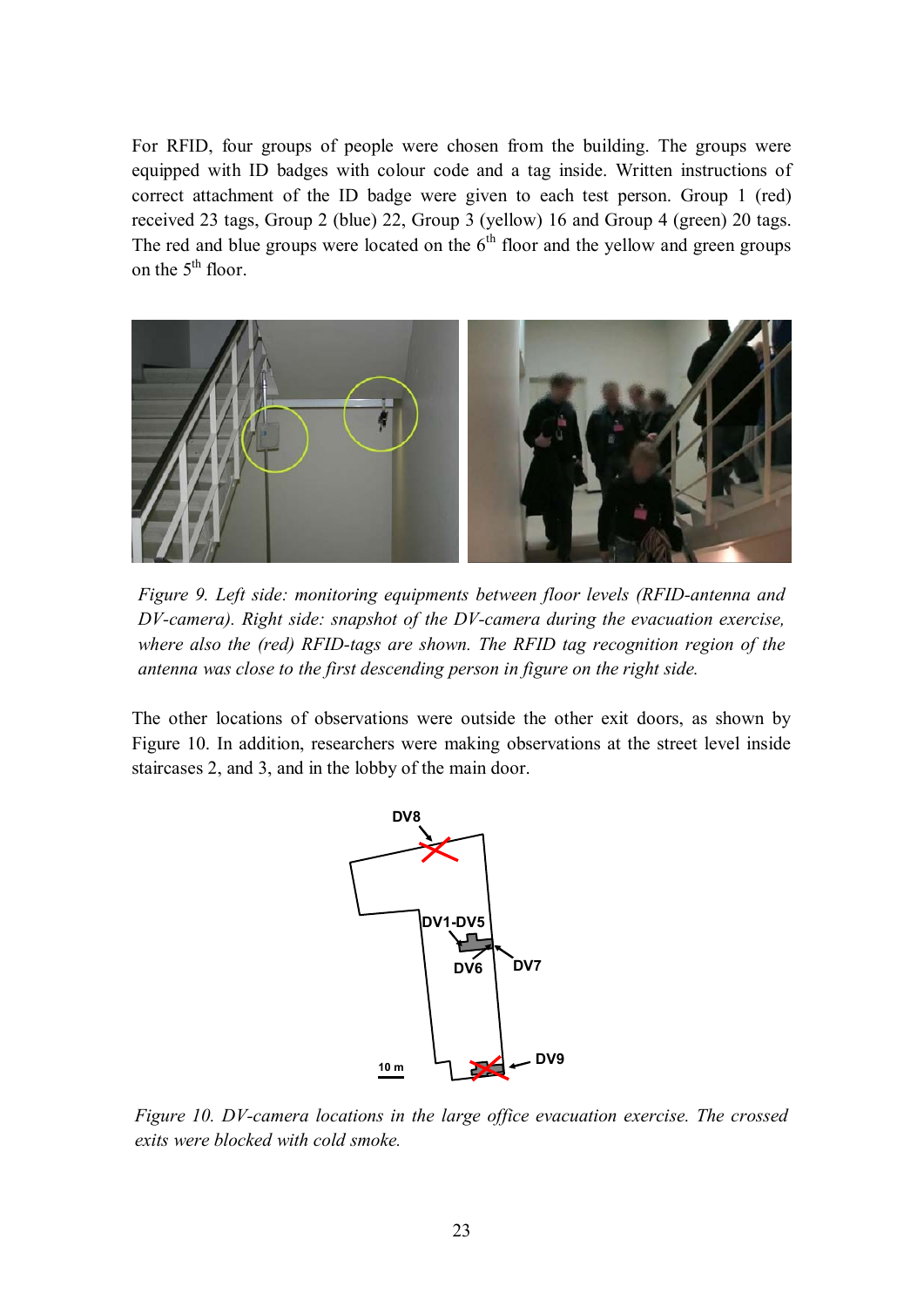### **4.3 Results**

#### **4.3.1 Observations of evacuation exercise**

The evacuation exercise was held in November 2006. Before the evacuation, the employees were informed that the exercise would take place at the certain day. Information was printed out on the walls of the elevators.

Observers of the staircase 2 stayed at the street level, thus minimizing the disturbance of the human behaviour at the upper floors. The evacuation exercise was carried out in guidance of the building safety organisation. The members of the safety organisation wore yellow safety waistcoats for identification. The last few people evacuating the building were also members of the safety organisation.

The smoke generators were turned on simultaneously in staircases 1 and 3. It took about 2 min before the fire alarm went off, and the evacuation started. The first people came out from the staircase 2 in about 1 min from the alarm. Most of the people came out, as planned, through staircase 2. From doors 1 and 3, the first people came out in about 1 min, when smoke was not yet filling all the space. They all belonged to the safety organisation. The local fire brigade arrived to the main entrance and started the fire attack at 6 min 40 sec from the alarm.

The evacuation through staircase 2 was afterwards analyzed using the video recordings. Most of the people walked calmly and no rushing was observed. Queuing was observed, because some individuals decided to stop and give way for the flow descending from the upper floors. One big queue was once formed when a small group of people coming from the upper floors stopped for 60 s and allowed the flow from the office to enter the stairway.

#### **4.3.2 Identification of evacuees using RFID**

The percentage of tags identified during the test was much better than in the public library. Table 3 shows the number of tags delivered and observed in any of the five measurement points. As can be seen, almost all the tags were observed at least once.

Table 4 presents the percentage of tags observed on each floor compared to the total number of tags delivered. Four upper floors were measured with the same reading device. Differences between the floors are partly due to unexpected paths of the evacuees. The yellow Group 3 is a good example of this. They were expected to start from floor 5 like the green Group 4, but instead they seem to have passed by the whole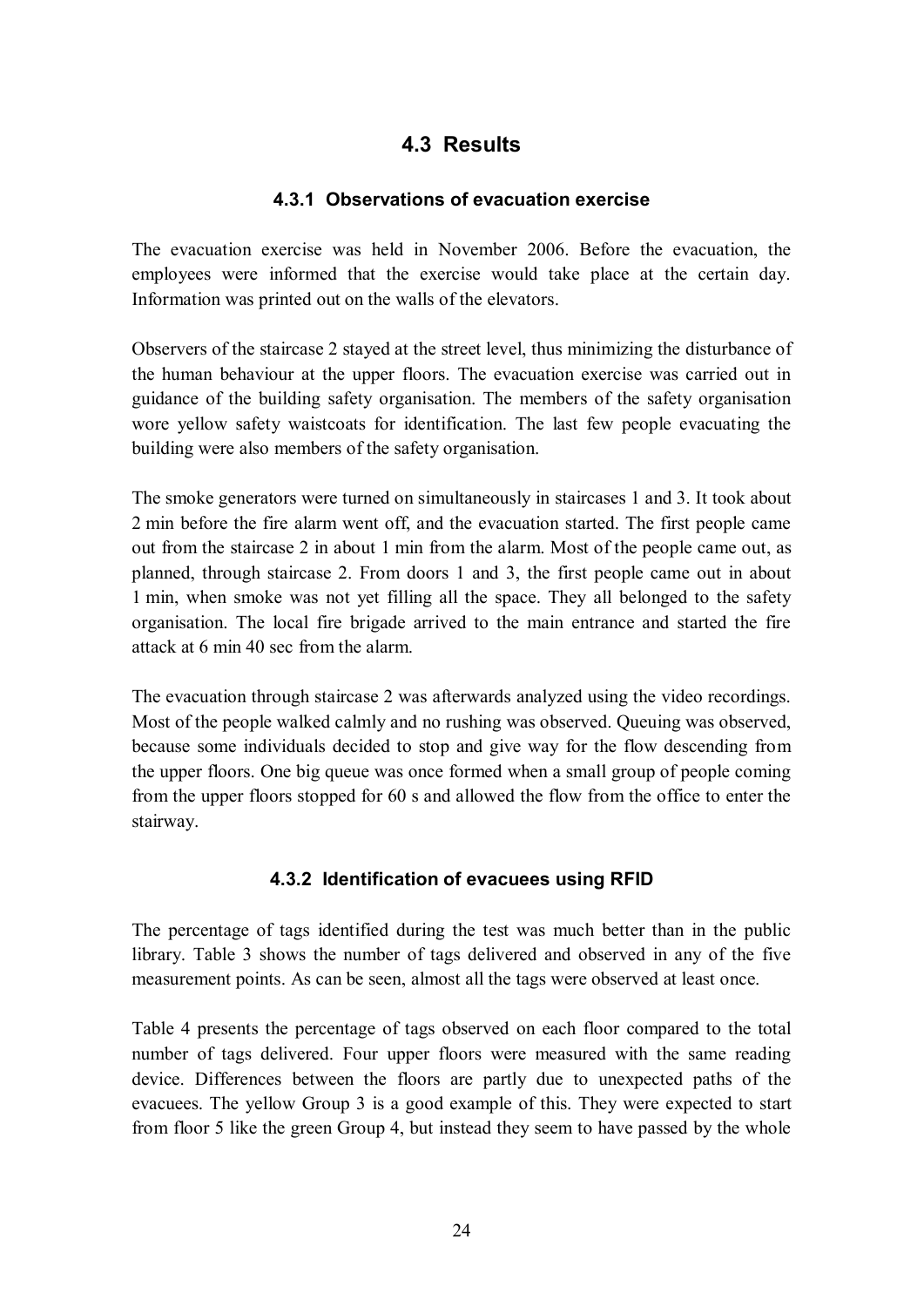staircase and appear only on floor 1. Most likely this kind of behaviour applies to all other groups as well to some extent. Group 3 is only included in total average.

| Group                         | Group 1 | Group 2 | Group 3 | Group 4 |
|-------------------------------|---------|---------|---------|---------|
| Tags delivered                |         | つつ      |         |         |
| Tags observed                 | 20      | l X     |         | 19      |
| Percentage of identified tags | 87 0    | 81 8    |         | 95.0    |

*Table 3. Number of tags delivered and identified in the large office building.*

Another reason for the differences may be the velocity on a certain floor. On the upper floors 5 and 6 together with floor 3 the percentage of observations is smaller than in floors 4 and 1. When the road is blocked people tend to slow down and maybe turn around a few times. This gives the reader devices more time and opportunities to identify a specific tag even if people stand close to each other and block the line of sight to the reader. The reader antennas may also have been misaligned thus causing lower percentages at some floor.

The number of observations on each floor is compared to the total number of observations of a certain group in Table 5. The same tendency is shown as in Table 4. Both tables show that the degree of success is close to 60 %. The percentage of tags identified in all measurement point is shown in Table 6.

| Table 4. Degree of success in indentifying tags on a specific floor. See text for expected |  |  |
|--------------------------------------------------------------------------------------------|--|--|
| reason for poor success on Group 3. Group 3 is only included in total average.             |  |  |

| Floor       | Group $1\%$ | Group $2\%$ | Group $3\%$ | Group $4\%$ | Average $\%$      |
|-------------|-------------|-------------|-------------|-------------|-------------------|
| 6           | 47.8        | 18.2        | -           |             | 33.0              |
| 5           | 60.9        | 40.9        | 0.0         | 10.0        | 37.3              |
| 4           | 73.9        | 50.0        | 0.0         | 90.0        | 71.3              |
| 3           | 47.8        | 22.7        | 0.0         | 65.0        | 45.2              |
|             | 65.2        | 63.6        | 81.3        | 70.0        | 70.0              |
| Average $%$ | 59.1        | 39.1        | 81.3        | 58.8        | $\leftarrow$ 59.6 |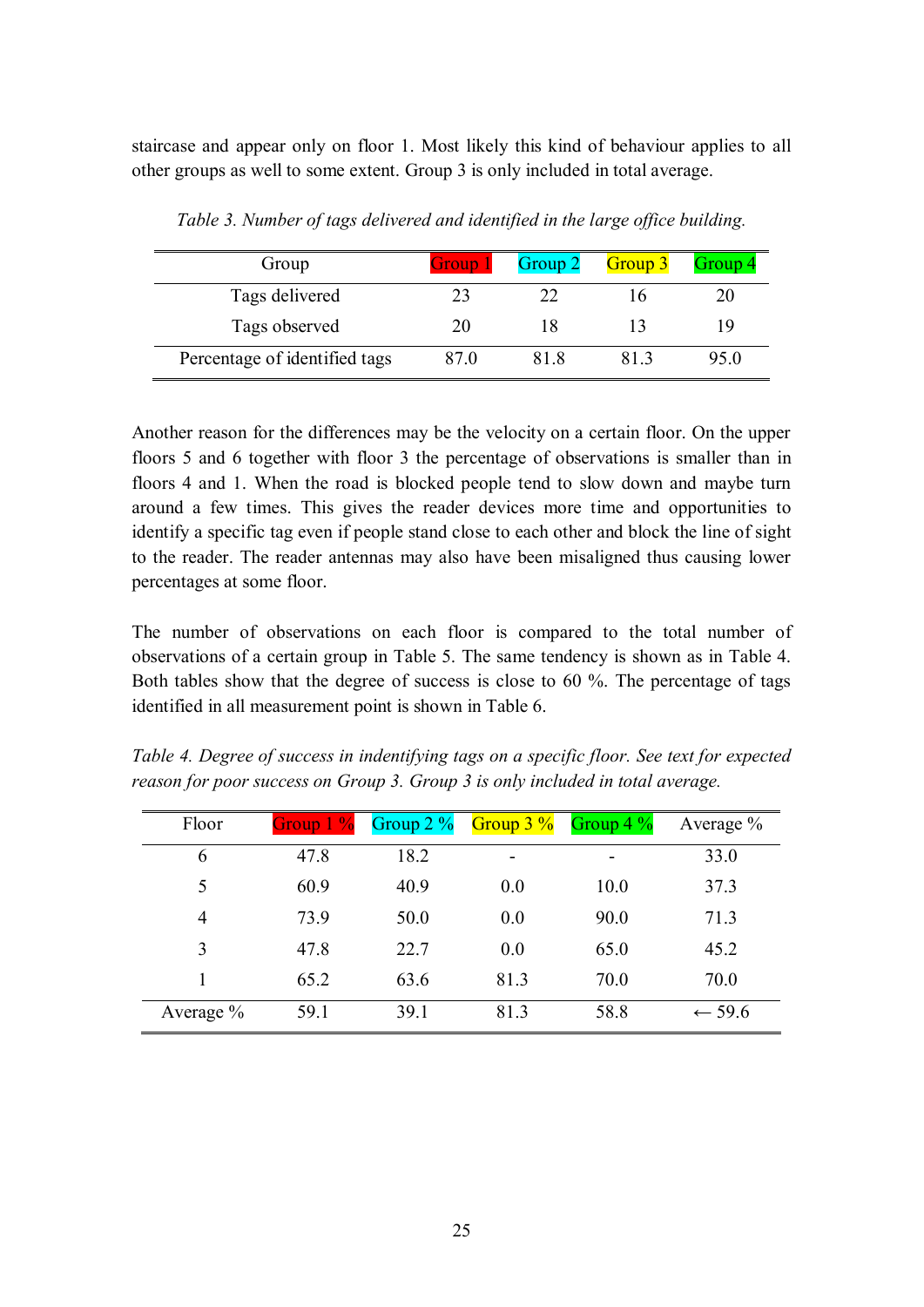| Floor          | $Group1\%$ | Group $2\%$ | Group $\frac{3}{6}$ | Group4 $\frac{9}{6}$ | Average $\%$      |
|----------------|------------|-------------|---------------------|----------------------|-------------------|
| 6              | 55.0       | 22.2        |                     |                      | 38.6              |
| 5              | 70.0       | 50.0        | 0.0                 | 10.5                 | 43.5              |
| $\overline{4}$ | 85.0       | 61.1        | 0.0                 | 94.7                 | 80.3              |
| 3              | 55.0       | 27.8        | 0.0                 | 68.4                 | 50.4              |
|                | 75.0       | 77.8        | 100.0               | 73.7                 | 81.6              |
| Average $%$    | 68.0       | 47.8        | 100.0               | 49.5                 | $\leftarrow 66.3$ |

*Table 5. Degree of success in indentifying tags on a specific floor. All percentage values are compared to the total number of observed tags in a group. Group 3 is only included in total average.*

*Table 6. Percentage of tags identified in every floor. Group 3 is not included in the average.*

| Group                       | Group | Group 2 | Group 3<br>$\frac{0}{2}$ | Group 4<br>$\bf{0}$ | Average<br>$\frac{0}{0}$ |
|-----------------------------|-------|---------|--------------------------|---------------------|--------------------------|
| Compared to tags delivered  | 26.1  | 3.6     | $0.0\,$                  | 10 O                | 16.6                     |
| Compared to tags identified | 30.0  | 6.7     | 00                       | 05                  | 19.1                     |

All tables show that there is a lot of variation between the groups also. This may be due to the differences between the briefings before the evacuation rehearsal in each group. Not necessarily all the evacuees have heard or read the instructions for using the ID badges. Clothing may also have an influence. Metallic zippers in the outerwear are made of electrically conducting material. Depending on how fast people leave the premises they may have different kind of clothing on.

#### **4.3.3 Number of evacuated people and the crowd flow rates**

The rate of evacuating people was counted using the MATLAB script described in section 2.1. The control line was determined from the DV-camera videos, so that every person that crossed the line was counted. The control line of the floor levels located just before the first tread going downwards (see Figure 11), and the control line of front door located at the doorway. The number of humans originating from a certain floor was counted by summing up the flows coming from the doorways on the left and right sides of the floor landing.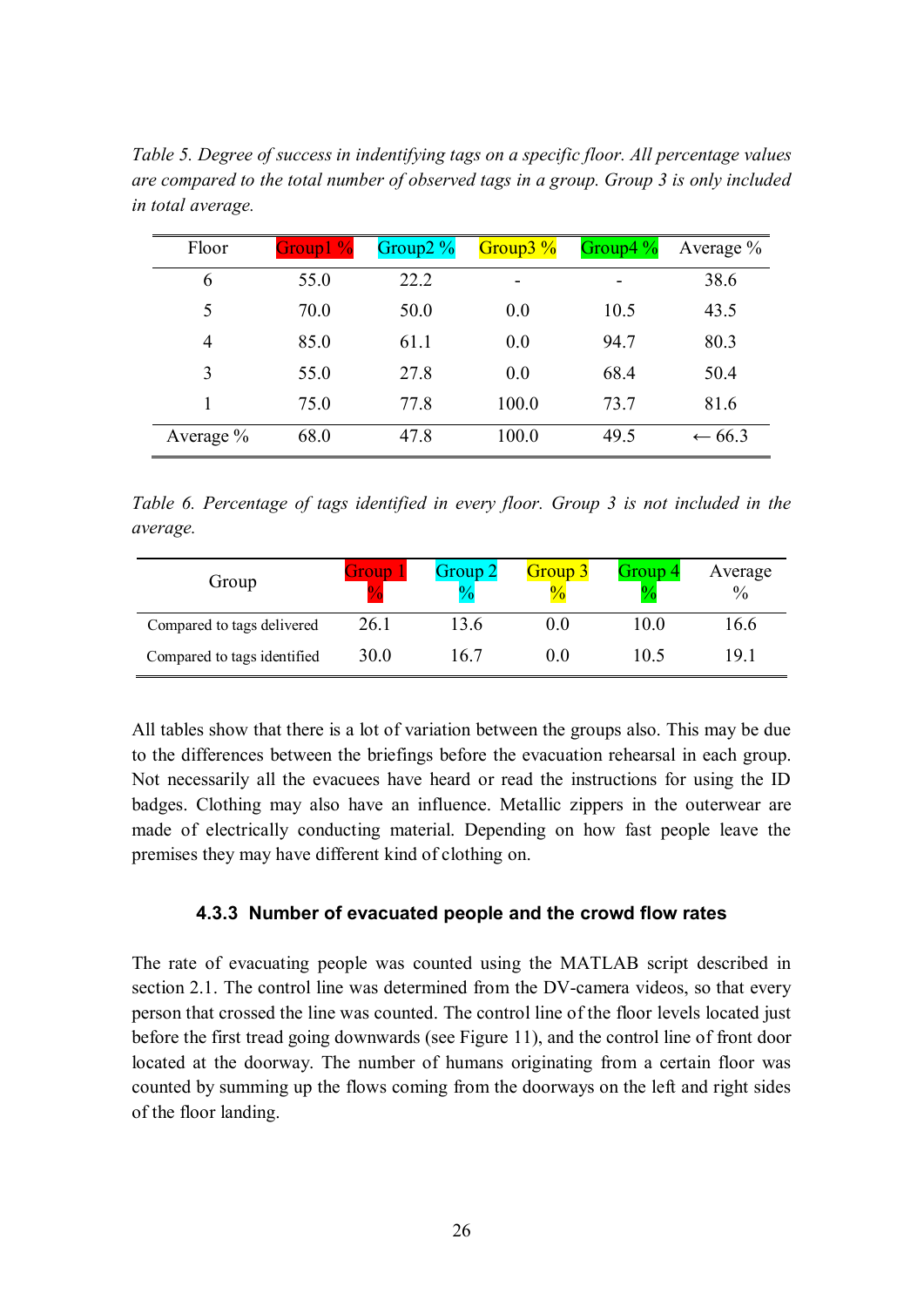

*Figure 11. An example of counting the people in staircase 2. Number of people and the evacuation time together were recorded when one crosses the control line.*

The number of evacuated people through staircase 2 is shown in Figure 12. Figure 12a shows the total flow of people down the stairs at each floor level. Figure 12b in turn shows the flow of people entering the stairway at each floor. Total number of evacuated people in 6 min period was 281. The linear parts of the curves show that the human flow was saturated due to the limiting width of the stairs and the front door. Figure 12b shows that the majority of the people came from the  $4<sup>th</sup>$  and  $1<sup>st</sup>$  floors. The number of people using the other doors was: 7 people from door 1 in 4 min, 3 people from door 3 in 50 s and 2 people from door 4 in 1 min 12.



*Figure 12. Number of the evacuated people from staircase. a) Accumulated starting from 6th floor and b) the number of persons per floor.*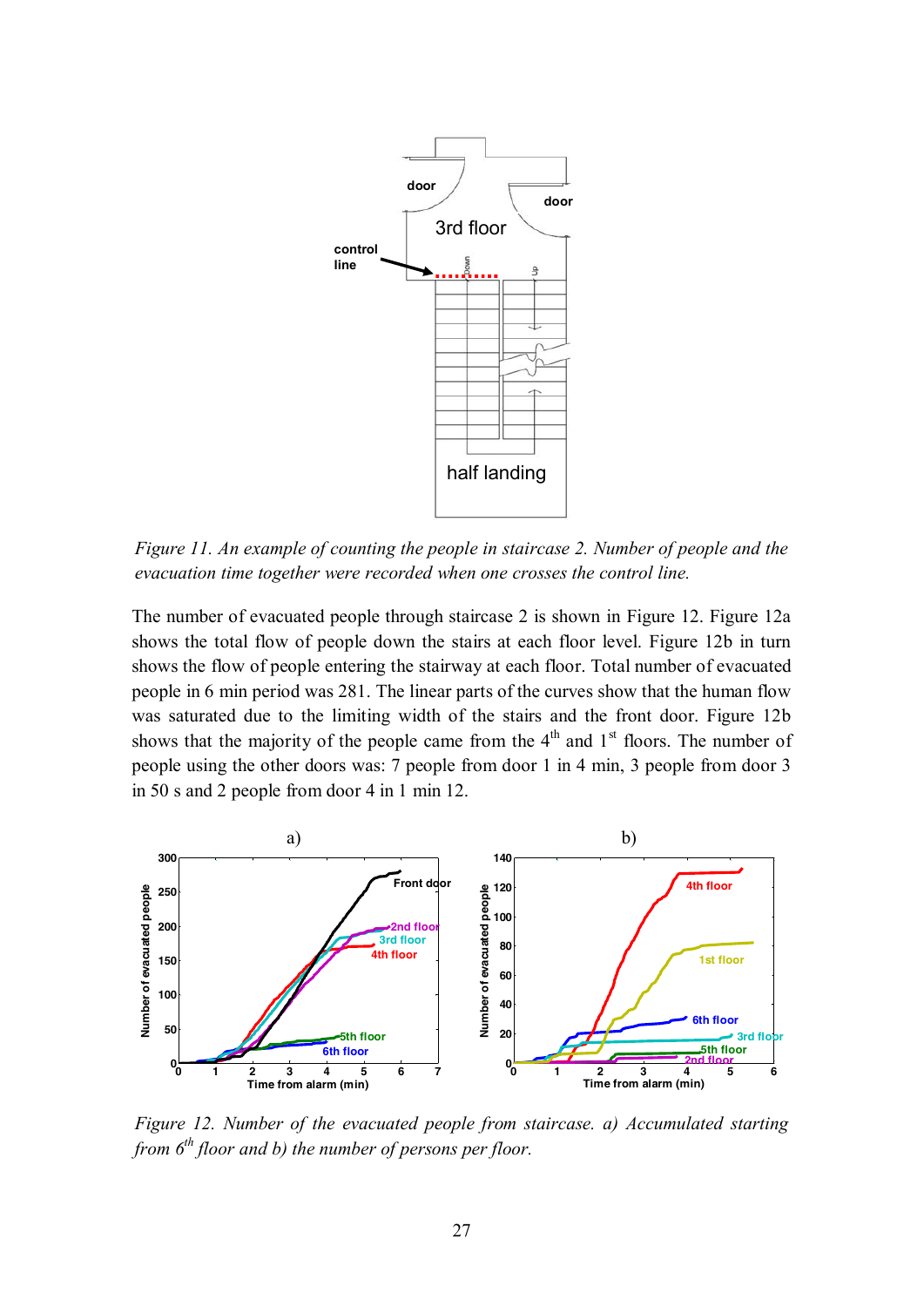| curve <sup>a</sup>      | $J$ (flow rate) $\rm^b$<br>[persons $s^{-1}$ ] | corridor/door width<br> m | $J_s$ (specific flow)<br>[ $persons·s-1·m-1$ ] |
|-------------------------|------------------------------------------------|---------------------------|------------------------------------------------|
| Front door <sup>c</sup> | 1.35                                           | 1.07                      | 1.26                                           |
| $2nd$ floor $d$         | 1.04                                           | 1.27                      | 0.82                                           |
| $3rd$ floor $d$         | 1.05                                           | 1.27                      | 0.83                                           |
| $4th$ floor $d$         | 1.02                                           | 1 27                      | 0.80                                           |

*Table 7. The crowd flow rates in stairs and front door.*

a derived from Figure 12

 $b$  the linear part of the slope is calculated person values ranging from 50 to 150.

 $\frac{c}{f}$  flow rates on smooth floor

d flow rates on stairs

The computed flow rates are presented in Table 7. For a comparison, the SFPE Handbook (Nelson & Mowrer 2002) lists the maximum specific flow values in different conditions. For a doorway, they give 1.3 persons $s^{-1}$ ·m<sup>-1</sup>, which is in good agreement with our results. For stairs, the range is from 0.94 to 1.16 pers.  $\cdot$ s<sup>-1</sup> $\cdot$ m<sup>-1</sup> depending on the shape of the tread. Specific stair flow rates obtained in our study are slightly lower than the literature values. Possible reasons are the definition of the effective width of the stairs and the fact that in our study, the flow rate was affected by the merging flows from the side doors, especially in the first and fourth floors.

#### **4.3.4 Walking speed and crowd flow density**

RFID measurements were used to calculate the exact times spent by individual RFID tagged persons between floor levels. In order to calculate the walking speed, at least two time marks between two floors had to be found. Due to the error sources discussed in section 4.3.2, the number of RFID persons who left at least two time marks at different floors, and for whom the walking speeds were calculated, was relatively low, only 44 (63 %). The overall number of walking speed data points was 97, because for some persons, the whole walking history through the stairs was traced by the RFID system.

In the calculation of the crowd densities, the local flow rates, shown previously in Figure 12a, were used at same time as the first time mark to the RFID system was left. This local flow rate was assumed to last until the next RFID observation took place. The walking speed on stairs versus crowd density is presented in Figure 13. Strong dependence on the crowd density is found when the crowd density is smaller than  $0.5$  pers $\cdot$ m<sup>-2</sup>. At higher densities, the walking speed decreases linearly. The difference between male and female data is not significant, as demonstrated in the right hand side figure showing the same data separately for male and female persons.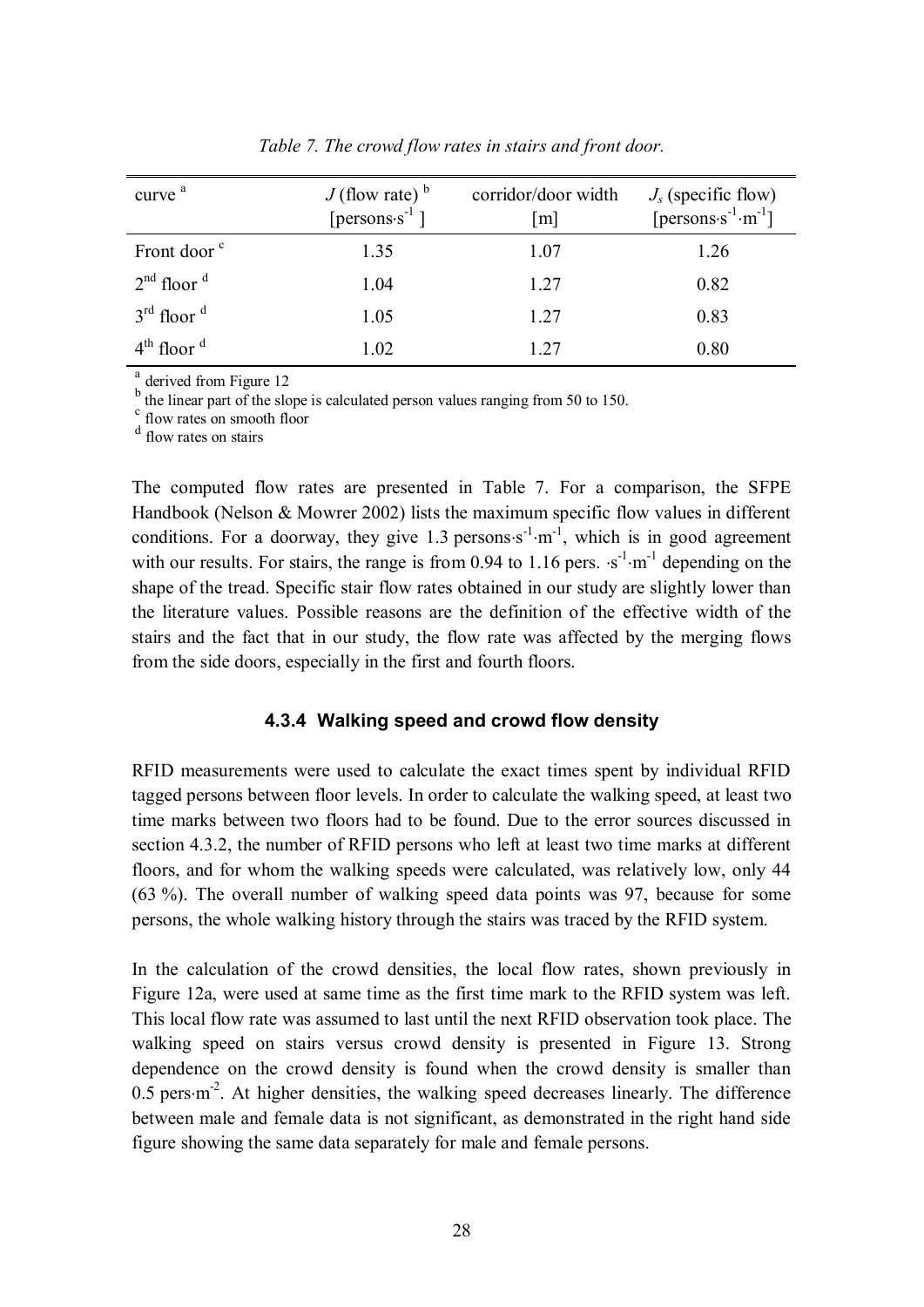

*Figure 13. Walking speed on stairs as a function of crowd density. On the right side walking speeds are presented between male and female. Data points are derived from the traces of the RFID tagged persons in the staircase 2.*

The overall cumulative distribution function for walking speeds on stairs is shown in Figure 14. A lognormal distribution function is fitted to the data points, showing a good correlation. The median of the fitted curve is 0.64 m/s and the 95 % fractile is 1.04 m/s. Comparison to the literature values shows that the current values are slightly lower than those measured by Fujiyama & Tyler (2004). They measured descending walking speed values<sup>2</sup> between 0.76–1.30 m/s by changing the stair angle from 24.6° to 30.6°, corresponding to a qualitative transformation from "normal descending" to "fast descending". In our experiment, the stair angle was about 27°. In the experiments by Fujiyama & Tyler (2004), the participants were walking alone and not in a crowd, which certainly have an increasing affect to walking speed values. The SFPE Handbook (Nelson & Mowrer 2002) suggests speeds between 0.85–1.05 m/s with varying tread shapes. Our result seems to be affected by the queuing effects.

#### **4.3.5 Premovement time estimation**

The RFID observations of evacuated people descending in staircase 2 are shown in Figure 15. These observations were used to estimate the distribution of premovement times in the office building. The times were measured by collecting the first recorded observations of each individual person by the RFID system at  $5<sup>th</sup>$  and  $6<sup>th</sup>$  floors, shown in Figure 15. The first recorded event takes place at 30 s and the last at 4 min. These are only the time values when a RFID tagged person appeared at the staircase, and the real premovement times are smaller. However, these results can be used to estimate the width of the premovement time distribution.

<sup>&</sup>lt;sup>2</sup> these values are the inclined walking speed values, based on the stair angles of Fujiyama & Tyler (2004).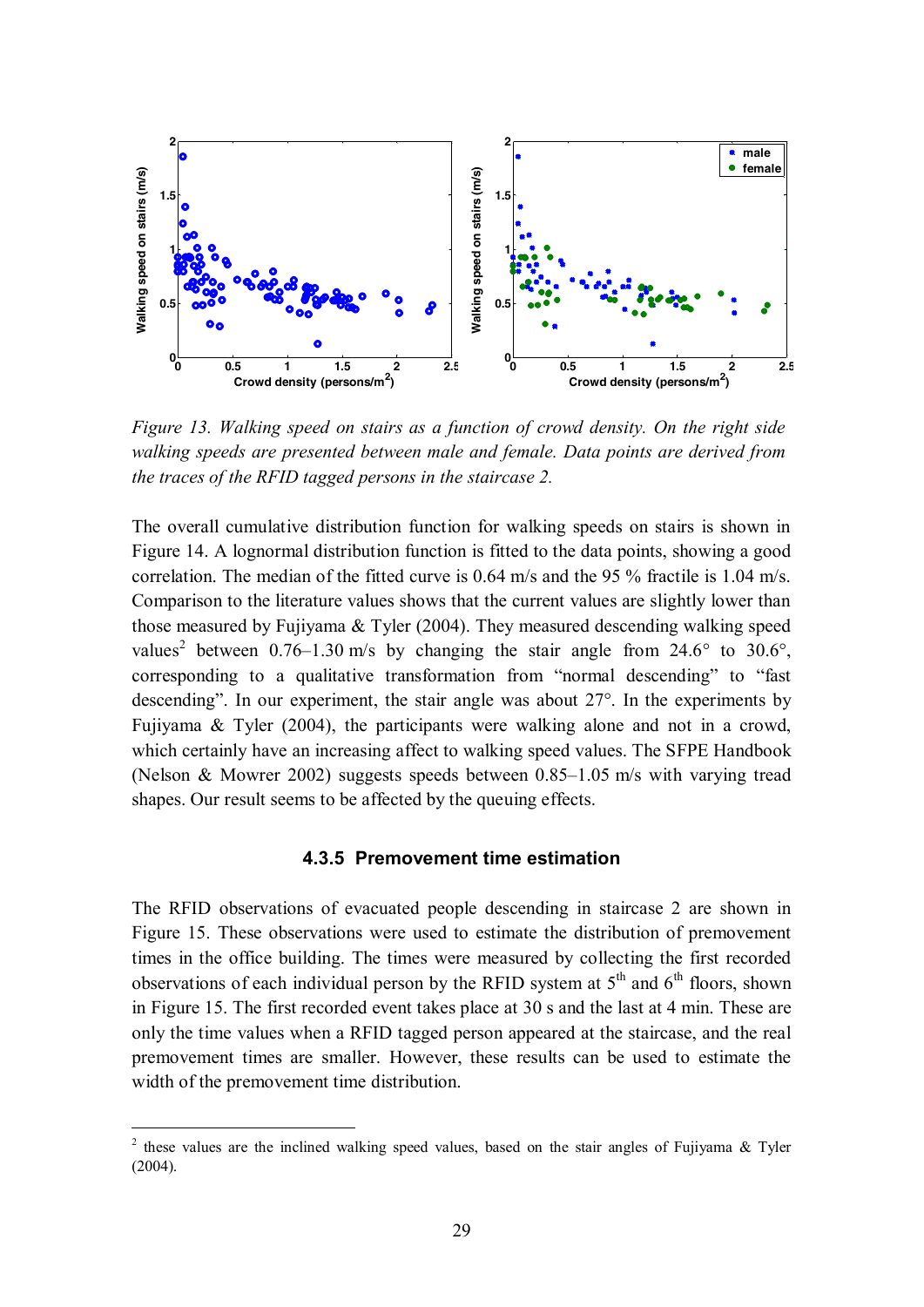

*Figure 14. Cumulative distribution function of walking speeds on stairs and lognormal fit to data. The lognormal distribution function parameter values were µ = -0.4471 and*  $\sigma$  = 0.2954. The last data point (1.85 m/s) belongs to a member of the safety *organisation person who was running in empty staircase between floors 6 and 4 at the time of 4 min.*



*Figure 15. The recorded times of evacuated people descending in staircase 2. Each single line represents the recorded times of a single person. Note that the y-axis is not drawn linearly and that there was not RFID measurement in second floor. Group 1 and 2 worked at the 6th floor and the members of group 4 at the 5th floor.*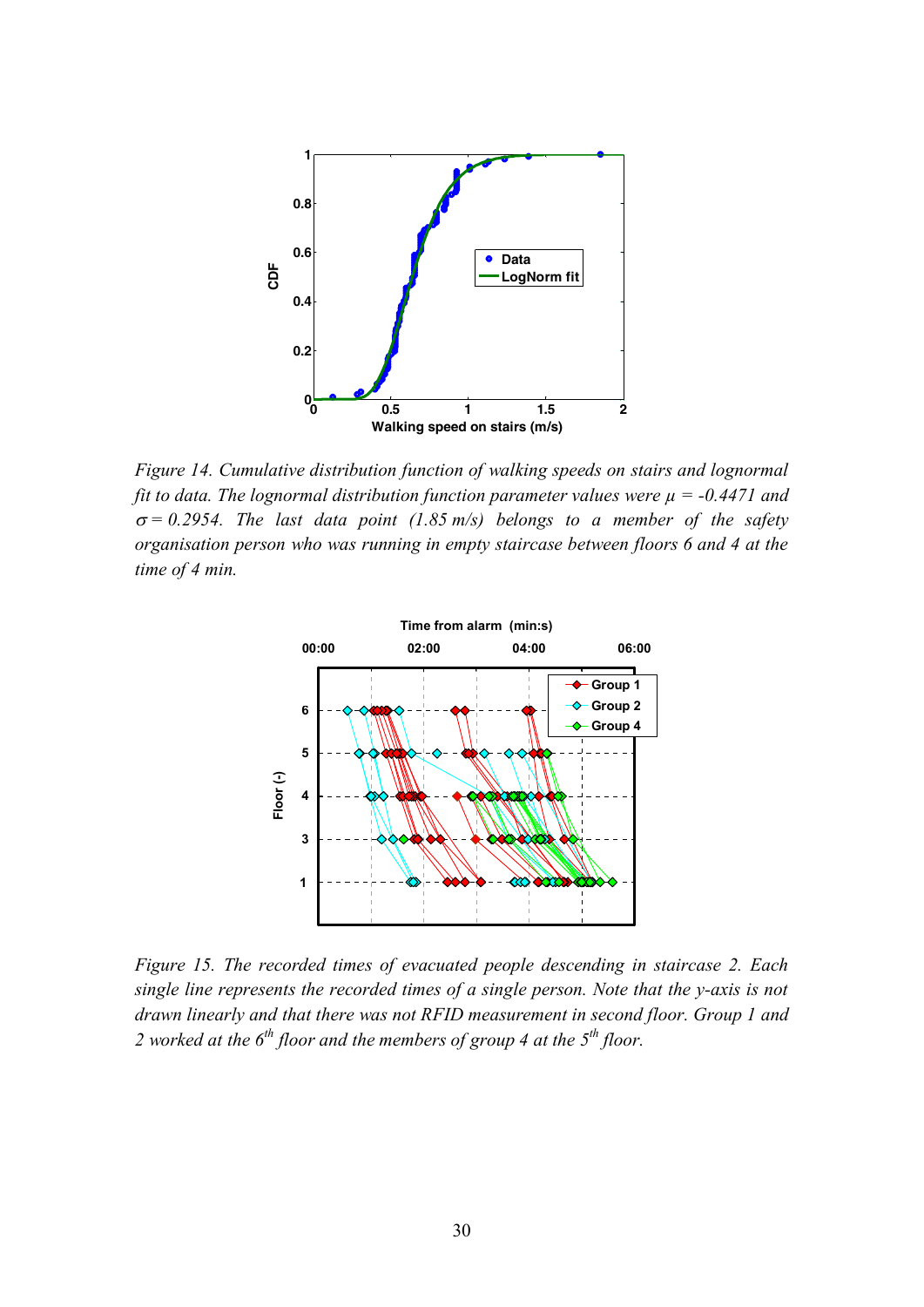#### **4.3.6 Results of the inquiry form**

Soon after the evacuation, the employees were asked to fill an inquiry form concerning the exercise. The form was on a web site, where the answers were recorded automatically to a database. The inquiry form consisted of 18 questions regarding the different aspects of the evacuation exercise and one open page for free comments. In free comments, where the number of respondents was 19, several people told they could not clearly hear the fire announcements during the exercise. Also some person would have wanted to have an exercise without any given briefing and information beforehand.

Some of the 18 specific questions and the answers for the staff are presented in Table 8. The key findings are

- The briefing and announcements were clearly noticed before the exercise.
- 67 % of respondents had no prior experience on evacuation exercises.
- Almost half of the respondents would have used the main door, the well-known route, to evacuate but in the exercise, doors 2 and 3 were mostly used. This was against our observations. The reason might be that the original alternatives of door selection were given as street addresses, not in a form of "door 1", "door 2". The respondents may have had difficulties to connect the address to a right exit door they used in exercise.
- About 70 persons used the route starting from the staircase 3 and finally ending to door 2 in staircase 2, due to the smoke in staircase 3. This movement could have been interpreted as a use of evacuation route of the staircase 3, which is closer to the street address. According to our book-keeping, the door 4 was only used by two persons during the whole exercise.
- Selection of the different route was mainly caused by smoke or safety organisation member guidance.
- Office staff felt slight congestion during evacuation in staircase, but it was not conceived as uncomfortable or anxious.

The information obtained from the inquiry form helps the office safety organisation and the staff itself to develop the evacuation procedure by revealing the strengths and weaknesses of the evacuation plan. For the researchers, information from the forms can be both quantitative and qualitative, demonstrating also some behavioural aspects of the evacuation event.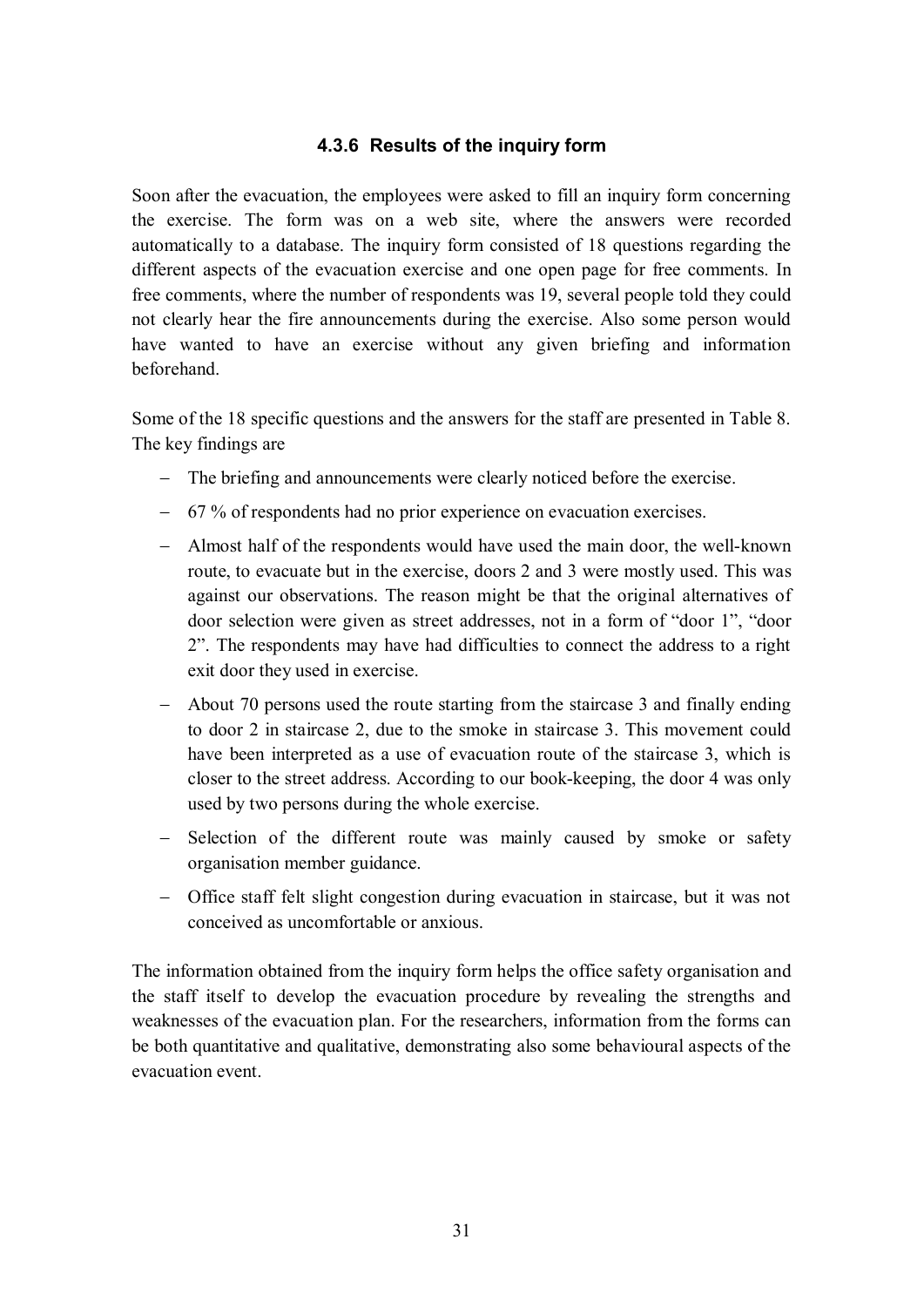*Table 8. Some of the questions delivered to the staff after the evacuation exercise of large office building*  $(N = 90)$ *.* 

| Did you know beforehand about the evacuation exercise?                           |            |
|----------------------------------------------------------------------------------|------------|
| yes                                                                              | 100 %      |
| no                                                                               | $0\%$      |
| Did you get briefing for the exercise?                                           |            |
| yes                                                                              | 94 %       |
| no                                                                               | 6 %        |
| Have you practised evacuation before?                                            |            |
| yes                                                                              | 33 %       |
| no                                                                               | 67 %       |
| How did you notice the "fire"?                                                   |            |
| I noticed the smoke                                                              | 6%         |
| I heard the alarm                                                                | 90 %       |
| Announcement given by the safety organisation                                    | 1%         |
| Announcement given by other personnel                                            | 3%         |
| I was not participated                                                           | $0\%$      |
| Where did you locate, when you noticed the "fire"?                               |            |
| In my own office                                                                 | 89 %       |
| In coffee room                                                                   | 2%         |
| In conference facilities                                                         | 4 %        |
| In my workmates' room                                                            | 2%         |
| In dining room                                                                   | $0\%$      |
| Other places (toilets, corridors etc.)                                           | 2%         |
| Which exit route you used? a                                                     |            |
| Door 1                                                                           | 2%<br>47 % |
| Door 2<br>Door 3                                                                 | 44 %       |
|                                                                                  |            |
| Other route                                                                      | 7 %        |
| What was the first exit route you thought to use? <sup>a</sup><br>Door 1         | 45 %       |
| Door 2                                                                           | 23 %       |
| Door 3                                                                           | 21 %       |
| Other route                                                                      | 3%         |
| I did not have time to think about it                                            | 8 %        |
| How often you normally use the exit route you chose in exercise?                 |            |
| Daily                                                                            | 17 %       |
| Every week                                                                       | 20 %       |
| Rarely                                                                           | 34 %       |
| Never used before                                                                | 29 %       |
| What was the main reason for changing the exit route you first thought to use?   |            |
| The exit route was blocked (with smoke etc)                                      | 42 %       |
| I followed the guidance from the safety organisation member                      | 42 %       |
| Because other personnel told me to use another route                             | 4 %        |
| I followed my workmates                                                          | $10 \%$    |
| Other reason                                                                     | 1%         |
| What did you do after noticing the fire alarm? You can choose many alternatives. |            |
| I started immediately to walk towards the exit                                   | 36 %       |
| I dressed up clothes before starting to evacuate                                 | 77 %       |
| I first went to my office (for example searching my wallet or clothes)           | 8 %        |
| I shut off or locked my computer                                                 | 52 %       |
| I finished the present work I was doing                                          | 5 %        |
| We gathered a group of workmates and started to think what to do next            | 34 %       |
| Did you close the door of the room you located at alarm?                         |            |
| yes                                                                              | 21 %       |
| no                                                                               | 22 %       |
| I do not remember                                                                | 3%         |
| I was not in a room with door                                                    | 53 %       |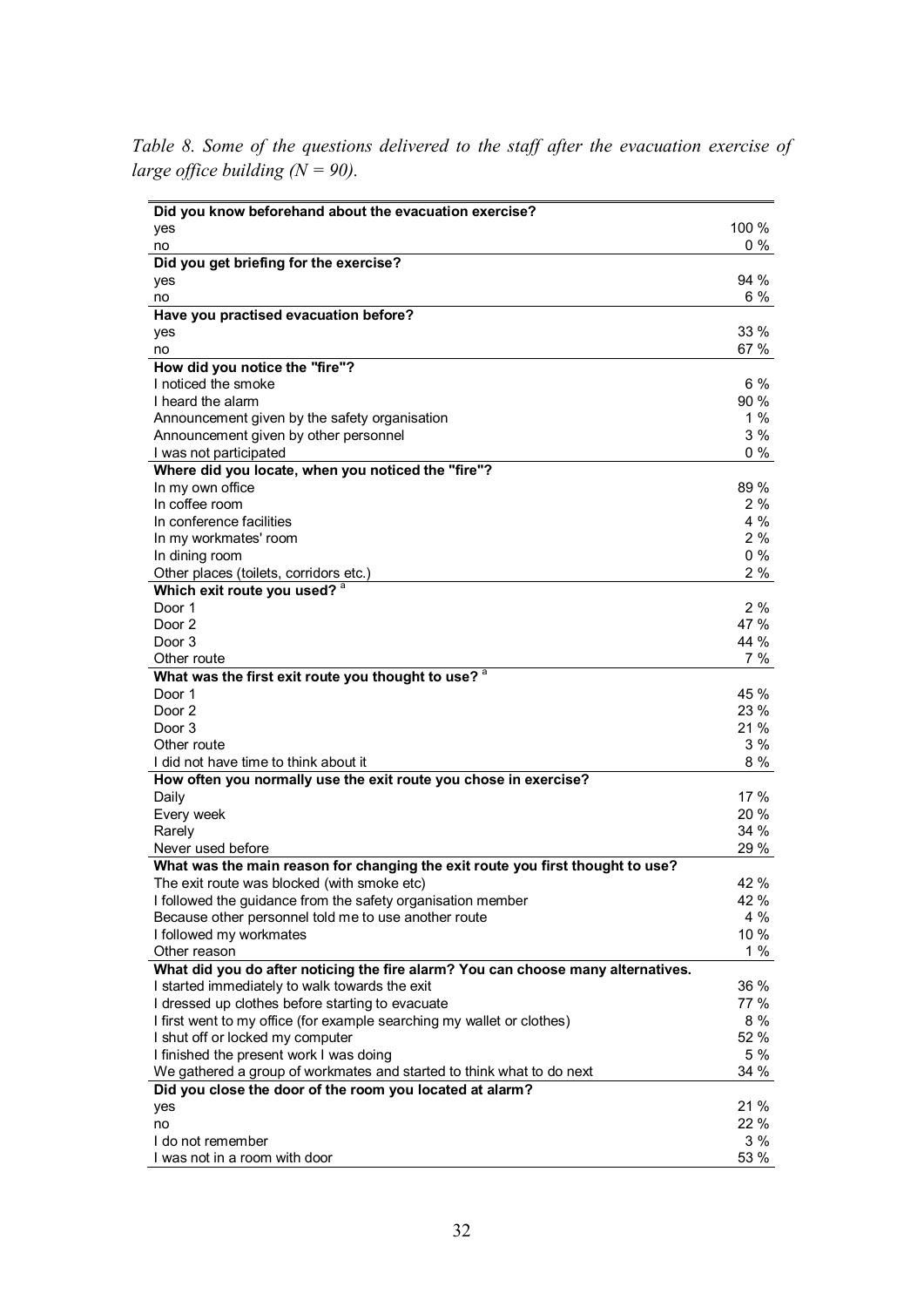| Did you face any rush at the floor you started to evacuate? |        |
|-------------------------------------------------------------|--------|
| no                                                          | 44 %   |
| slightly                                                    | 39%    |
| yes, but the descending still continued                     | $17\%$ |
| the rush was so dense that I felt uncomfortable             | $0\%$  |
| the rush was dense and anxious                              | $0\%$  |
| Did you face any congestion at the stairs?                  |        |
| no                                                          | 17 $%$ |
| slightly                                                    | 48 %   |
| yes, but the descending still continued                     | $36\%$ |
| the crowd was so dense that I felt uncomfortable            | $0\%$  |
| the crowd was dense and anxious                             | $0\%$  |
| Did you evacuate through the smoke?                         |        |
| yes                                                         | 7 %    |
| no                                                          | $93\%$ |

<sup>a</sup> the original alternatives were not in form of "door 1, door 2, etc." but in form of name of the street address and, which might have confused the respondents.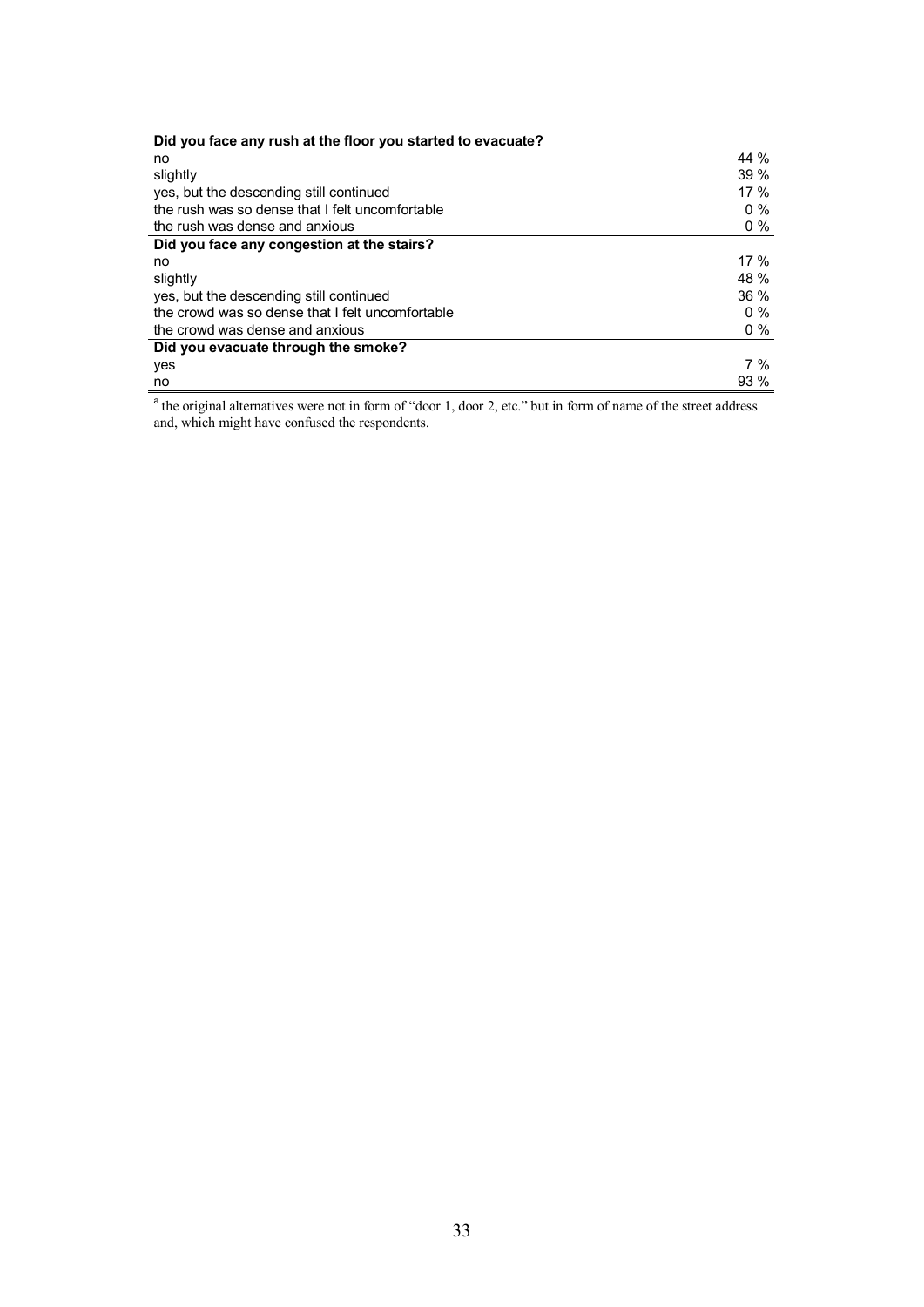## **5. Evacuation from a medium sized office building**

#### **5.1 Building description**

The third experiment was organized in a medium sized office located in Helsinki. Normally, about 300 people work in the building. The building has 4 floors and 5 exits described in Figure 16. The door 5 is the main entrance to the building and the other 4 doors are used only for evacuation purposes. Doors 1–3 lead to an inner court of the building, from where the archway leads to the street. Door 4 leads straight to the archway.



*Figure 16. Medium sized office building having 5 evacuation routes illustrated with arrows.*

#### **5.2 Planning and instrumentation**

The evacuation was carried out as part of the safety training program of the building employees. The evacuation was planned by the fire researcher team and the local safety organisation. The main idea of the exercise was to force the evacuees to use an escape route that was unusual and not used in daily basis. This was realized by blocking the internal stairway leading to main entrance (door 5) with cold smoke. It was anticipated that most people from upper floors would then use the route through staircase 1, corridor and Door 1.

The FEIG reader with four antennas was assembled into the internal staircase. The antennas were placed on the entresol landing facing down 1 meter above test persons. Antenna number 1 was between floors C4 and C3, number 2 between floors C3 and C2 and so on. The Deister reader (number 5) was placed on floor CP outside the staircase facing down approximately 1 meter above the test persons. Both readers were driven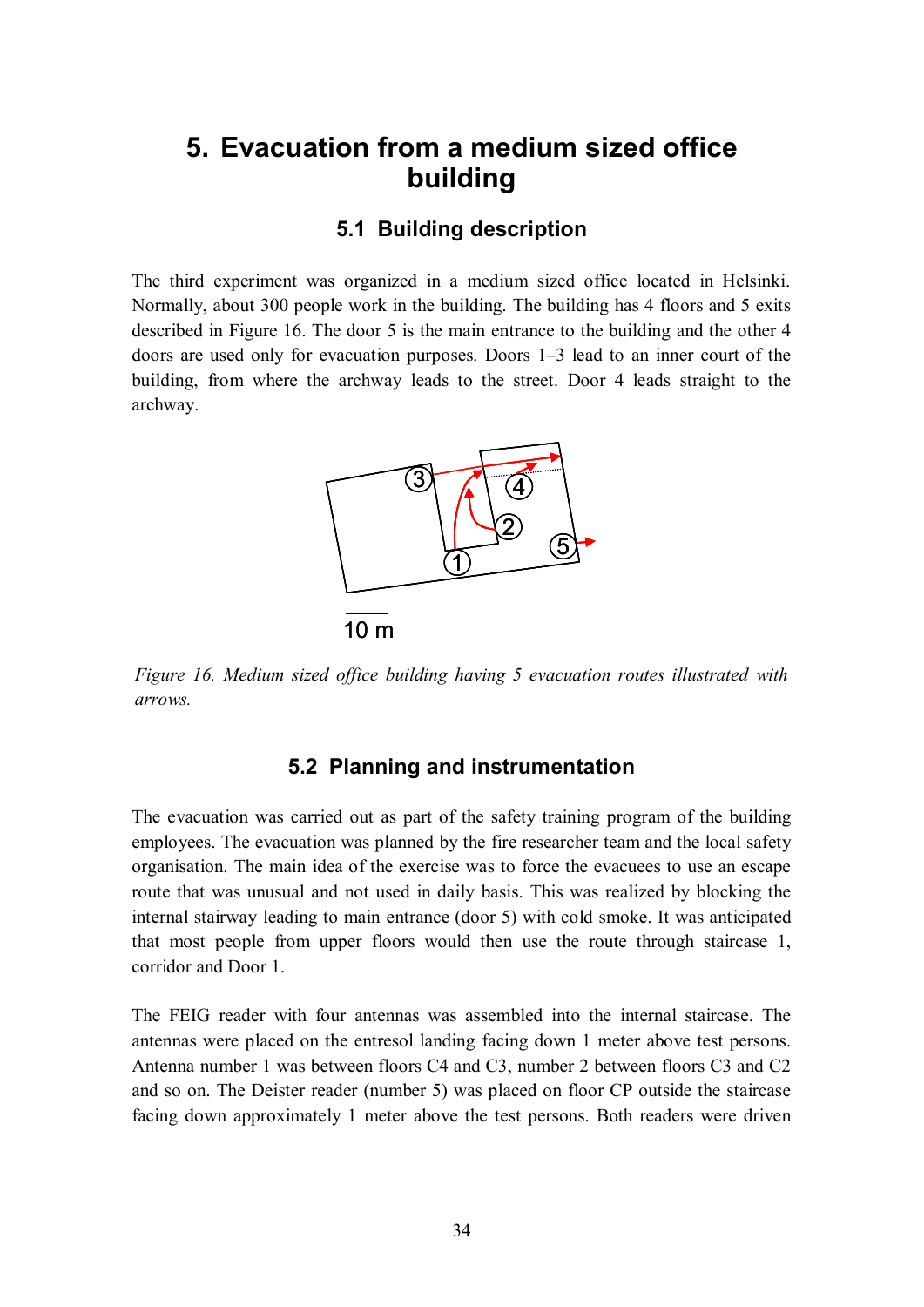with the maximum 2 W power. Deister was controlled with a laptop PC and FEIG was acting as a data logger.

Test persons and tags were divided into four groups, which were marked with ID badges with colour code and a tag inside. Written instructions of proper attachment of the ID badge were delivered to each test person. Group 1 (red) received 29 tags, Group 2 (blue) 20, Group 3 (green) 30 and Group 4 (yellow) 23 tags. The red Group 1 was located on the C1 floor, the blue Group 2 on the C2 floor, the green Group 3 on the C3 floor and the yellow Group 4 on the C4 floor.

The DV-cameras were mainly used for recording the events of the internal corridor, as illustrated by Figure 17. Cameras were placed in both ends of the corridor and one camera to record the doorway of staircase 1. Outside the building, one camera per door was used (5 cameras in all) and one camera was placed in a car park at the basement. Cameras were not placed inside the staircase 1. The outside cameras were operated manually. Cameras inside the building were alone and they were started about 5 min before the alarm.



*Figure 17. DV camera installations in medium sized office building. Drawing is not in scale.*

#### **5.3 Results**

#### **5.3.1 Observations during the exercise**

A few days before the experiments, the office personnel were told the day when the evacuation would take place. The exact time of the exercise was not told. Afterwards, it was noticed that on the day evacuation exercise, the number of the workers was not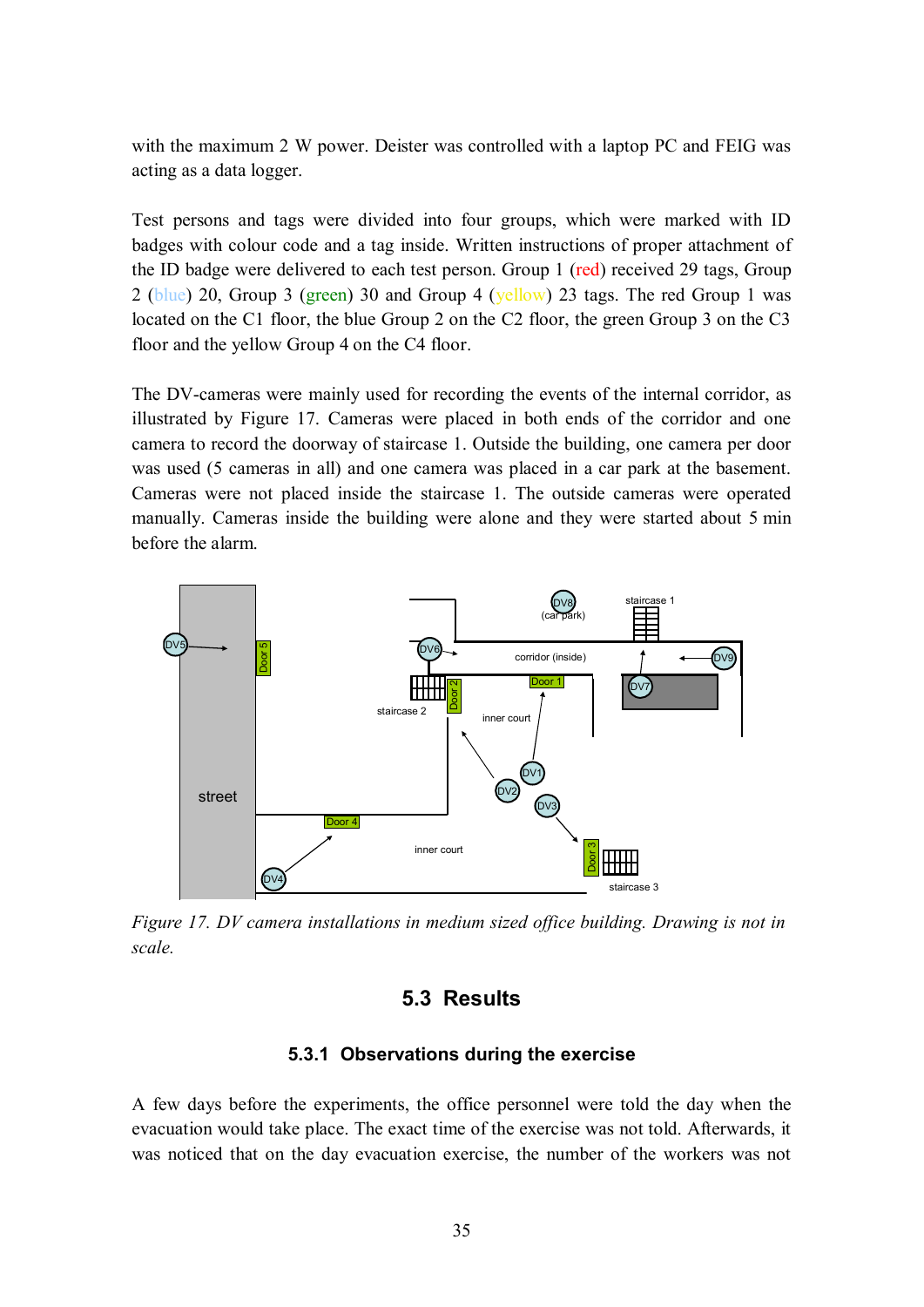close to its normal value estimated by the safety organisation group of the building. Thus, the number of evacuees in the experiment turned out to be much lower than planned.

The cold smoke generator operated only 2 min 30 s, and it was shut off, because it was assumed that the smoke would not spread to upper floors of the staircase 2. Despite this event, the smoke detector in the staircase 2 went off soon after shutting the smoke generator. One member of the safety organisation was standing in the stairway and preventing people from evacuating through the staircase 2.

Most of the people came out from the main door (door 5). At the time of the fire alarm, there was a visitor group coming in through the main door, but within only 10 s they decided to evacuate from the building. The door 3, which was assumed to be less familiar route the personnel, was used quite extensively because of the guidance of safety organisation. Only few people used the corridor and the staircase 1.

Within the staircase 1 it was observed that for most people, even for the safety organisation members, it was very difficult to leave the staircase at the right floor level, enter the corridor and then proceed to a right exit. Two small groups of 4 and 7 people were found follow the first person and descended all the way to the basement, where they noticed they are at wrong floor. After this they had to ascend one floor to get on the right route. These events took about 30 s for the first and 40 s for the second group.

#### **5.3.2 Number of evacuees and estimations of the premovement time**

The counting of the persons was done using the digital videos and the Evaccounter software. In Figure 18, the cumulative sums of evacuees for each door are shown. Most of the people came out from the doors 5 (the main door) and 3. The number of evacuees for the door 5 starts to increase immediately because the visitors came out at the same time as the fire alarm was given. Total number of the evacuated people was 139 and they came out within approximately 6 min.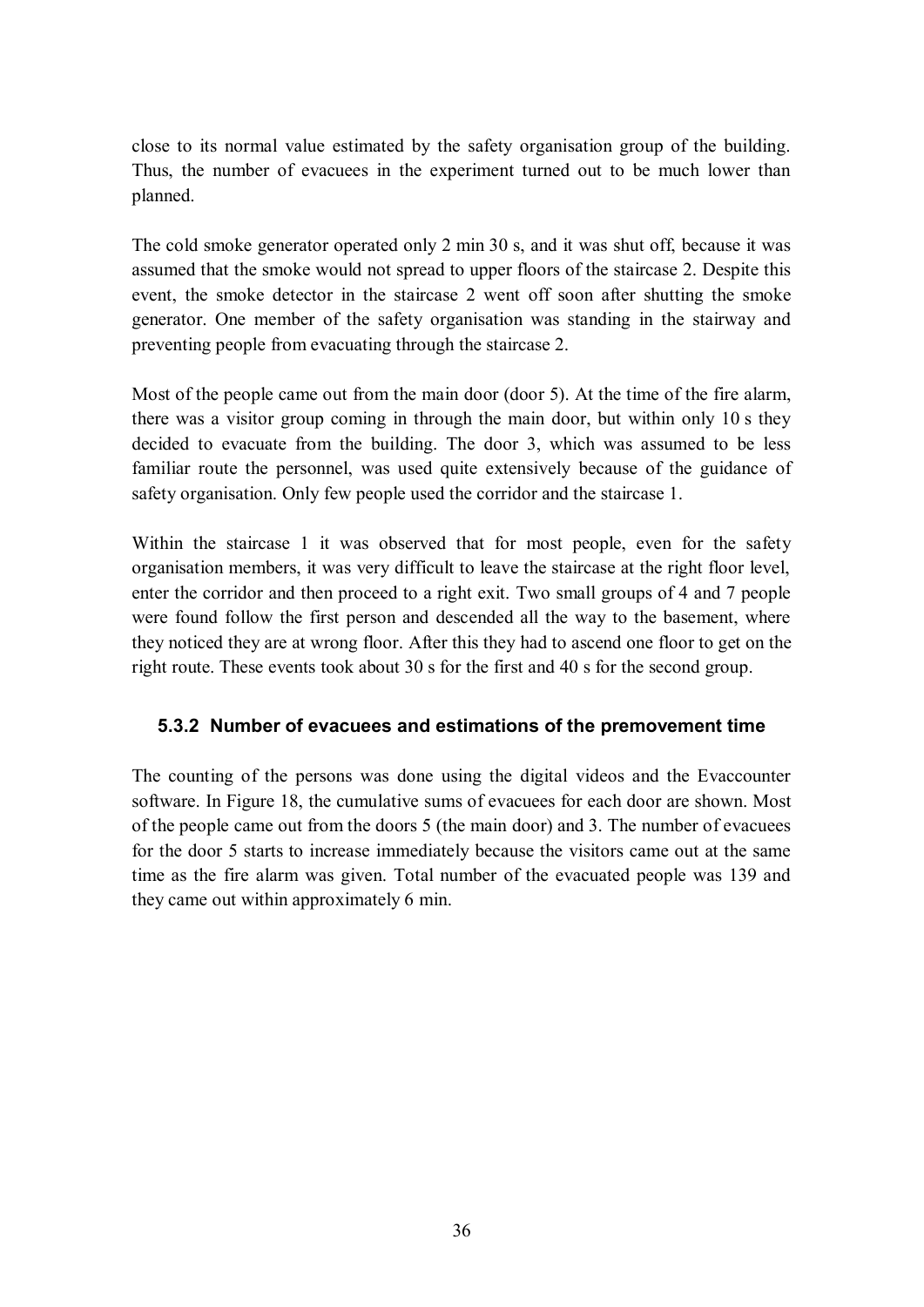

*Figure 18. Left: number of evacuated people through each door. Right: the total number of evacuated people from the medium sized office building.*

The flow rates determined from Figure 18 are 0.54 pers/s for door 3 and 0.58 pers/s for door 5. Both of the values are quite low compared to literature values and our former evacuation cases, thus revealing that the whole capacity of the exit routes was not used. Only about 30 people used door 1 and of those, only about 15 used also the staircase 1. Thus, crowd densities and walking speeds were not determined for this experiment.

Figure 19 shows the RFID recordings within the Staircase 1. The number of successful RFID recordings was only 12. The people entered the staircase 1–3 min from the alarm, which is a little bit faster than in the large office building.



*Figure 19. RFID recordings in Staircase 1 during the medium size office evacuation.*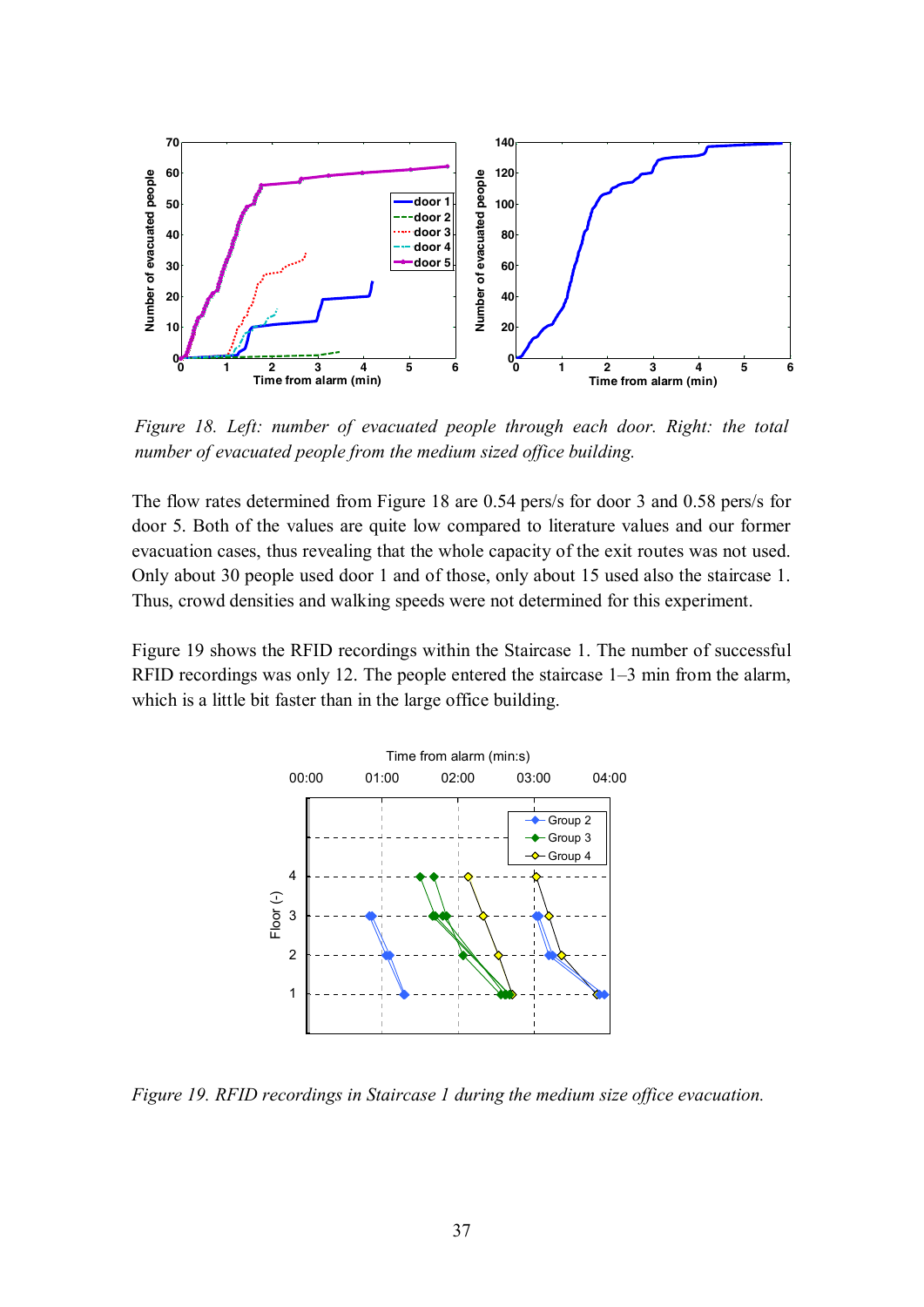#### **5.3.3 Identification of evacuees using RFID**

A summary of the delivered and observed tags in the small office building evacuation is shown in Table 9. The percentage of tags identified was a little bit better than in the public library evacuation but much smaller than in the large office building. This is mostly due to the fact that many tests persons did not attend the test. The red Group 1 is an example of this. Thus, Group 1 is not included in the statistics below.

Table 10 presents the percentage of tags observed on each floor compared to the total number of tags delivered. The reason for the low percentages may be due to the lack of test persons. The percentages of identified persons per floor, compared to the total number of observations in a certain group are shown in Table 11. The real degree of successful identifications is somewhere between the values of Table 10 and Table 11. The percentage of tags identified in all measurement point is shown in Table 12. As in the two previous cases, there is a lot of variation between the groups. In this case, the variation is partly due to the small number of test persons.

| Group                   | Group 1 | Group 2 | Group 3 | Group 4 |
|-------------------------|---------|---------|---------|---------|
| Tags delivered          |         | 19      |         |         |
| Tags observed           |         |         |         |         |
| Tags identified $(\% )$ | U.O     | 21 I    | 60.0    | 55.6    |

*Table 9. Number of tags delivered and identified in the small office building evacuation.*

*Table 10. Degree of success in indentifying tags on a specific floor as a percentage of the total number of tags delivered to a group. Group 1 is not included in the average.*

| Floor          | Group $1\%$ | Group $2\%$ | Group $3\%$ | Group 4 $\%$ | Average $\%$      |
|----------------|-------------|-------------|-------------|--------------|-------------------|
| C <sub>4</sub> |             | -           | -           |              | -                 |
| C <sub>3</sub> |             |             | 60.0        | 22.2         | 41.1              |
| C <sub>2</sub> | ۰           | 21.1        | 60.0        | 44.4         | 41.8              |
| C <sub>1</sub> | 0.0         | 21.1        | 40.0        | 11.1         | 24.1              |
| CP             | 0.0         | 21.1        | 60.0        | 55.6         | 45.5              |
| Average $\%$   | 0.0         | 21.1        | 55.5        | 33.3         | $\leftarrow$ 36.5 |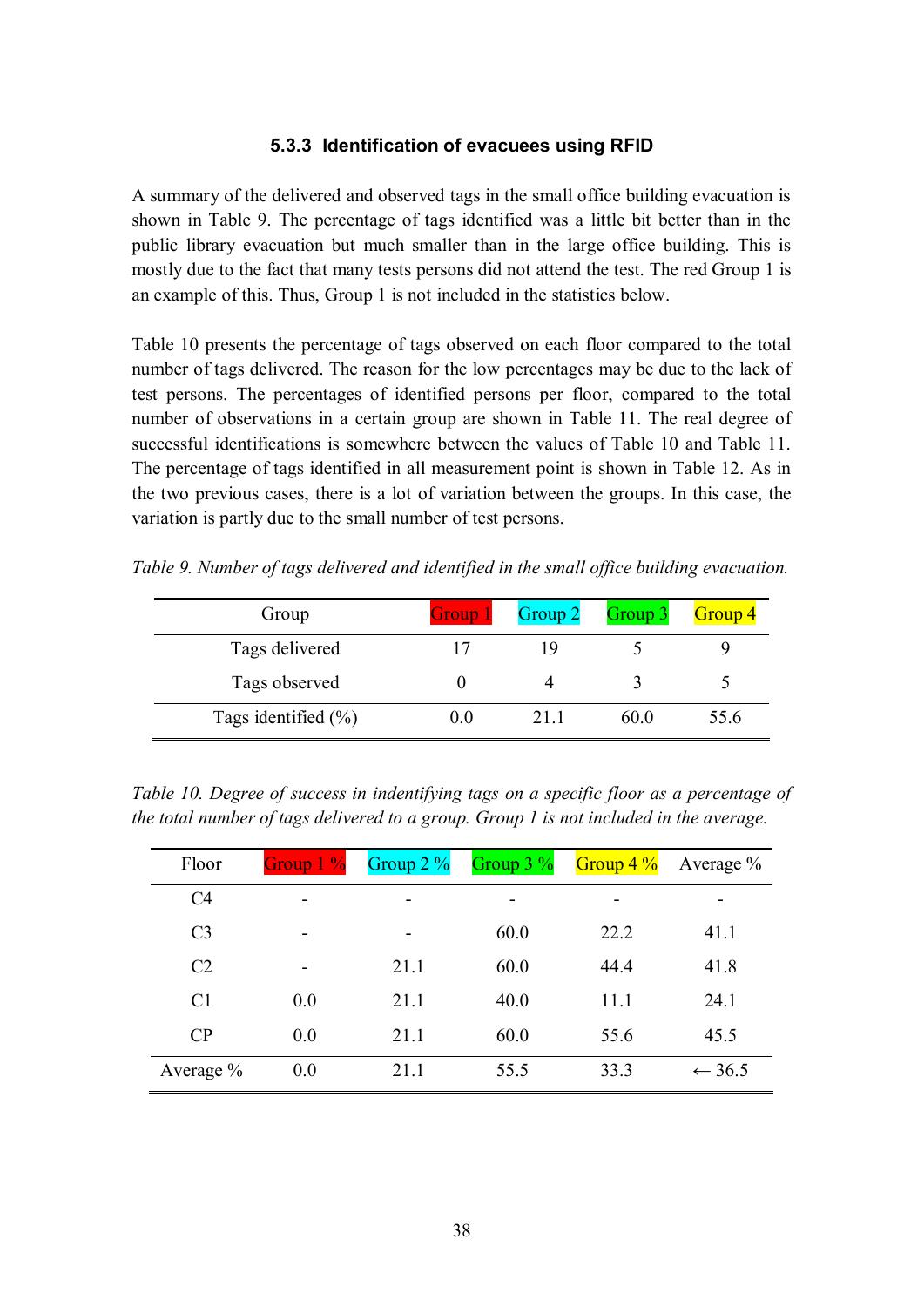| Floor          | Group1 % | Group $2\%$ | Group $3\%$ | Group4 $\frac{9}{6}$ | Average $\%$      |
|----------------|----------|-------------|-------------|----------------------|-------------------|
| C <sub>4</sub> | -        | -           |             |                      |                   |
| C <sub>3</sub> |          | -           | 100.0       | 40.0                 | 70.0              |
| C <sub>2</sub> | -        | 100.0       | 100.0       | 80.0                 | 93.3              |
| C <sub>1</sub> | 0.0      | 100.0       | 66.6        | 20.0                 | 62.2              |
| CP             | 0.0      | 100.0       | 100.0       | 100.0                | 100.0             |
| Average $\%$   | 0.0      | 100.0       | 91.7        | 60.0                 | $\leftarrow$ 83.9 |

*Table 11. Degree of success in indentifying tags on a specific floor as a percentage of the total number of observed tags in a group. Group 1 is not included in the average.*

*Table 12. Percentage of tags identified in every floor. Group 1 is not included in the average.*

| Group                       |     |       |      |      | Group1 Group2 Group3 Group4 Average |
|-----------------------------|-----|-------|------|------|-------------------------------------|
| Compared to tags delivered  | 0.0 | 21 1  | 40 O |      | 24.1                                |
| Compared to tags identified | 0.0 | 100 0 | 66.6 | 20.0 | 62.2                                |

#### **5.3.4 Results of the inquiry form**

Soon after the evacuation, the employees were asked to fill an inquiry form concerning the exercise. The form was on a web site, where the answers were recorded automatically to a database. The inquiry form consisted of 18 questions regarding the different aspects of the evacuation exercise but no space for free comments. The questions are summarized in Table 13.

We can see that 2/3 of the respondents have had some experience of evacuation before. The evacuation happened mostly by following other personnel and not by following the safety organisation members. The different doors were selected quite uniformly, and the main door was not highlighted, contrary to our observations. To avoid misunderstandings in door selecting questions, we now used the terms "door 1" and "door 2" accompanied by a map of the building with the door locations shown. The result may be affected by the small number of respondents. It is notable that over half of persons used an exit route that was not well-known for them.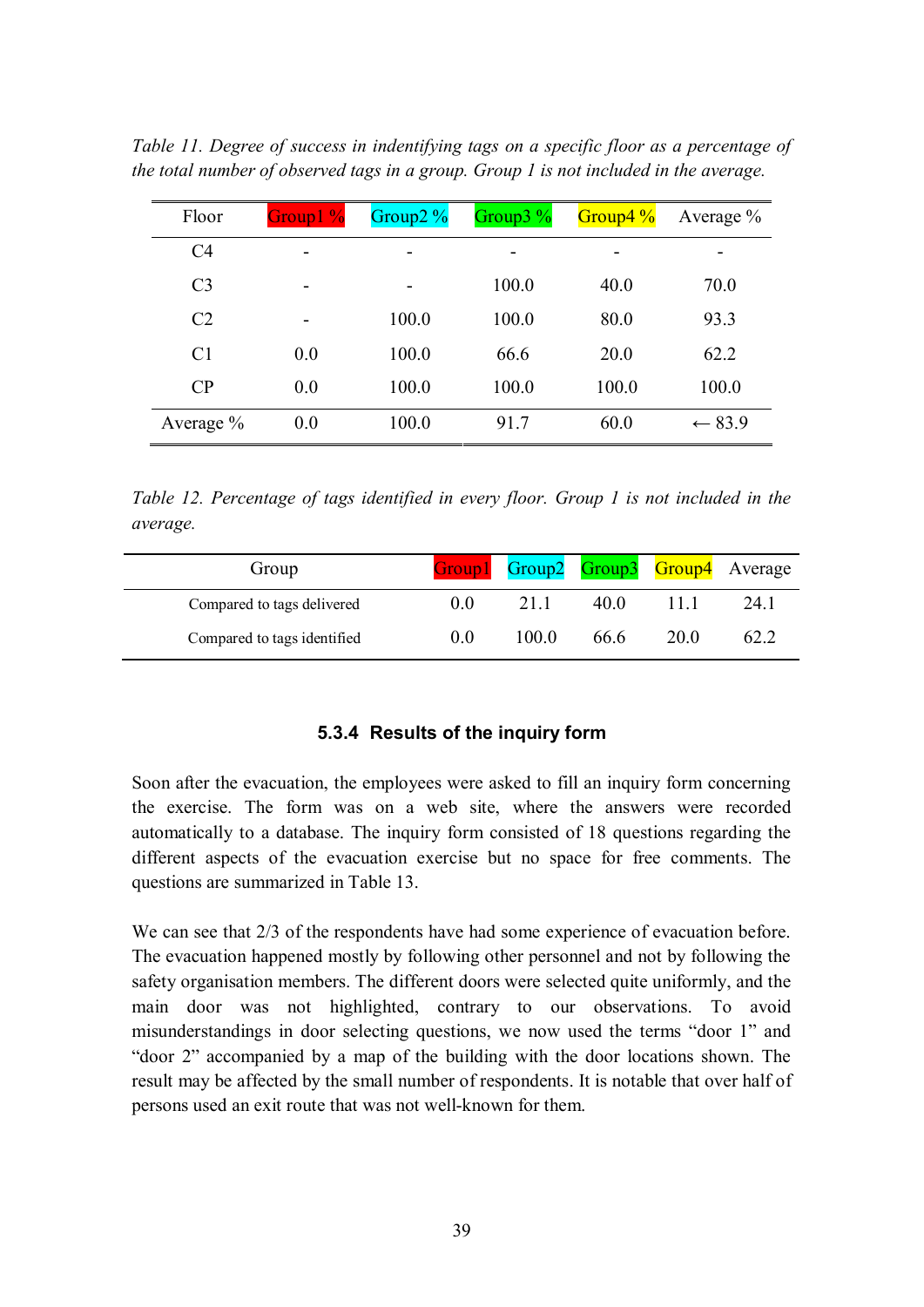*Table 13. Some of the questions delivered to the staff after the evacuation exercise of medium sized office building (N = 48).*

| Did you know beforehand about the evacuation exercise?                           |             |
|----------------------------------------------------------------------------------|-------------|
| yes                                                                              | 88 %        |
| no                                                                               | 13 %        |
| Did you get briefing for the exercise?                                           |             |
| yes                                                                              | 58 %        |
| no                                                                               | 42 %        |
| Have you practised evacuation before?                                            |             |
| yes                                                                              | 67%         |
| no                                                                               | 33 %        |
| How did you notice the "fire"?                                                   |             |
| I noticed the smoke                                                              | 6 %         |
| I heard the alarm                                                                | 88%         |
| Announcement given by the safety organisation                                    | 4 %         |
| Announcement given by other personnel                                            | $0\%$       |
| I was not participated                                                           | 2 %         |
| Where did you locate, when you noticed the "fire"?                               |             |
| In my own office                                                                 | 66 %        |
| In coffee room                                                                   | 4 %         |
| In conference facilities                                                         | 19 %        |
| In my workmates' room                                                            | $0\%$       |
| In dining room                                                                   | $0\%$       |
| Other places (toilets, corridors etc.)                                           | 11 %        |
| Which exit route you chose?                                                      |             |
| Door 1                                                                           | 34 %        |
| Door <sub>2</sub>                                                                | 4 %         |
| Door 3                                                                           | 28 %        |
| Door 4                                                                           | 11 %        |
| Door 5                                                                           | 21 %        |
| Other route                                                                      | 2 %         |
| What was the first exit route you thought to use?                                |             |
| Door 1                                                                           | 16 %        |
| Door 2                                                                           | 20 %        |
| Door 3                                                                           | 27%         |
| Door 4                                                                           | $7\%$       |
| Door 5                                                                           | 24 %        |
| Other route                                                                      | $0\%$       |
| I did not have time to think about it                                            | 7%          |
| How often you normally use the exit route you chose in exercise?                 | 23 %        |
| Daily                                                                            |             |
| Every week<br>Rarely                                                             | 2 %<br>19 % |
| Never used before                                                                | 55 %        |
| What was the main reason for changing the exit route you first thought to use?   |             |
| The exit route was blocked (with smoke etc)                                      | 19 %        |
| I followed the guidance from the safety organisation member                      | $0\%$       |
| Because other personnel told me to use another route                             | $0\%$       |
| I followed my workmates                                                          | 56 %        |
| Other reason                                                                     | 25 %        |
| What did you do after noticing the fire alarm? You can choose many alternatives. |             |
| I started immediately to walk towards the exit                                   | 43 %        |
| I dressed up clothes before starting to evacuate                                 | 60 %        |
| I first went to my office (for example searching my wallet or clothes)           | 19 %        |
| I shut off or locked my computer                                                 | 15 %        |
| I finished the present work I was doing                                          | $0\%$       |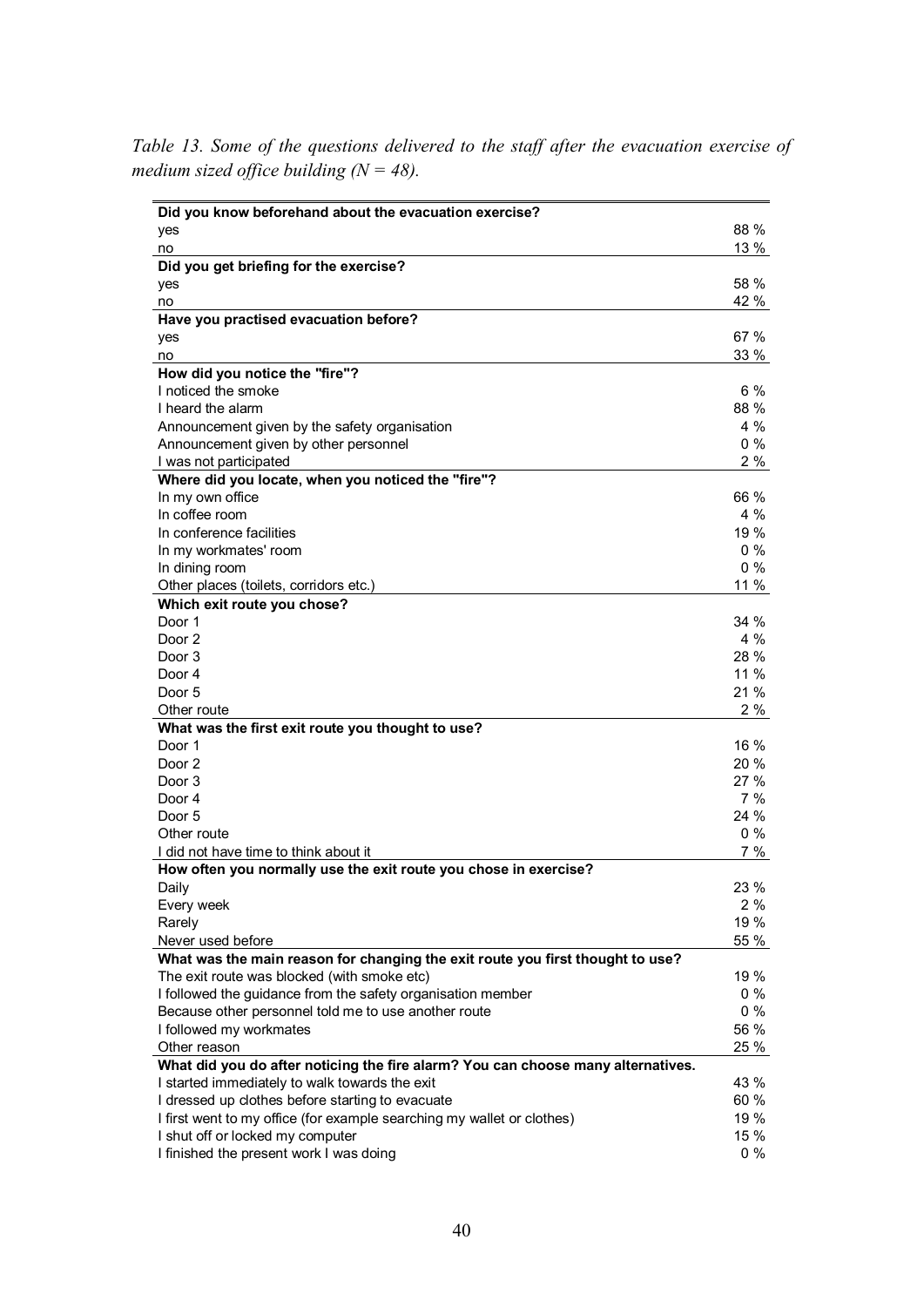| We gathered a group of workmates and started to think what to do next. | 2%      |
|------------------------------------------------------------------------|---------|
| Did you close the door of the room you located at alarm?               |         |
| yes                                                                    | $30\%$  |
| no                                                                     | $32 \%$ |
| I do not remember                                                      | 17%     |
| I was not in a room with door                                          | 21 %    |
| Did you face any congestation at the floor you started to evacuate?    |         |
| no                                                                     | 68 %    |
| slightly                                                               | 28 %    |
| yes, but the descending still continued                                | $4\%$   |
| the crowd was so dense that I felt uncomfortable                       | $0\%$   |
| the crowd was dense and anxious                                        | $0\%$   |
| Did you face any rush at the stairs?                                   |         |
| no                                                                     | 52%     |
| slightly                                                               | 39%     |
| yes, but the descending still continued                                | $9\%$   |
| the rush was so dense that I felt uncomfortable                        | $0\%$   |
| the rush was dense and anxious                                         | $0\%$   |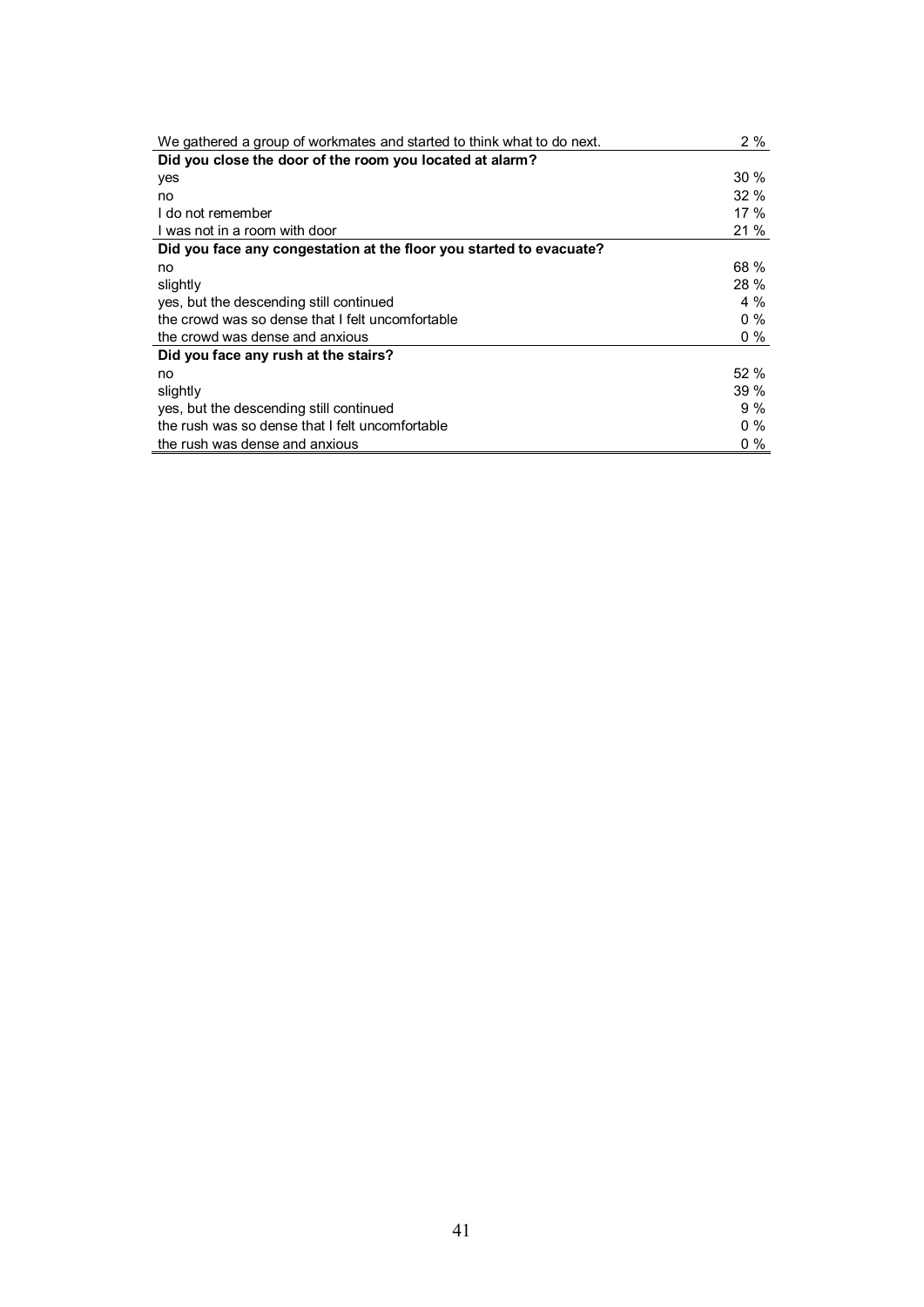## **6. Surveillance cameras as a source of evacuation data**

### **6.1 Background**

Even though the carefully planned and implemented fire drills and evacuation exercises may provide important information, there are some inherent problems as well. First, the information of the evacuation exercise is usually provided in advance, at least for some people, and the human behaviour may not be similar to the behaviour during a real evacuation situation. Second, it is quite expensive to organize the experiments. Despite the new technical monitoring techniques, the implementation is laborious and time consuming. If the experiment is performed in business spaces, the costs for the business as a loss of sale or loss of work time may be considerable. In shopping centres, the property owners may be afraid of the negative publicity.

On the other hand, real fires and false alarms do take place every now and then, and usually they cause the evacuation of the building. From the evacuee's viewpoint, these evacuations are real, and the behaviour depends on the estimated risk. The collection of data from these events might therefore be an effective means of research.

Many public buildings are nowadays equipped with surveillance cameras for security purposes. In shopping centres, for instance, the whole public space may be monitored by the security personnel. The modern surveillance camera systems have digital storage of the video material, and the video material from each camera can be viewed and processed afterwards. The utilization of such a video material was tested to find out the feasibility of surveillance cameras in research purposes.

### **6.2 Description of the evacuation scenario and video material**

A large shopping centre in southern Finland had a false fire alarm in February 2007 due to a frozen sprinkler head. The shopping mall consists of tens of small and large shops in two floors. The four main entrances are connected to a main plaza in the middle of the building by walkways. The sliding doors of the entrances are equipped with latch doors on both sides that can be used to widen the doorway. The door widths are listed in Table 14.

At the moment of the alarm, there were more than 1000 customers in the building. When the frozen sprinkler alarmed, the security personnel decided to evacuate parts of the building. The whole building was not evacuated, because there were no other signs of a real fire, and because the weather outside was cold (about -10  $^{\circ}$ C).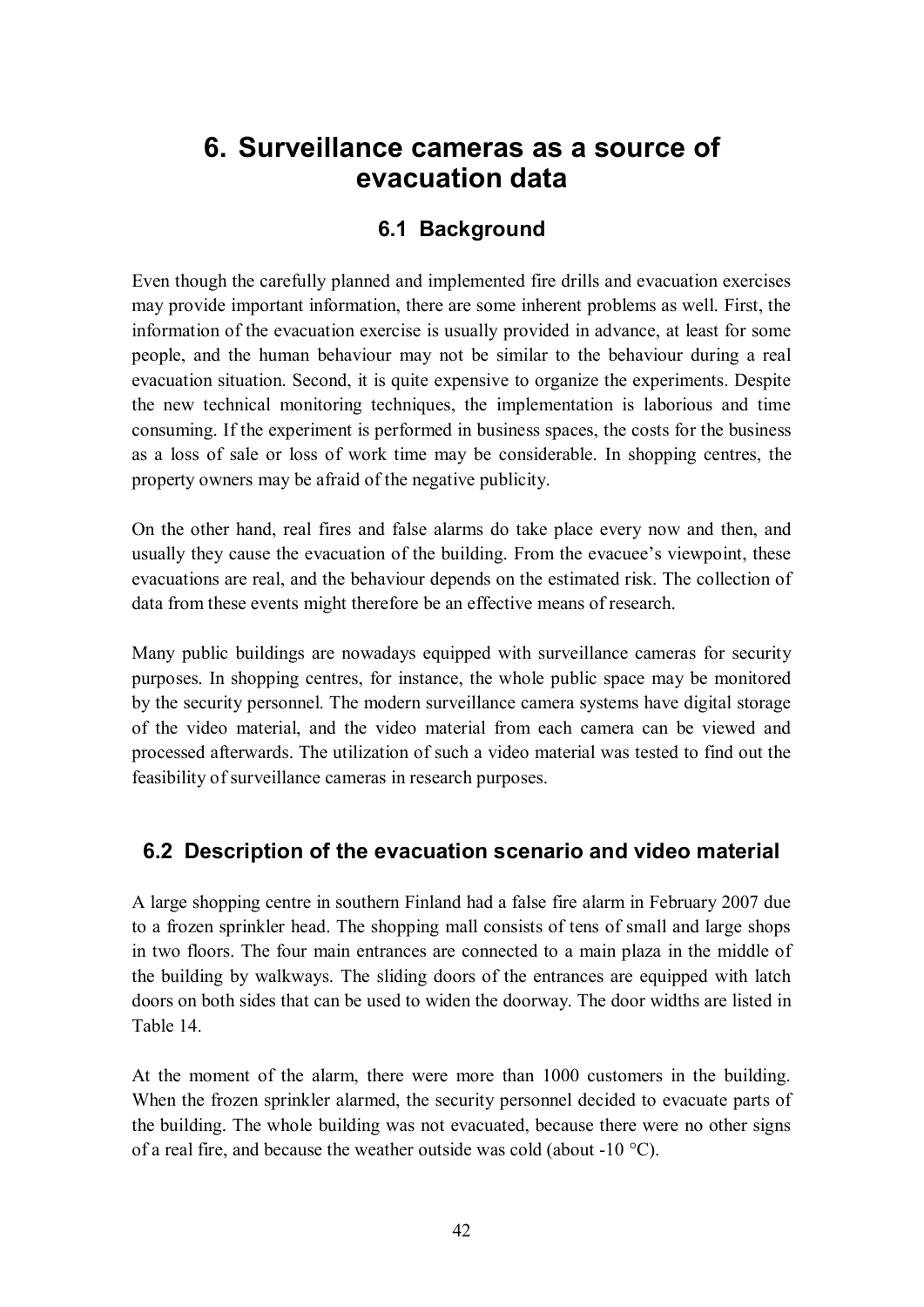| Door   | Sliding doors     | Latch doors       |
|--------|-------------------|-------------------|
| Door A | $2 \times 1.61$ m | $2 \times 3.47$ m |
| Door B | $1 \times 1.61$ m | $1 \times 3.47$ m |
| Door C | $1 \times 1.61$ m | $1 \times 3.47$ m |
| Door D | $2 \times 1.61$ m | $2 \times 3.47$ m |

*Table 14. Widths of the entrance doors to the shopping centre.*

The video recordings from four surveillance cameras were obtained. Three of the cameras were monitoring the entrances doors and one monitored a large entrance hall in front of the door. The quality of the video was relatively good, when compared to the surveillance cameras in general, but poor when compared to the quality of normal digital video cameras. The frame rate on the video is about 5 frames per second (normal consumer videos have 25 fps or higher) which means that a person walking at speed of 1.5 m/s travels 0.3 m during one frame. During the evacuation, the walking speeds are typically lower and the counting of people even at low frame rate becomes possible.

#### **6.3 Results**

#### **6.3.1 General observations**

#### Camera A

This camera was monitoring an entrance hall with two exits. The exits are not shows on the video, but one is able to observe the behaviour of the crowd. The main events observed are:

| Time     |                                                                                   |
|----------|-----------------------------------------------------------------------------------|
| 14:05:06 | The video begins.                                                                 |
|          | $14:20:30$ The first evacuees arrive to the hall.                                 |
| 14:21:40 | The main crowd arrives to the hall.                                               |
| 14:23:30 | A part of the crowd starts to move to a new direction, possibly to a new<br>exit. |
| 14:20:00 | The rush starts to settle down.                                                   |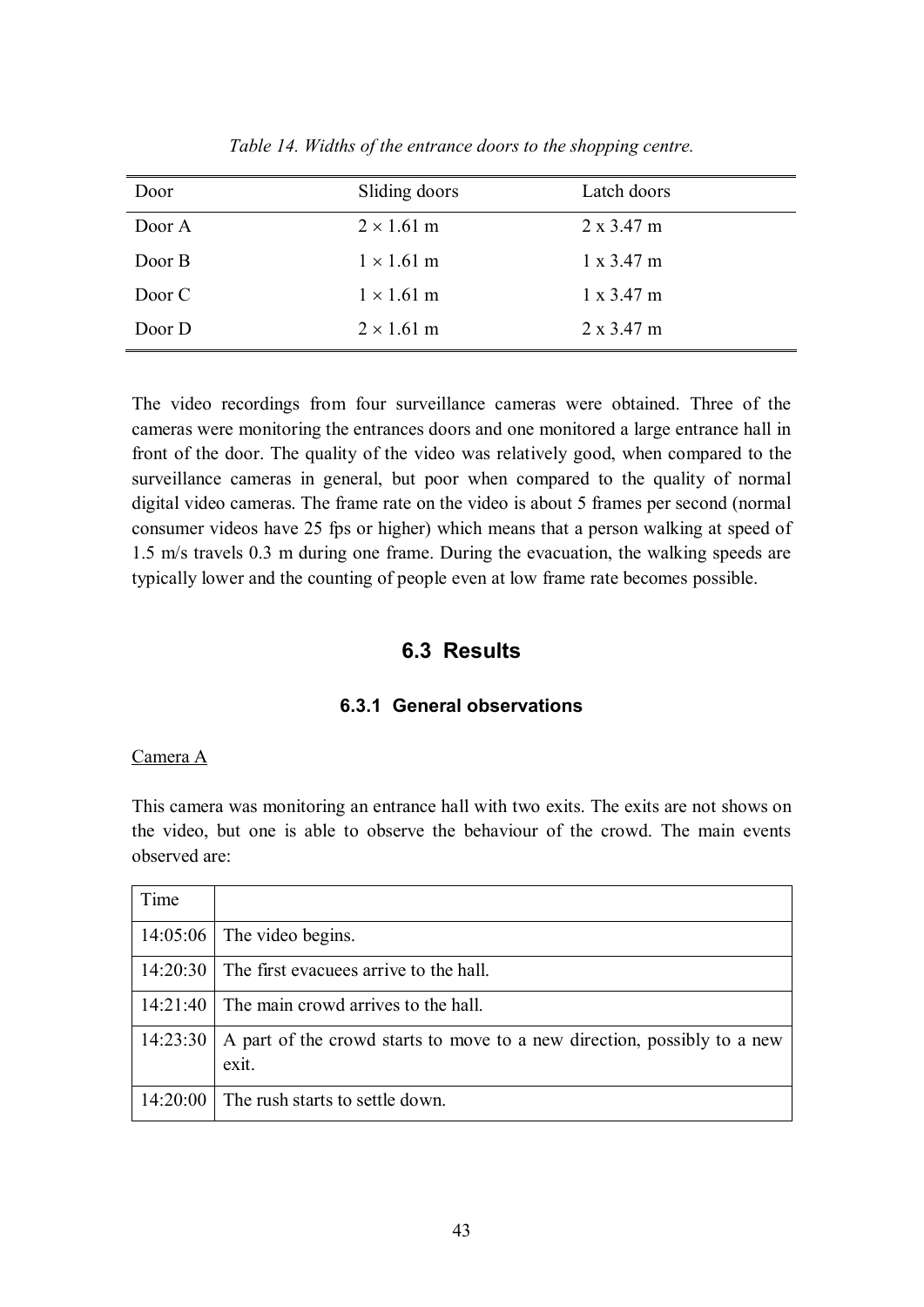Some general observations of the video are presented below:

- Many people have shopping trolleys, prams or wheelchairs. The effect of these people should be taken into account in simulations.
- There seems to be no pushing in the crowd. People keep on walking calmly.
- The decisions of other people seem to affect the evacuees. People follow their neighbours in the crowd even if they are not familiar with them. This can be observed on the event at 14:23:30.

#### Camera B

This camera was monitoring a corridor leading to an exit. The exit can also be seen on the film. There is an emergency exit next to the main exit. The main events are:

| Time     |                                                                                                     |
|----------|-----------------------------------------------------------------------------------------------------|
| 14:05:37 | The video begins.                                                                                   |
| 14:20:18 | The first people evacuate through the exit. The emergency exit is not used.                         |
| 14:21:22 | Some people try to use the emergency exit but soon return to the main exit.                         |
| 13:22:40 | More people go to the emergency exit. Some of them exit through it and<br>some return to the crowd. |
| 14:23:52 | A woman with a pram blocks the emergency exit.                                                      |
| 14:25:22 | The woman with the pram moves a little aside and some people exit<br>through the emergency exit.    |
| 14:25:22 | A door latch is opened and the exit becomes wider. The stream of people<br>starts to move faster.   |
| 14:25:53 | The rush in front of the exit settles down.                                                         |

#### Camera C

Camera C was monitoring a corridor that is a mirror image of the corridor on Camera B. The emergency exit was almost completely blocked by a desk throughout the evacuation. The main events are:

| Time |                                                                                                                              |
|------|------------------------------------------------------------------------------------------------------------------------------|
|      | $14:05:06$ The video begins.                                                                                                 |
|      | 14:14:20 The main crowd of evacuees arrive to the exit. The nearby emergency exit<br>is almost completely blocked by a desk. |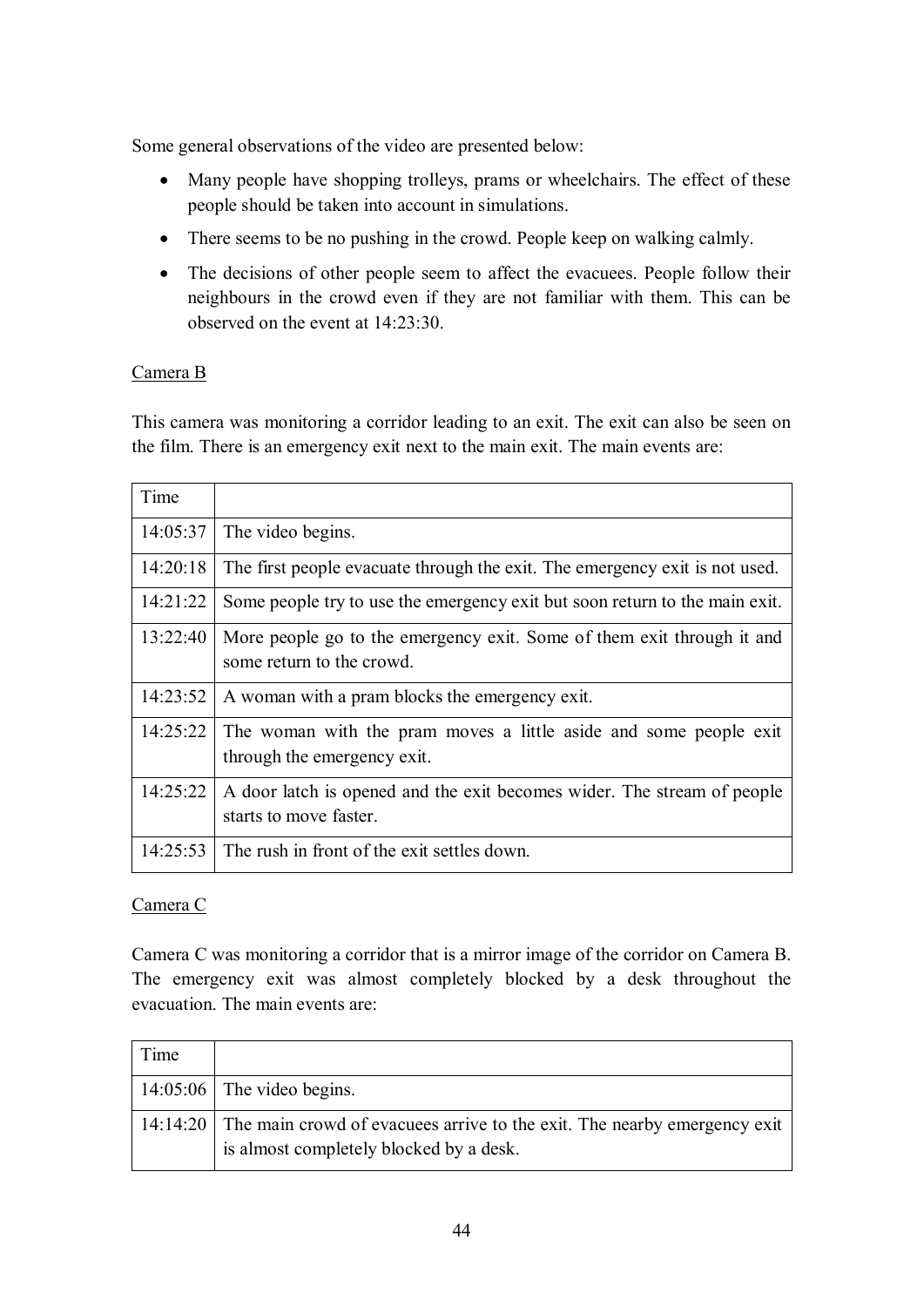| 14:16:05   A door latch is opened and the exit becomes wider. The stream of people<br>starts to move faster. |
|--------------------------------------------------------------------------------------------------------------|
| 14:17:05   Another door latch is opened and the exit gets even wider.                                        |
| $14:18:12$ The rush in front of the exit settles down.                                                       |

As a general observation, the stream of people through the exit was very steady and jamming was not observed.

#### Camera D

This camera was monitoring a large entrance hall with two exits close to each other. Both of the exits can be seen on the video. The main events are:

| Time |                                                                                         |
|------|-----------------------------------------------------------------------------------------|
|      | $14:05:13$ The tape begins.                                                             |
|      | 14:13:50 The evacue s arrive to the exits.                                              |
|      | 14:16:55   A door latch is opened at the right-hand exit, which accelerates the stream. |
|      | 14:18:30 The rush at the exits settles down. Most people have evacuated.                |

As a general observation, it seems that the opening the latch at the right-hand side made that exit door more attractive to the evacuees than the exit door on the left.

#### **6.3.2 Quantitative analysis of a surveillance camera video**

The flow of people shown by Camera C was counted using the Evaccounter tool. The exact alarm time at the videos was not known (the videos do not have sound). In the analysis below, the alarm is assumed at time 14:14:00, when the first signs of unusual behaviour were observed. A snapshot from the videos is shown in Figure 20. People are heading towards the sliding door in the upper left hand side corner. The door has two sliding panes. On both sides of the door, there are doors with latches in the vertical frame. The left and right side doors were opened 128 and 185 s after the alarm, respectively. In the picture, the left side latch door is already open.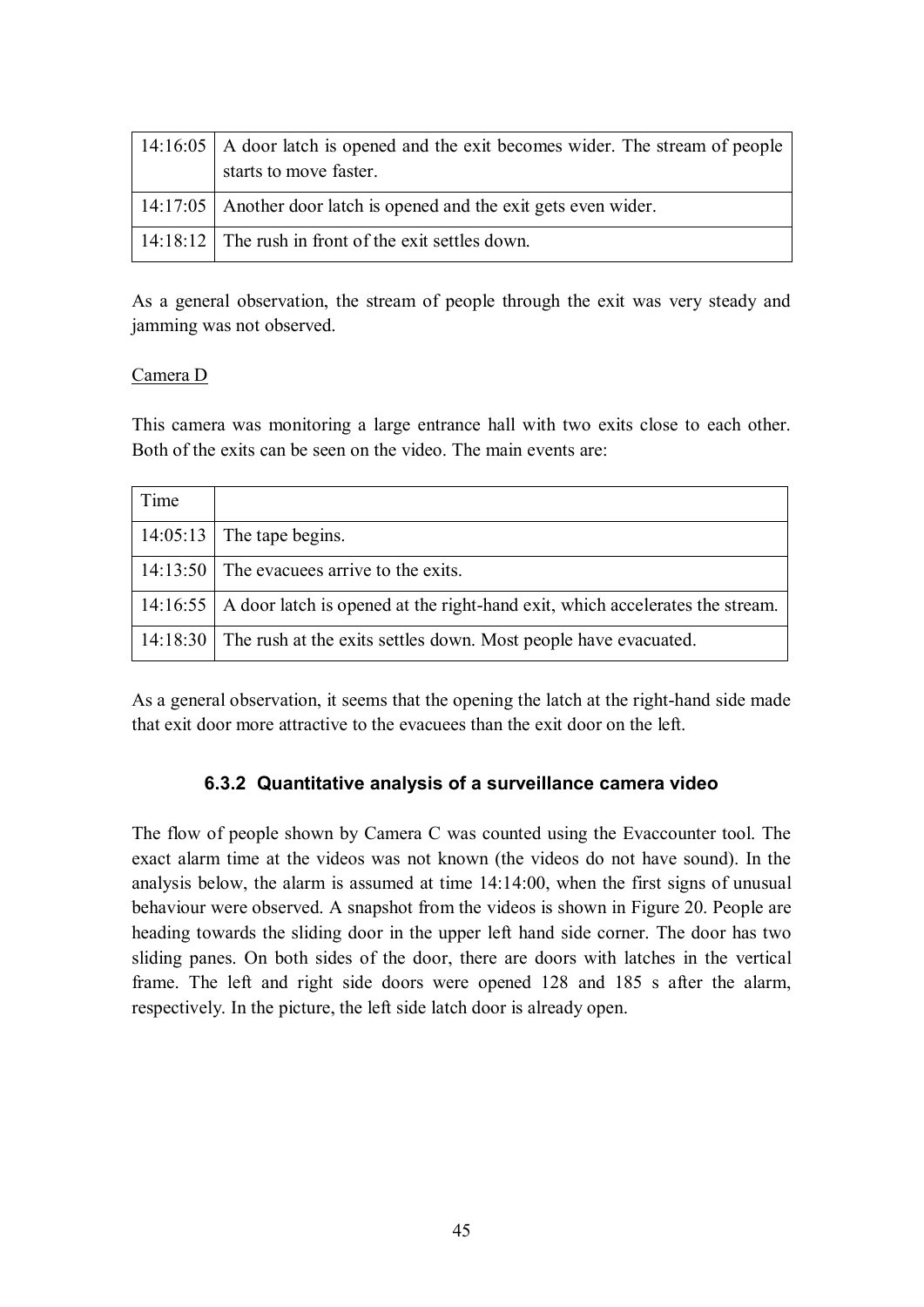

*Figure 20. Snapshot of the surveillance camera during the shopping centre evacuation. The blue line shows the virtual counting line used in the analysis.*



*Figure 21. Flow out of door C.*

The number of people evacuated through the door shown in Figure 20 was counted from the video. The results are shown in Figure 21. The people re-entering the building were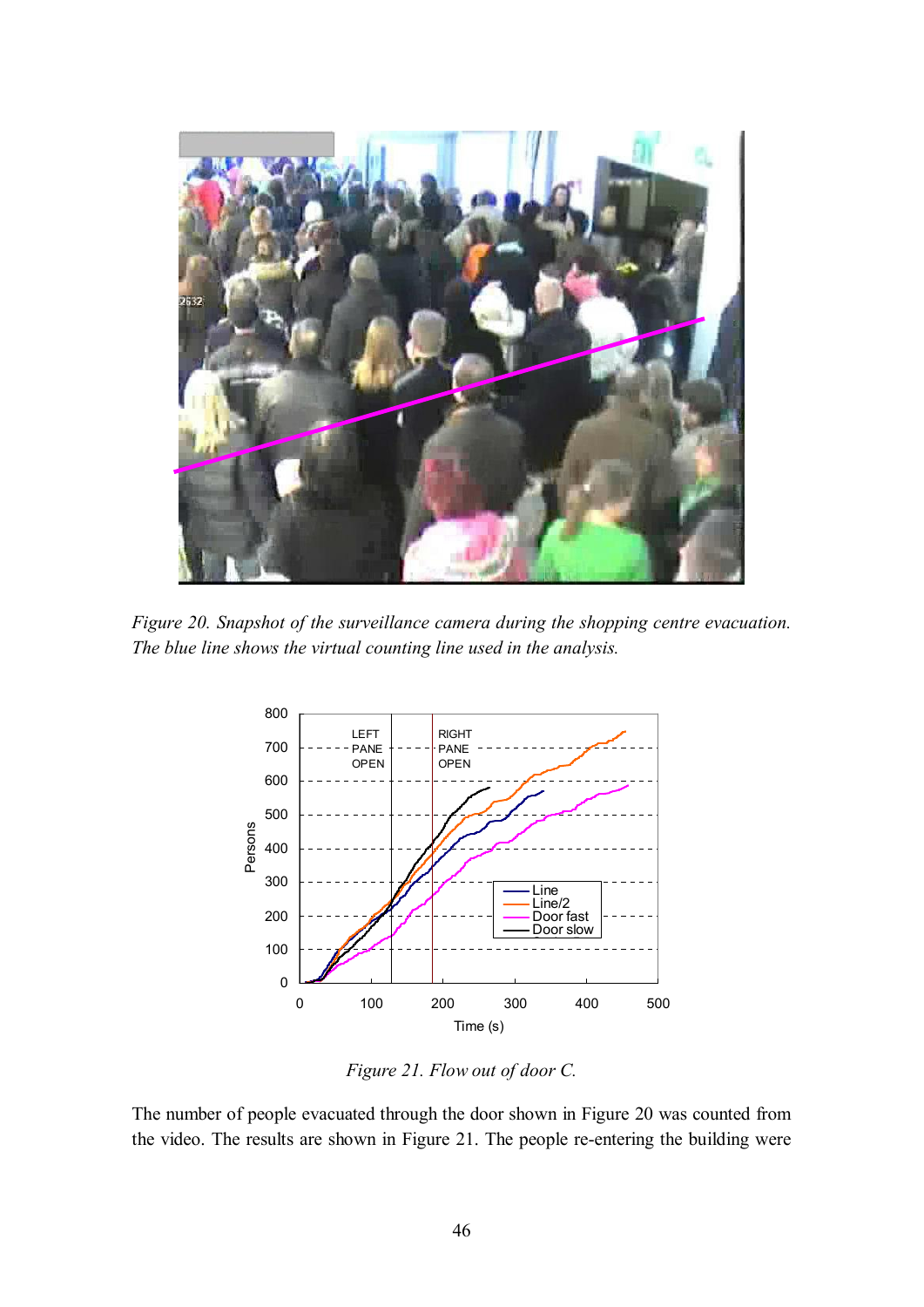neglected. The counting was first performed from the virtual door line. Two different playing speeds were used. At higher speed (*door fast*) the number of observed people was clearly lower than at slower speed (*door slow*). It was very difficult of observe all the people because the people blocked the visibility to the actual door line. This difficulty is demonstrated as large difference between the *door fast* and *door slow* results in Figure 21. The counting was also performed at a virtual line crossing the walkway, as illustrated by the blue line in Figure 20. To further increase the accuracy, the virtual line was divided in two parts, and the flows of people were counted for each part (*line/2*). As can be seen from Figure 21, almost 10 % more people were observed when the counting was performed as two pieces. Moreover, the number of people observed at the virtual line was clearly higher than at the door, when high play speed was used.

The flow rates corresponding to the four counting methods are shown in Figure 22. Some of the oscillations are probably caused by the numerical derivation process. When the highest peaks are omitted, we can say that the highest flow rate of 1.6 (m s)<sup>-1</sup> is found in the initial phase of the evacuation. After the opening of the second latch door, the flow rate goes down to  $0.6 \text{ (m s)}^1$ .



*Figure 22. Flow rate out of the door C.*

These results demonstrate that the surveillance cameras can be used to get detailed information on the evacuation in public spaces. However, the orientation of the cameras is crucial for the reliability of the counting. For good results, a perpendicular and unrestricted view on the evacuation path should be available. These conclusions apply only to the counting of people flows. Observation of reaction and premovement times was not possible from the available videos. In the future, the surveillance cameras may provide a valuable source of information on the realistic behaviour of people in fires on public places.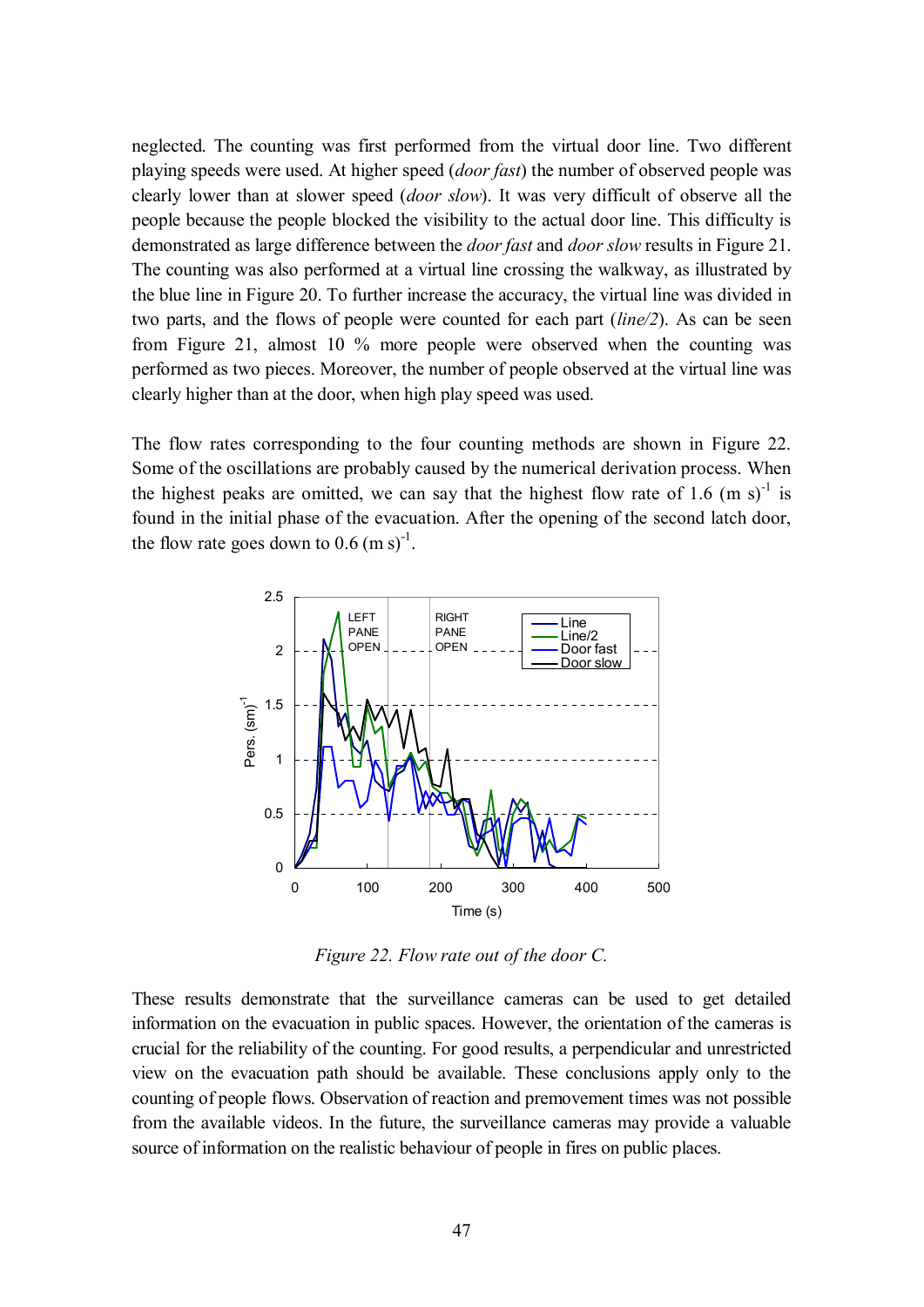## **7. Discussion**

### **7.1 Application of video cameras in evacuation tests**

Video cameras are the primary measurement technique in evacuation tests. Whether the tests are performed in laboratory environment or in the field, they are simple to install and use and can provide versatile information. The entrance of the consumer level digital video cameras to the market has made it possible to use a large number of relatively good quality and easy to use cameras for evacuation observations. However, since this is not the primary use of these products, there are some issues that should be considered

- The cameras should be as light (and small) as possible to allow flexible mounting in the field measurements.
- The consumer level cameras may have automatic power saving features that turn off the power when the camera is idle for a certain time, and that can not be deactivated. The wireless remote control devices can be used to keep the cameras on before the beginning of the tests.
- The use of high capacity storage and possible "low speed" -mode allows recording times sufficiently long to start the recording even an hour before the actual test. However, the battery power may then become an issue.

The intended use of the video recordings should be kept in mind when planning for the camera positioning. For example, if the video is used to monitor a flow of people of the door, the camera should not be placed opposite the door, but rather on the side (angle of 45 ° or more from the wall normal) and above the head height.

Post processing of the videos is needed to get quantitative information on the things like premovement times and flow rates in the stairs or doors. Human interpretation is needed when the individual events (person moving or going through the door) are detected. During this work, a small survey on the automatic video analysis software for human detection was made but the results were not very good. A few companies were found that claim that their system can detect humans from the video images. However, some of the systems only worked on-line with the installed surveillance cameras. One company tested their system on the video material recorded during the public library evacuation, but the results were not promising. According to their own announcement, the reliable counting of people passing the virtual lines in the video image, the camera should be placed almost directly above the area being monitored. In the field tests, this is rarely possible.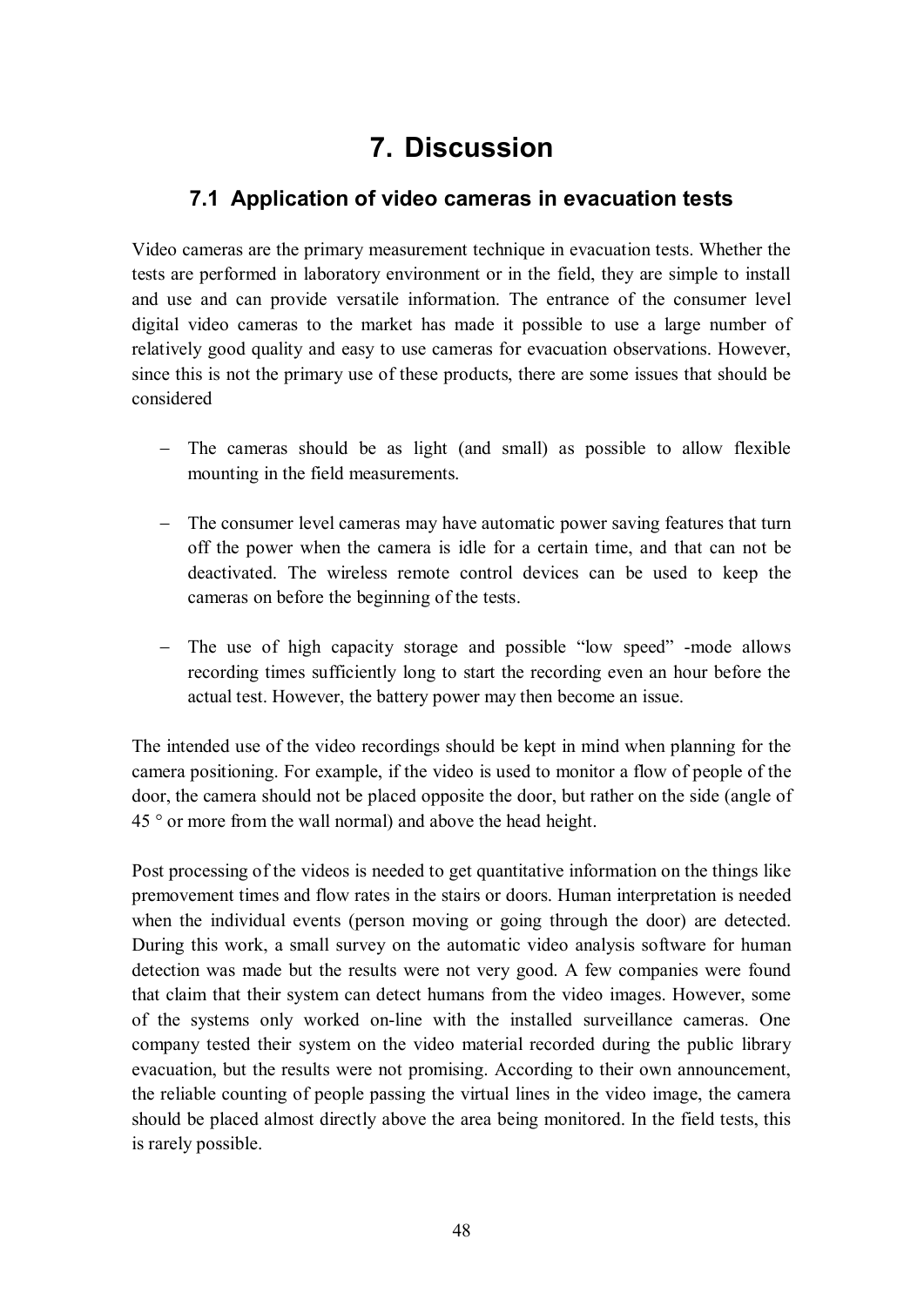### **7.2 Application of RFID in evacuation tests**

The three tests where RFID techniques were applied showed promising results. Despite the small amount of testees and the uncertainty in the actual number of tags, it is quite evident that the percentage of identified tags will be better than 50% if proper alignment and measurement power of reader antennas is found by thorough experiments. This holds true even in crowded staircases.

Usually the best place to assemble an antenna is the ceiling. The antennas should be installed in a steep angle facing almost downwards and "uphill" towards the walking or descending persons. The tags should be placed horizontally as high as possible far away from the body of test persons. Tags designed to be used on metallic surfaces should be tested or special tags designed for person identification should be plotted.

The velocity of test persons is so small that the readers should be able to read all the desired tags. Usually the reading time of one tag is less than 0.01 seconds. Probably the most difficult thing to overcome is the difference in the size of people. Taller person in front of a shorter one is screening most of the electromagnetic field. Therefore, the use of more than one antenna on one measurement spot could help in this problem. When RFID-technique in person identification is becoming more common the prices of antennas will come down, since they are very simple in construction.

An integrated reader/antenna-design will help in places where the room ceiling is high. Long cable between the reader and a passive antenna will always deteriorate the reading distance. Reflections from different structures, steady or moving, are always a problem, but can be overcome with sweeping the power and angle of the reader beam.

Finally, these kinds of demonstrations/experiments do not tell much about the reliability of the technique itself, but the applicability of it for the given purpose.

### **7.3 Co-operation between the researchers and other organizations**

If the evacuation tests are performed in the laboratory, the researchers have a full control on the test execution, type of information given to the evacuees and instrumentation. However, if the tests are performed in the field, the tests are usually performed in co-operation with the local safety organizations and possibly the authorities. In the three tests of this study, the tests were part of the safety training programs of the organizations.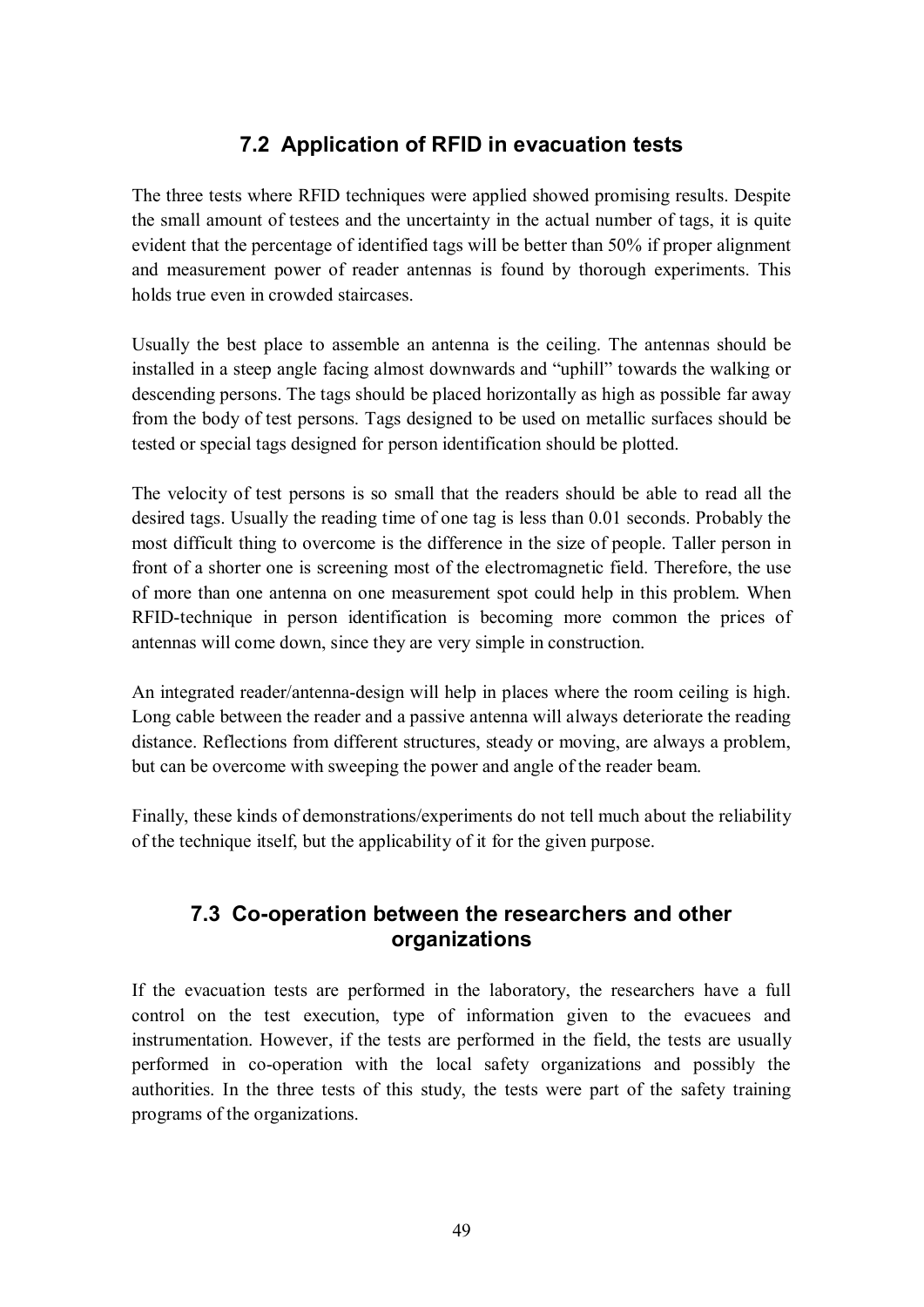The goals of the exercises defined at the different organizations may be different. For a successful implementation of the tests, it is extremely important to agree on the common goals that all the parties are willing to achieve. After that, it is easier to motivate and make the local organizers understand the need for extra work required. Scientific measurements always have a higher standard for documentation and preciseness than the evacuation training.

For the successful test execution, it is extremely important that the person leading the test or fire drill understands the needs of the scientific experiment. This person should be well informed on the "manuscript" of the test and the various measurements and their needs. If possible, the research organization should take the lead of the test.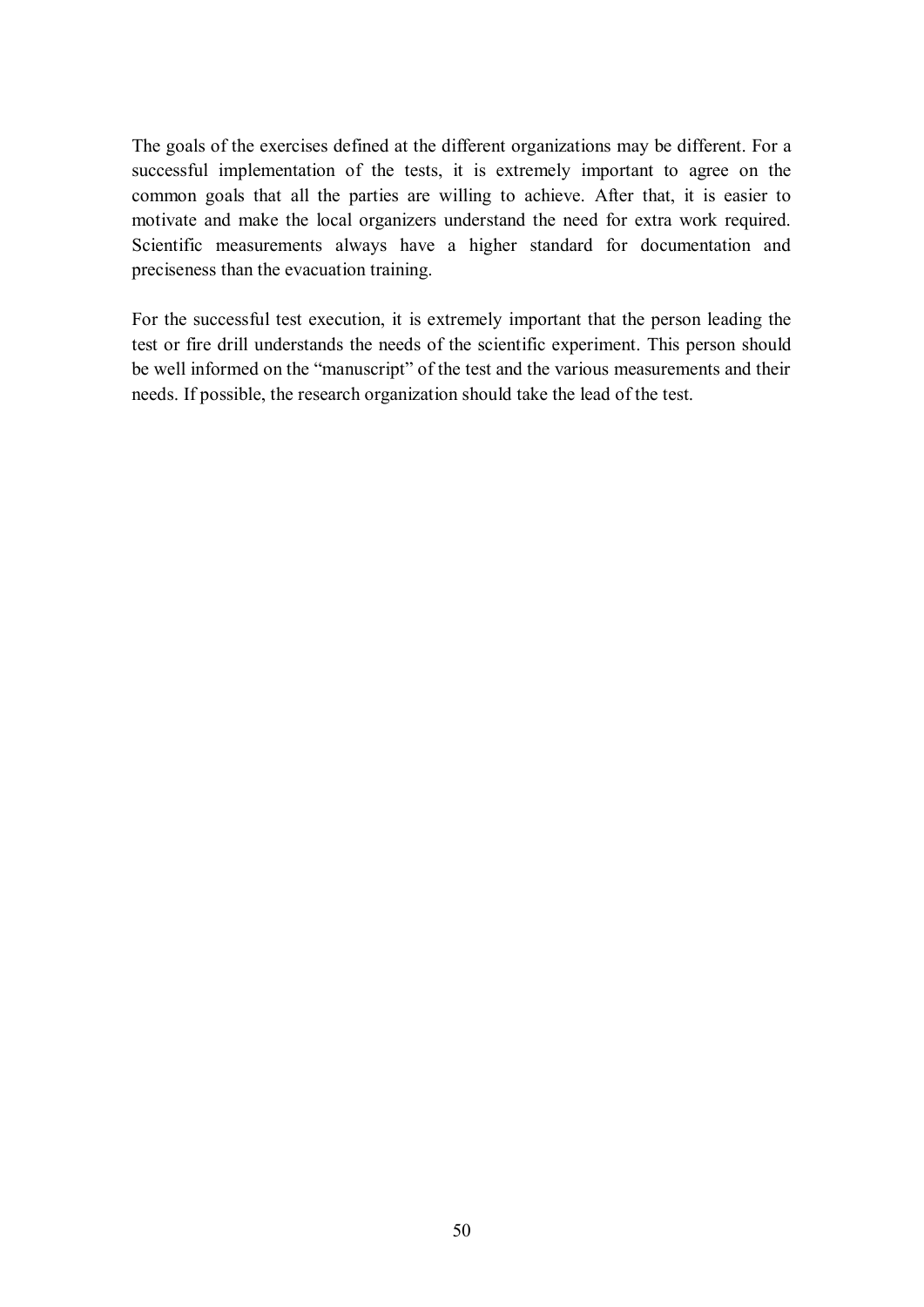## **8. Conclusions**

The experimental techniques to observe the human behaviour during evacuation tests were studied in the evacuation of public library and two office buildings. The use of surveillance cameras was studied using the video material recorded during an evacuation of large shopping centre.

Video cameras are the primary technique of experimental observations in evacuations. The post-processing of the video material is still made by human interpretation, although the labour can be minimized by the use of simple software tools like the Evaccounter developed in this project. The commercial techniques for automatic human detection and counting were studied but without a success.

Promising results were achieved for the use of RFID as a means to make observations on the human movement in the evacuation. By the careful placement of both the antennas and the tags to be detected, a sufficient reliability for scientific measurements can be achieved. However, the results are very sensitive on the tag placement over or under the clothes, close to metal objects or behind parts of human bodies. The preparation and post-processing of the tag information is still relatively laborious because human interpretation of the results is needed in the analysis.

The results of the evacuation measurements provide information on the flow rates of people in the doors and stairways, effects of crowd density on the stair flow and distributions of premovement times. All these results can be used both directly as a basis of a building design or as a means to develop and validate the predictive capability of the evacuation simulation tools like FDS+Evac.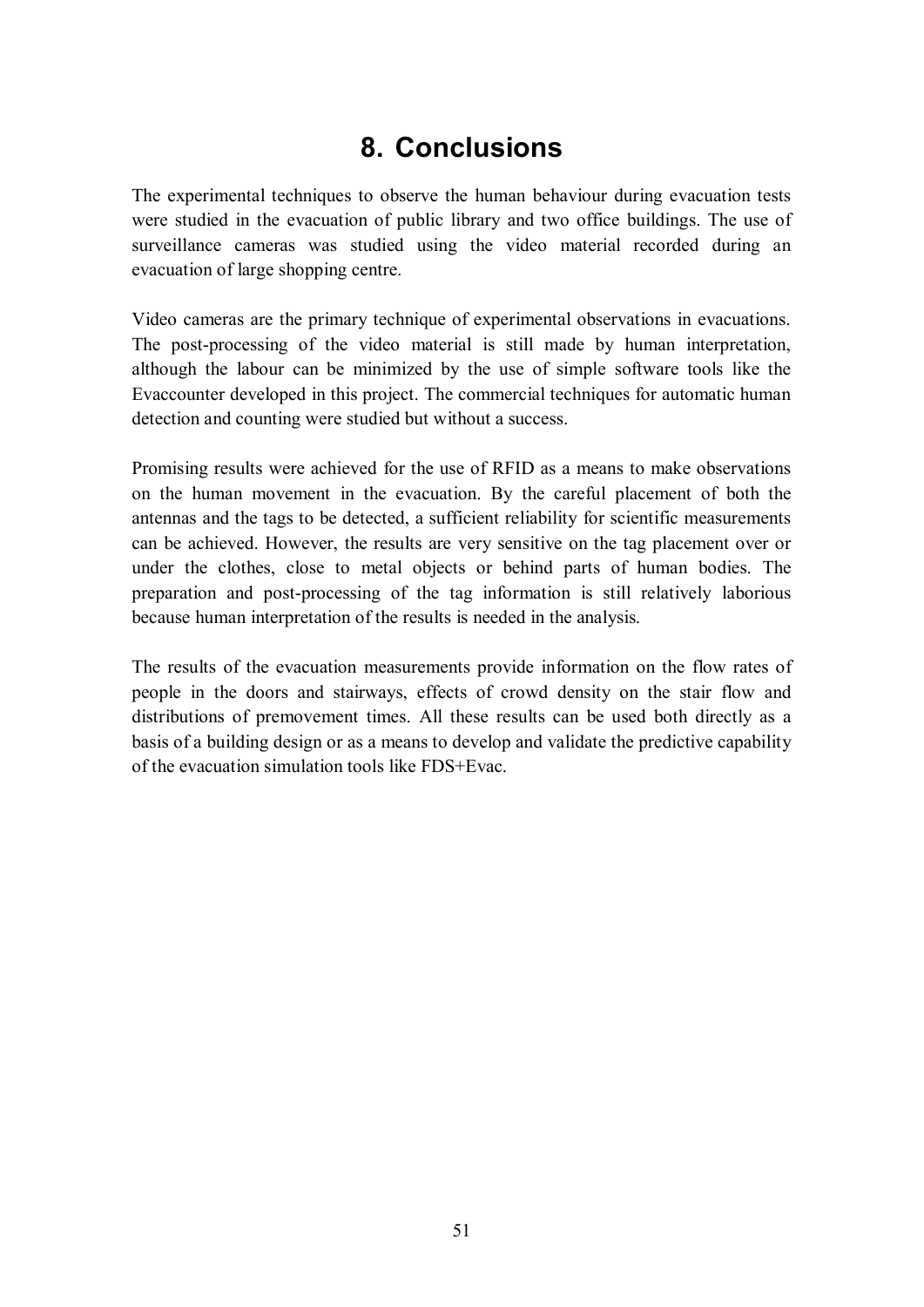## **References**

Frantzich, H. 2001. Tid för utrymning vid brand. Lund, SE: Brandteknik, Lunds tekniska högskola. 122 p. ISBN 91 7253-092-8.

Fujiyama, T. & Tyler, N. 2004. An Explicit Study on Walking Speeds of Pedestrians on Stairs. 10th International Conference on Mobility and Transport for Elderly and Disabled People. Hamamatsu, Japan. 10 p.

Gwynne, S., Galea, E., Parke, J. & Hickson, J. 2003. The collection of pre-evacuation times from evacuation trials involving a Hospital Outpatient area and a University Library facility. Fire Safety Science–Proceedings of the Seventh International Symposium. International Association for Fire Safety Science. Worcester, MA. Pp. 877–888.

Helbing, D. & Molnár, P. 1995. Social Force Model for Pedestrian Dynamics. Physical Review E, 51, pp. 4282–4286.

Helbing, D., Farkas, I. & Vicsek, T. 2000. Simulating Dynamical Features of Escape Panic. Nature, 407, pp. 487–490.

Helbing, D., Farkas, I., Molnár, P. & Vicsek,T. 2002. Simulating of Pedestrian Crowds in Normal and Evacuation Situations. In: Schreckenberg, M. and Sharma, S.D. (eds.) Pedestrian and Evacuation Dynamics. Springer, Berlin. Pp. 21–58.

McGrattan, K., Hostikka, S., Floyd, J., Baum, H. & Rehm, R. 2007. Fire Dynamics Simulator (Version 5) Technical Reference Guide. National Institute of Standards and Technology, MD. USA. NIST Special Publication 1018-5. 100 p.

Nelson, H. & Mowrer, F. 2002. Emergency Movement. In: DiNenno, P. J. (ed.) SFPE. Handbook of Fire Protection Engineering, 3rd Edition. National Fire Protection Association, Quincy MA, Ch. 14 p.

Purser, D. & Bensilum, M. 2001. Quantification of behaviour for engineering desing standards and escape time calculations. Safety Science, Vol. 38, pp. 157–182.